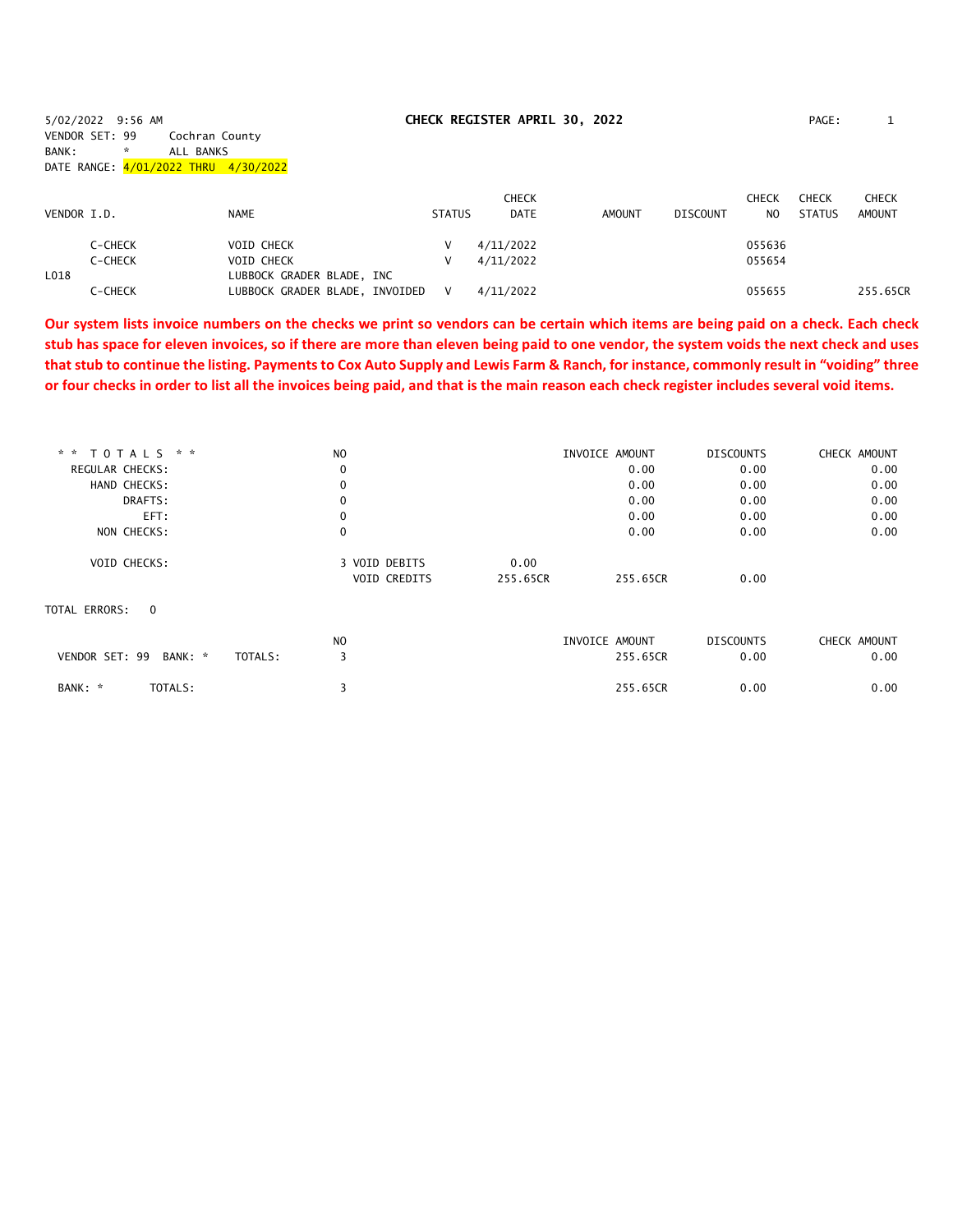5/02/2022 9:56 AM CHECK REGISTER APRIL 30, 2022 PAGE: 2 VENDOR SET: 99 Cochran County BANK: CC REGULAR NON-P/R PAYABLES DATE RANGE: 4/01/2022 THRU 4/30/2022

| PAGE : |  |  |  |
|--------|--|--|--|
|        |  |  |  |

|             |           |                     |                                  |                         | <b>CHECK</b>         |          |                 | <b>CHECK</b>   | <b>CHECK</b>  | <b>CHECK</b>  |
|-------------|-----------|---------------------|----------------------------------|-------------------------|----------------------|----------|-----------------|----------------|---------------|---------------|
| VENDOR I.D. |           |                     | NAME                             | <b>STATUS</b>           | <b>DATE</b>          | AMOUNT   | <b>DISCOUNT</b> | N <sub>O</sub> | <b>STATUS</b> | <b>AMOUNT</b> |
| B001        |           |                     | BAILEY CO. ELECTRIC COOP         |                         |                      |          |                 |                |               |               |
|             | I-499761  |                     | PREC 4                           | R                       | 4/11/2022            |          |                 | 055630         |               |               |
|             |           | 15 624-5440         | UTILITIES                        |                         | 372KWH 2/14-3/14/22  | 66.46    |                 |                |               |               |
|             |           | 15 624-5440         | UTILITIES                        | AREA LIGHT              |                      | 13.64    |                 |                |               |               |
|             | I-499762  |                     | PREC 3                           | R                       | 4/11/2022            |          |                 | 055630         |               |               |
|             |           | 15 623-5440         | UTILITIES                        | 53KWH 2/14-3/14/22      |                      | 35.20    |                 |                |               |               |
|             |           | 15 623-5440         | UTILITIES                        | 2 AREA LIGHTS           |                      | 28.43    |                 |                |               | 143.73        |
| C007        |           |                     | CITY OF MORTON                   |                         |                      |          |                 |                |               |               |
|             |           | I-03-0349-09 041122 | WELFARE                          | R                       | 4/11/2022            |          |                 | 055631         |               |               |
|             |           | 10 640-5440         | UTILITIES                        |                         | SONIA ORDONEZ MARCH  | 114.25   |                 |                |               | 114.25        |
| C007        |           |                     | CITY OF MORTON                   |                         |                      |          |                 |                |               |               |
|             | $I-40422$ |                     | LIB/MUS/ACT BLDG/CRTHSE/PREC 1 R |                         | 4/11/2022            |          |                 | 055632         |               |               |
|             |           | 10 650-5440         | UTILITIES                        | LIBRARY GAS             |                      | 190.00   |                 |                |               |               |
|             |           | 10 650-5440         | UTILITIES                        | LIBRARY WATER           |                      | 29.00    |                 |                |               |               |
|             |           | 10 650-5440         | UTILITIES                        | LIBRARY GARBAGE         |                      | 52.50    |                 |                |               |               |
|             |           | 10 650-5440         | UTILITIES                        | LIBRARY SEWER           |                      | 19.00    |                 |                |               |               |
|             |           | 10 652-5440         | UTILITIES                        | MUSEUM GAS              |                      | 280.00   |                 |                |               |               |
|             |           | 10 652-5440         | UTILITIES                        | MUSEUM WATER            |                      | 29.00    |                 |                |               |               |
|             |           | 10 652-5440         | UTILITIES                        | MUSEUM GARBAGE          |                      | 29.00    |                 |                |               |               |
|             |           | 10 652-5440         | UTILITIES                        | MUSEUM SEWER            |                      | 17.00    |                 |                |               |               |
|             |           | 10 662-5440         | UTILITIES                        | ACTIVITY BLDG GAS       |                      | 1,135.00 |                 |                |               |               |
|             |           | 10 662-5440         | UTILITIES                        | ACT. BLDG WATER         |                      | 29.00    |                 |                |               |               |
|             |           | 10 662-5440         | UTILITIES                        | ACT. BLDG GARBAGE       |                      | 78.00    |                 |                |               |               |
|             |           | 10 662-5440         | UTILITIES                        | ACT. BLDG SEWER         |                      | 48.00    |                 |                |               |               |
|             |           | 10 510-5440         | UTILITIES                        | COURTHOUSE WATER        |                      | 87.00    |                 |                |               |               |
|             |           | 10 510-5440         | UTILITIES                        | <b>CRTHSE GARBAGE</b>   |                      | 334.50   |                 |                |               |               |
|             |           | 10 510-5440         | UTILITIES                        | <b>COURTHOUSE SEWER</b> |                      | 54.00    |                 |                |               |               |
|             |           | 15 621-5440         | UTILITIES                        | PREC 1 GAS              |                      | 370.00   |                 |                |               |               |
|             |           | 15 621-5440         | UTILITIES                        | PREC 1 WATER            |                      | 29.00    |                 |                |               |               |
|             |           | 15 621-5440         | UTILITIES                        | PREC 1 GARBAGE          |                      | 52.50    |                 |                |               | 2,862.50      |
| C008        |           |                     | CITY OF WHITEFACE                |                         |                      |          |                 |                |               |               |
|             |           | $I-409$ $3/21$      | PREC 2                           | R                       | 4/11/2022            |          |                 | 055633         |               |               |
|             |           | 15 622-5440         | UTILITIES                        |                         | GAS SVC 2/14-3/17/22 | 68.09    |                 |                |               |               |
|             |           | 15 622-5440         | UTILITIES                        | WATER SVC               |                      | 26.00    |                 |                |               |               |
|             |           | 15 622-5440         | UTILITIES                        | GARBAGE SVC             |                      | 57.70    |                 |                |               |               |
|             |           | 15 622-5440         | UTILITIES                        | SEWER SVC               |                      | 22.50    |                 |                |               | 174.29        |
| C015        |           |                     | COCHRAN COUNTY SENIOR            |                         |                      |          |                 |                |               |               |
|             |           | I-APR '22 INSTLMT   | SENIOR CITIZENS                  | R                       | 4/11/2022            |          |                 | 055634         |               |               |
|             |           | 10 663-5418         | SENIOR CITIZENS CONTRACT         | APRIL 2022              |                      | 6,250.00 |                 |                |               | 6,250.00      |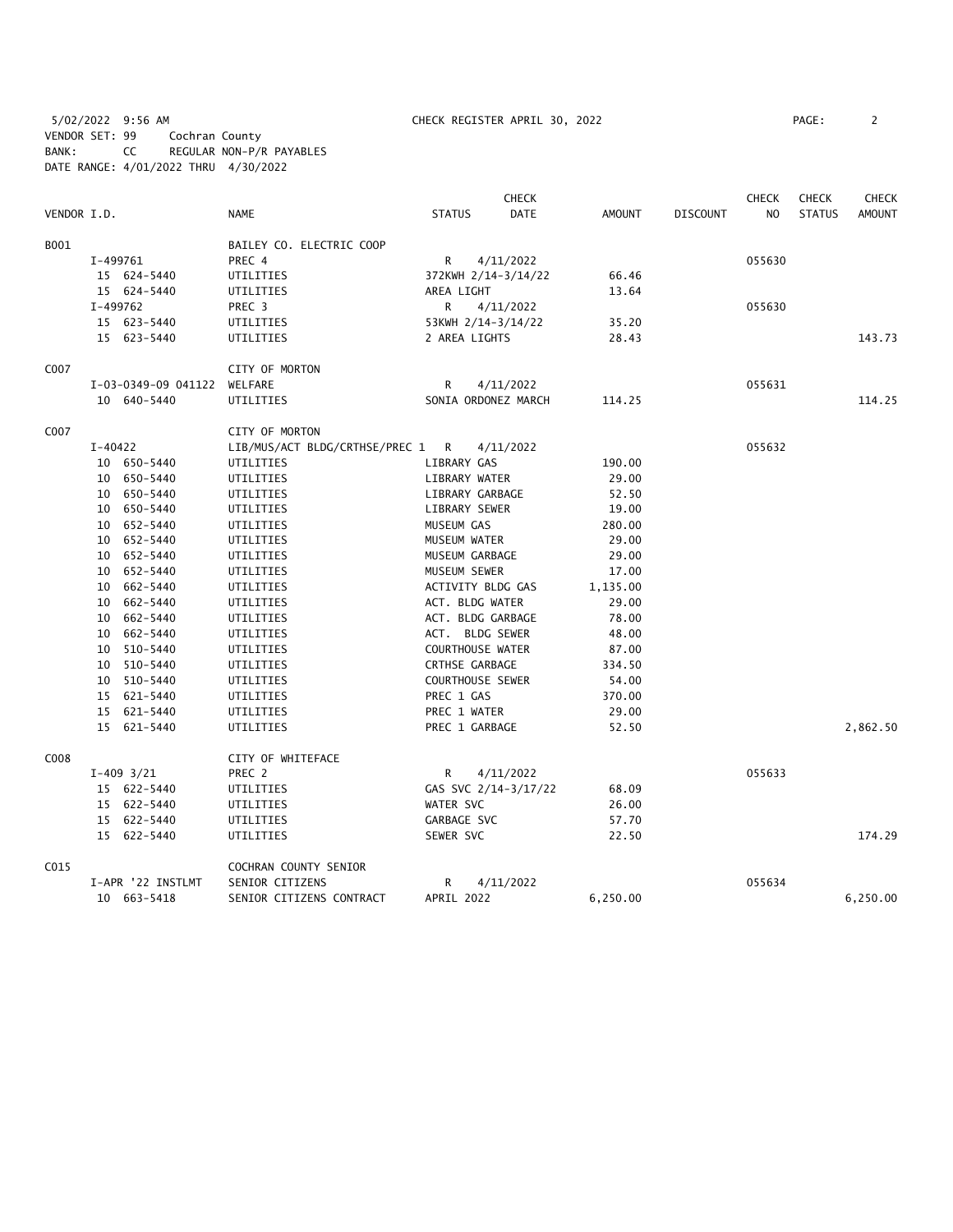5/02/2022 9:56 AM CHECK REGISTER APRIL 30, 2022 PAGE: 3 VENDOR SET: 99 Cochran County BANK: CC REGULAR NON-P/R PAYABLES DATE RANGE: 4/01/2022 THRU 4/30/2022

|             |             |                             | CHECK                   |               |                 | CHECK  | <b>CHECK</b>  | <b>CHECK</b>  |
|-------------|-------------|-----------------------------|-------------------------|---------------|-----------------|--------|---------------|---------------|
| VENDOR I.D. |             | <b>NAME</b>                 | <b>STATUS</b><br>DATE   | <b>AMOUNT</b> | <b>DISCOUNT</b> | NO     | <b>STATUS</b> | <b>AMOUNT</b> |
| C035        |             | COX AUTO SUPPLY CO          |                         |               |                 |        |               |               |
|             | $I - 36029$ | <b>PARK</b>                 | R.<br>4/11/2022         |               |                 | 055635 |               |               |
|             | 10 660-5332 | CUSTODIAL SUPPLIES          | 2 METRIC BOLTS          | 0.76          |                 |        |               |               |
|             | 10 660-5332 | CUSTODIAL SUPPLIES          | 2 METRIC BOLTS          | 0.90          |                 |        |               |               |
|             | $I-36083$   | PREC 4                      | 4/11/2022<br>R          |               |                 | 055635 |               |               |
|             | 15 624-5356 | ROAD MATERIALS & SUPPLIES   | 2 KEY MADE              | 2.50          |                 |        |               |               |
|             | $I-36191$   | SHERIFF                     | 4/11/2022<br>R          |               |                 | 055635 |               |               |
|             | 10 560-5451 | MACHINERY-NON-OFFICE REPAIR | V-BELT                  | 25.99         |                 |        |               |               |
|             | $I - 36206$ | SHERIFF                     | 4/11/2022<br>R.         |               |                 | 055635 |               |               |
|             | 10 560-5451 | MACHINERY-NON-OFFICE REPAIR | <b>IDLER PULLEY</b>     | 20.98         |                 |        |               |               |
|             | $I - 36412$ | PREC 2                      | R<br>4/11/2022          |               |                 | 055635 |               |               |
|             | 15 622-5451 | REPAIRS                     | 2 DELCO BATTERY         | 241.34        |                 |        |               |               |
|             | 15 622-5451 | REPAIRS                     | CORE CHG                | 36.00         |                 |        |               |               |
|             | 15 622-5451 | REPAIRS                     | CORE RTN                | 36.00CR       |                 |        |               |               |
|             | 15 622-5451 | REPAIRS                     | 2 STATE BATT FEE        | 6.00          |                 |        |               |               |
|             | $I - 36416$ | CEMETERY                    | R<br>4/11/2022          |               |                 | 055635 |               |               |
|             | 10 516-5451 | REPAIR                      | THRDLOCKER RED          | 6.49          |                 |        |               |               |
|             | $I - 36423$ | PREC 1                      | 4/11/2022<br>R.         |               |                 | 055635 |               |               |
|             | 15 621-5356 | ROAD MATERIALS & SUPPLIES   | 4PK RATCHET STRAP       | 25.99         |                 |        |               |               |
|             | 15 621-5356 | ROAD MATERIALS & SUPPLIES   | 2x27 J RATCHET STRAP    | 22.99         |                 |        |               |               |
|             | $I - 36479$ | PREC 2                      | R<br>4/11/2022          |               |                 | 055635 |               |               |
|             | 15 622-5356 | ROAD MATERIALS & SUPPLIES   | AIR BRAKE ANTIFREEZE    | 9.99          |                 |        |               |               |
|             | $I - 36923$ | PREC 2                      | R<br>4/11/2022          |               |                 | 055635 |               |               |
|             | 15 622-5451 | REPAIRS                     | WHT HALO BULB           | 7.49          |                 |        |               |               |
|             | 15 622-5451 | REPAIRS                     | LUG FOR 1 CBLE 1/2 S    | 6.69          |                 |        |               |               |
|             | $I-37098$   | SHERIFF                     | R.<br>4/11/2022         |               |                 | 055635 |               |               |
|             | 10 560-5451 | MACHINERY-NON-OFFICE REPAIR | OIL FILTER #57060       | 8.07          |                 |        |               |               |
|             | 10 560-5451 | MACHINERY-NON-OFFICE REPAIR | 7QT 5W-20 MOB 1         | 76.93         |                 |        |               |               |
|             | $I-37101$   | SHERIFF                     | 4/11/2022<br>R          |               |                 | 055635 |               |               |
|             | 10 560-5451 | MACHINERY-NON-OFFICE REPAIR | OIL FILTER (INV #370    | 8.07CR        |                 |        |               |               |
|             | 10 560-5451 | MACHINERY-NON-OFFICE REPAIR | OIL FILTER #57899       | 7.83          |                 |        |               |               |
|             | 10 560-5451 | MACHINERY-NON-OFFICE REPAIR | 1GL WASHER FLUID        | 3.29          |                 |        |               |               |
|             | $I - 37130$ | <b>CEMETERY</b>             | R<br>4/11/2022          |               |                 | 055635 |               |               |
|             | 10 516-5332 | CUSTODIAL SUPPLIES          | 4 KEYS MADE             | 5.00          |                 |        |               |               |
|             | $I - 37368$ | PREC 3                      | R<br>4/11/2022          |               |                 | 055635 |               |               |
|             | 15 623-5451 | REPAIRS                     | 2 DELCO BATTERIES       | 241.34        |                 |        |               |               |
|             | 15 623-5451 | REPAIRS                     | CORE CHG                | 36.00         |                 |        |               |               |
|             | 15 623-5451 | REPAIRS                     | CORE RTN                | 36.00CR       |                 |        |               |               |
|             | 15 623-5451 | REPAIRS                     | 2 STATE BATT FEE        | 6.00          |                 |        |               |               |
|             | $I-37423$   | SHERIFF                     | 4/11/2022<br>R          |               |                 | 055635 |               |               |
|             | 10 560-5451 | MACHINERY-NON-OFFICE REPAIR | <b>1GL WASHER FLUID</b> | 3.29          |                 |        |               |               |
|             | 10 560-5451 | MACHINERY-NON-OFFICE REPAIR | AIR FILTER              | 15.84         |                 |        |               |               |
|             | 10 560-5451 | MACHINERY-NON-OFFICE REPAIR | OIL FILTER FL820S       | 4.92          |                 |        |               |               |
|             | 10 560-5451 | MACHINERY-NON-OFFICE REPAIR | 6QT FULL SYNTHETIC      | 52.98         |                 |        |               |               |
|             | 10 560-5451 | MACHINERY-NON-OFFICE REPAIR | DELCO BATTERY           | 124.93        |                 |        |               |               |
|             | 10 560-5451 | MACHINERY-NON-OFFICE REPAIR | CORE CHG                | 11.00         |                 |        |               |               |
|             | 10 560-5451 | MACHINERY-NON-OFFICE REPAIR | CORE RTN                | 11.00CR       |                 |        |               |               |
|             | 10 560-5451 | MACHINERY-NON-OFFICE REPAIR | STATE BATT FEE          | 3.00          |                 |        |               |               |
|             | $I-37497$   | SHERIFF                     | R<br>4/11/2022          |               |                 | 055635 |               |               |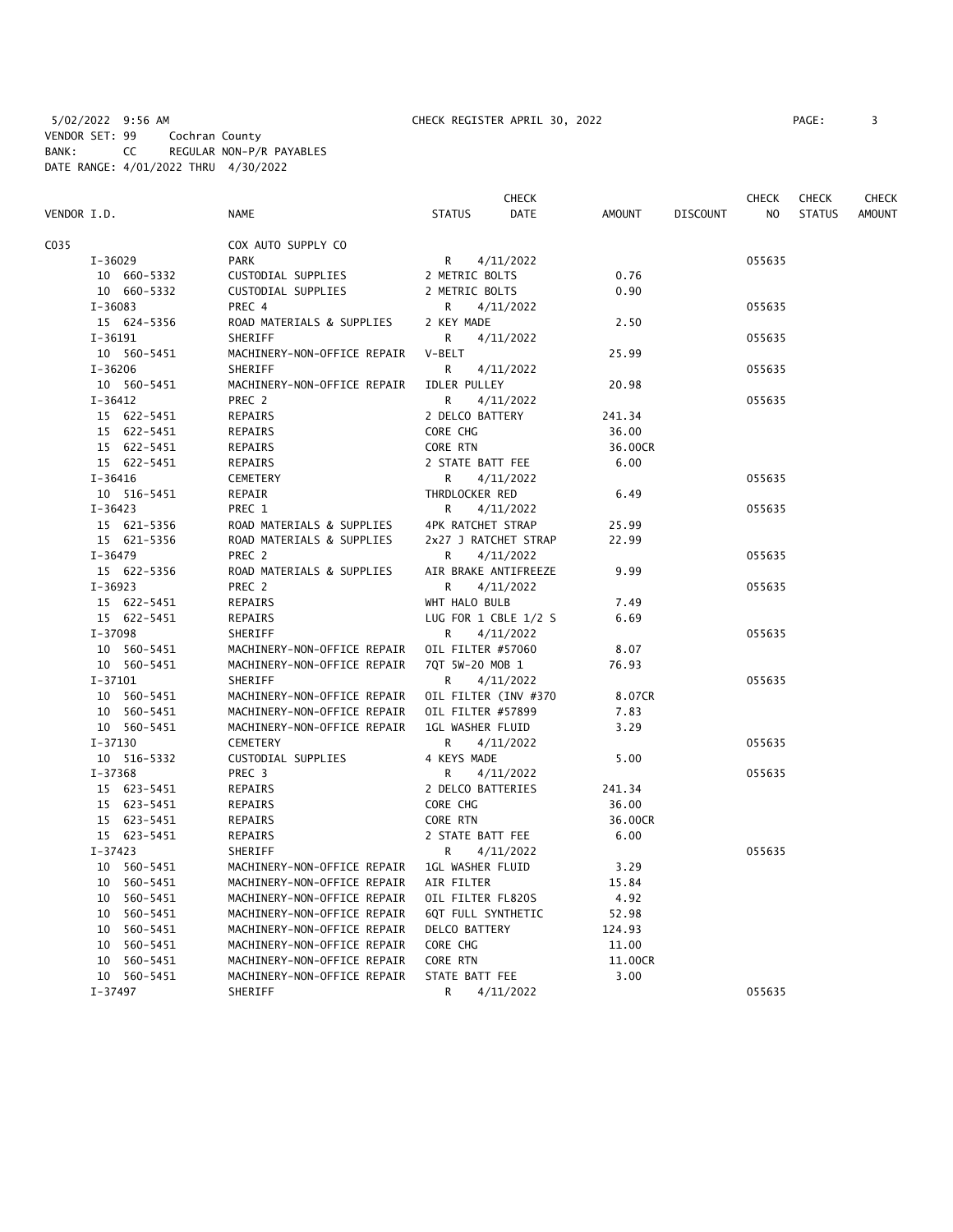5/02/2022 9:56 AM CHECK REGISTER APRIL 30, 2022 PAGE: 4 VENDOR SET: 99 Cochran County BANK: CC REGULAR NON-P/R PAYABLES DATE RANGE: 4/01/2022 THRU 4/30/2022

|                  |                  |                              |                       | <b>CHECK</b> |             |                 | <b>CHECK</b> | <b>CHECK</b>  | <b>CHECK</b>  |
|------------------|------------------|------------------------------|-----------------------|--------------|-------------|-----------------|--------------|---------------|---------------|
| VENDOR I.D.      |                  | <b>NAME</b>                  | <b>STATUS</b>         | <b>DATE</b>  | AMOUNT      | <b>DISCOUNT</b> | NO.          | <b>STATUS</b> | <b>AMOUNT</b> |
| C035             |                  | COX AUTO SUPPLY CO<br>(CONT) |                       |              |             |                 |              |               |               |
|                  | I-37497          | SHERIFF                      | R                     | 4/11/2022    |             |                 | 055635       |               |               |
|                  | 10 560-5451      | MACHINERY-NON-OFFICE REPAIR  | 4 TURN ROTORS         |              | 100.00      |                 |              |               |               |
|                  | $I-37671$        | PREC 1                       | R                     | 4/11/2022    |             |                 | 055635       |               |               |
|                  | 15 621-5356      | ROAD MATERIALS & SUPPLIES    | 4 HOSE CLAMPS         |              | 6.36        |                 |              |               | 1,029.82      |
| C057             |                  | CITY BANK AS DEPOSITORY      |                       |              |             |                 |              |               |               |
|                  | I-2ND QTR 2022   | NON-DEPT'L/APPR DIST         | R                     | 4/11/2022    |             |                 | 055637       |               |               |
|                  | 10 409-5406      | APPRAISAL DISTRICT           | 2ND QTR ASSESSMENT--  |              | 23, 134. 43 |                 |              |               | 23, 134. 43   |
| C <sub>165</sub> |                  | CITY OF MORTON               |                       |              |             |                 |              |               |               |
|                  | $I-3/29/22$      | <b>CEMETERY</b>              | R                     | 4/11/2022    |             |                 | 055638       |               |               |
|                  | 10 516-5486      | CONTRACT LABOR-OPEN CLOSE    | WANDA ANGLIN 2/26/22  |              | 300.00      |                 |              |               | 300.00        |
| C414             |                  | CARDMEMBER SERVICES          |                       |              |             |                 |              |               |               |
|                  | I-3202 32822     | <b>CLERK</b>                 | R                     | 4/11/2022    |             |                 | 055639       |               |               |
|                  | 10 403-5427      | CONTINUING EDUCATION         | 127TH ANN CONF, WACO  |              | 250.00      |                 |              |               |               |
|                  | 10 403-5310      | OFFICE SUPPLIES              | 4 TONER CRTGS C3210   |              | 340.75      |                 |              |               |               |
|                  | I-4001 32822     | ATTORNEY                     | R.                    | 4/11/2022    |             |                 | 055639       |               |               |
|                  | 10 475-5310      | OFFICE SUPPLIES              | MS OFC 365            |              | 76.46       |                 |              |               |               |
|                  | I-4486 33122     | SHERIFF                      | R                     | 4/11/2022    |             |                 | 055639       |               |               |
|                  | 10 512-5310      | OFFICE SUPPLIES              | MS OFC 365/JAIL COMP  |              | 7.53        |                 |              |               |               |
|                  | I-6514 32822     | JUVENILE PROBATION           | R                     | 4/11/2022    |             |                 | 055639       |               |               |
|                  | 17 573-5427      | TRAVEL & TRAINING            | 3 PARKING 3/10        |              | 108.24      |                 |              |               |               |
|                  | 17 573-5427      | TRAVEL & TRAINING            | 3 NITES/S PADRE 3/5-  |              | 318.00      |                 |              |               |               |
|                  | 17 573-5427      | TRAVEL & TRAINING            | LODGING TAX           |              | 66.06       |                 |              |               |               |
|                  | I-9883 32822     | JUSTICE OF PEACE             | R.                    | 4/11/2022    |             |                 | 055639       |               |               |
|                  | 10 455-5427      | CONTINUING EDUCATION         | TJCTC WEBINAR 3/16    |              | 130.00      |                 |              |               |               |
|                  | I-9991 32822     | ELECTIONS                    | R                     | 4/11/2022    |             |                 | 055639       |               |               |
|                  | 10 490-5310      | OFFICE SUPPLIES              | LASTPASS PREM PW MGR  |              | 38.23       |                 |              |               |               |
|                  | 10 490-5310      | OFFICE SUPPLIES              | 2 BUBBLE WRAP/PSTG M  |              | 5.96        |                 |              |               |               |
|                  | 10 490-5310      | OFFICE SUPPLIES              | BUBBLE WRAP/PSTG MTR  |              | 2.98        |                 |              |               |               |
|                  | 10 490-5310      | OFFICE SUPPLIES              | S&S 15x12x10/PSTG MT  |              | 4.99        |                 |              |               |               |
|                  | 10 490-5310      | OFFICE SUPPLIES              | SHIPPING, FP PSTG MT  |              | 26.60       |                 |              |               |               |
|                  | 10 490-5310      | OFFICE SUPPLIES              | TRACKING, PSTG MTR    |              | 47.55       |                 |              |               |               |
|                  | 10 490-5310      | OFFICE SUPPLIES              | INSURANCE, PSTG MTR   |              | 3.05        |                 |              |               | 1,426.40      |
|                  |                  |                              |                       |              |             |                 |              |               |               |
| D196             |                  | JORGE DE LA CRUZ, SHERIFF    |                       |              |             |                 |              |               |               |
|                  | $I - 4/05/22$    | JAIL                         | R                     | 4/11/2022    |             |                 | 055640       |               |               |
|                  | 10 512-5392      | MISCELLANEOUS SUPPLIES       | 2 NAIL CLIPPERS/FAM\$ |              | 2.00        |                 |              |               |               |
|                  | 10 512-5392      | MISCELLANEOUS SUPPLIES       | TWEEZERS/FAM\$ 4/5/22 |              | 1.25        |                 |              |               |               |
|                  | $I - 4/4/22$ GRO | JAIL                         | R                     | 4/11/2022    |             |                 | 055640       |               |               |
|                  | 10 512-5333      | FOOD-PRISONERS               | 16 BIMBO BREAD 4/4/2  |              | 32.16       |                 |              |               | 35.41         |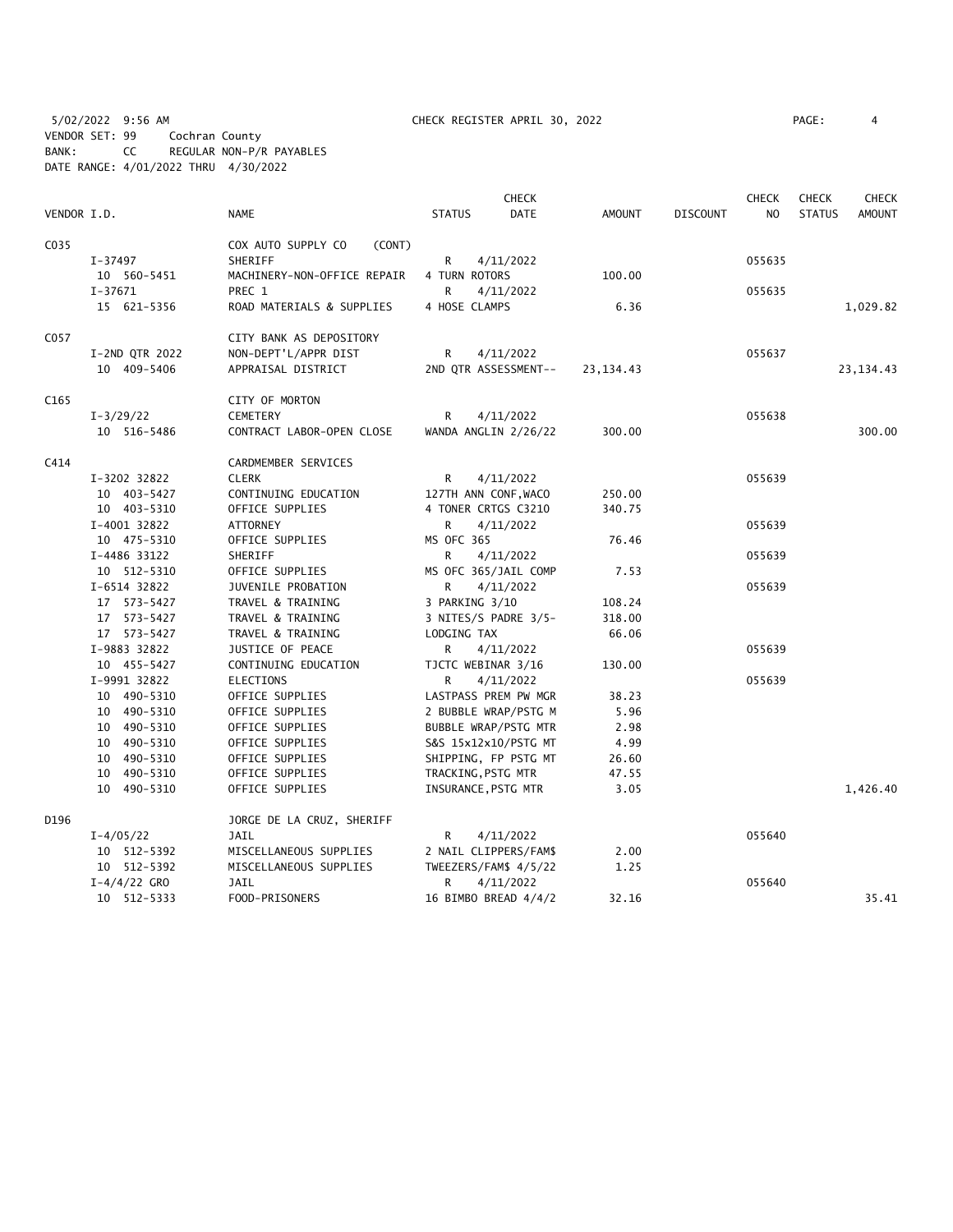5/02/2022 9:56 AM CHECK REGISTER APRIL 30, 2022 PAGE: 5 VENDOR SET: 99 Cochran County BANK: CC REGULAR NON-P/R PAYABLES DATE RANGE: 4/01/2022 THRU 4/30/2022

|             |                   |                                            |                      | <b>CHECK</b>         |               |                 | <b>CHECK</b> | <b>CHECK</b>  | <b>CHECK</b>  |
|-------------|-------------------|--------------------------------------------|----------------------|----------------------|---------------|-----------------|--------------|---------------|---------------|
| VENDOR I.D. |                   | <b>NAME</b>                                | <b>STATUS</b>        | DATE                 | <b>AMOUNT</b> | <b>DISCOUNT</b> | NO.          | <b>STATUS</b> | <b>AMOUNT</b> |
| E057        |                   | ELECTION SYSTEMS & SOFTWARE                |                      |                      |               |                 |              |               |               |
|             | I-CD2021519       | <b>ELECTIONS</b>                           | R                    | 4/11/2022            |               |                 | 055641       |               |               |
|             | 10 490-5335       | <b>ELECTION SUPPLIES</b>                   | AUDIO: LANG SET-UP/E |                      | 380.00        |                 |              |               |               |
|             | 10 490-5335       | <b>ELECTION SUPPLIES</b>                   | AUDIO: LANG SET-UP/S |                      | 380.00        |                 |              |               |               |
|             | 10 490-5335       | ELECTION SUPPLIES                          | AUDIO: 7 BALLOT FACE |                      | 120.05        |                 |              |               |               |
|             | 10 490-5335       | ELECTION SUPPLIES                          | AUDIO: 7 BALLOT FACE |                      | 120.05        |                 |              |               |               |
|             | 10 490-5335       | ELECTION SUPPLIES                          | AUDIO: 3 CONTESTS/IS |                      | 55.35         |                 |              |               |               |
|             | 10 490-5335       | ELECTION SUPPLIES                          | AUDIO: 3 CONTESTS/IS |                      | 55.35         |                 |              |               |               |
|             | 10 490-5335       | ELECTION SUPPLIES                          | AUDIO: 24 CANDIDATES |                      | 267.60        |                 |              |               |               |
|             | 10 490-5335       | <b>ELECTION SUPPLIES</b>                   | AUDIO: 24 CANDIDATES |                      | 267.60        |                 |              |               |               |
|             | 10 490-5335       | ELECTION SUPPLIES                          | AUDIO: 2 PROPS/AMENS |                      | 45.60         |                 |              |               |               |
|             | 10 490-5335       | ELECTION SUPPLIES                          | AUDIO: 2 PROPS/AMENS |                      | 45.60         |                 |              |               |               |
|             | 10 490-5335       | ELECTION SUPPLIES                          | SHIPPING             |                      | 130.29        |                 |              |               |               |
|             | I-CD2021645       | ELECTIONS                                  | R.                   | 4/11/2022            |               |                 | 055641       |               |               |
|             | 10 490-5335       | ELECTION SUPPLIES                          | 7 LAYOUT CHG 5/7     |                      | 279.65        |                 |              |               |               |
|             | 10 490-5335       | ELECTION SUPPLIES                          | SHIPPING             |                      | 20.97         |                 |              |               | 2,168.11      |
| F010        |                   | FIVE-AREA TELEPHONE CO-OP                  |                      |                      |               |                 |              |               |               |
|             | I-927-5510 APR22  | PREC 4                                     | R                    | 4/11/2022            |               |                 | 055642       |               |               |
|             | 15 624-5420       | TELECOMMUNICATIONS                         | BASIC SVC            |                      | 32.25         |                 |              |               |               |
|             | 15 624-5420       | TELECOMMUNICATIONS                         | <b>FEES</b>          |                      | 12.48         |                 |              |               | 44.73         |
| F073        |                   | FRONTIER VALLEY INC.                       |                      |                      |               |                 |              |               |               |
|             | I-390355          | CEMETERY                                   | R                    | 4/11/2022            |               |                 | 055643       |               |               |
|             | 10 516-5451       | REPAIR                                     | 4 4" STUB VALVE COVE |                      | 27.88         |                 |              |               |               |
|             | 10 516-5451       | REPAIR                                     | 4" STUB VALVE STEM   |                      | 8.45          |                 |              |               |               |
|             | $I - 390433$      | AIRPORT                                    | R                    | 4/11/2022            |               |                 | 055643       |               |               |
|             | 30 518-5451       | REPAIR                                     | RPL PHOTOCELL RNWY L |                      | 150.00        |                 |              |               |               |
|             | 30 518-5451       | REPAIR                                     | PHOTOCELL 120V TORK  |                      | 38.48         |                 |              |               |               |
|             | I-390604          | CEMETERY                                   | R                    | 4/11/2022            |               |                 | 055643       |               |               |
|             | 10 516-5451       | REPAIR                                     |                      | 3 4" STUB VALVE STEM | 13.95         |                 |              |               | 238.76        |
| G005        |                   | <b>GENERAL FUND</b>                        |                      |                      |               |                 |              |               |               |
|             | I-1ST QTR 22 CRIM | STATE CRIM SVC FEES                        | R                    | 4/11/2022            |               |                 | 055644       |               |               |
|             | 90 000-2358.002   | NEW CCC 2020 FORWARD                       | 1ST QTR CRIM FEES    |                      | 271.05        |                 |              |               |               |
|             | 90 000-2358.001   | PRIOR OLD CCC 04 Forward                   | 1ST QTR CRIM FEES    |                      | 17.88         |                 |              |               |               |
|             | 000-2368<br>90    | BB Bond Fee (Gov CD 41.258)                | 1ST QTR CRIM FEES    |                      | 13.50         |                 |              |               |               |
|             | 90 000-2369       | EMS Trauma Sec49.02 SB1131                 | 1ST QTR CRIM FEES    |                      | 0.89          |                 |              |               |               |
|             | 90 000-2367.001   | STF-SUB 96%9TRANDS CD542.40                | 1ST QTR CRIM FEES    |                      | 42.37         |                 |              |               |               |
|             | 90 000-2367       | STF-Sub 95% C(Trans CD542.40               | 1ST QTR CRIM FEES    |                      | 1.50          |                 |              |               |               |
|             |                   | I-1ST QTR 22 SPEC CT SPECIALTY CT SVC FEES | R                    | 4/11/2022            |               |                 | 055644       |               |               |
|             | 90 000-2379.001   | Drug Court Fee CCP102.0178                 | 1ST QTR SPECIALTY CT |                      | 0.55          |                 |              |               | 347.74        |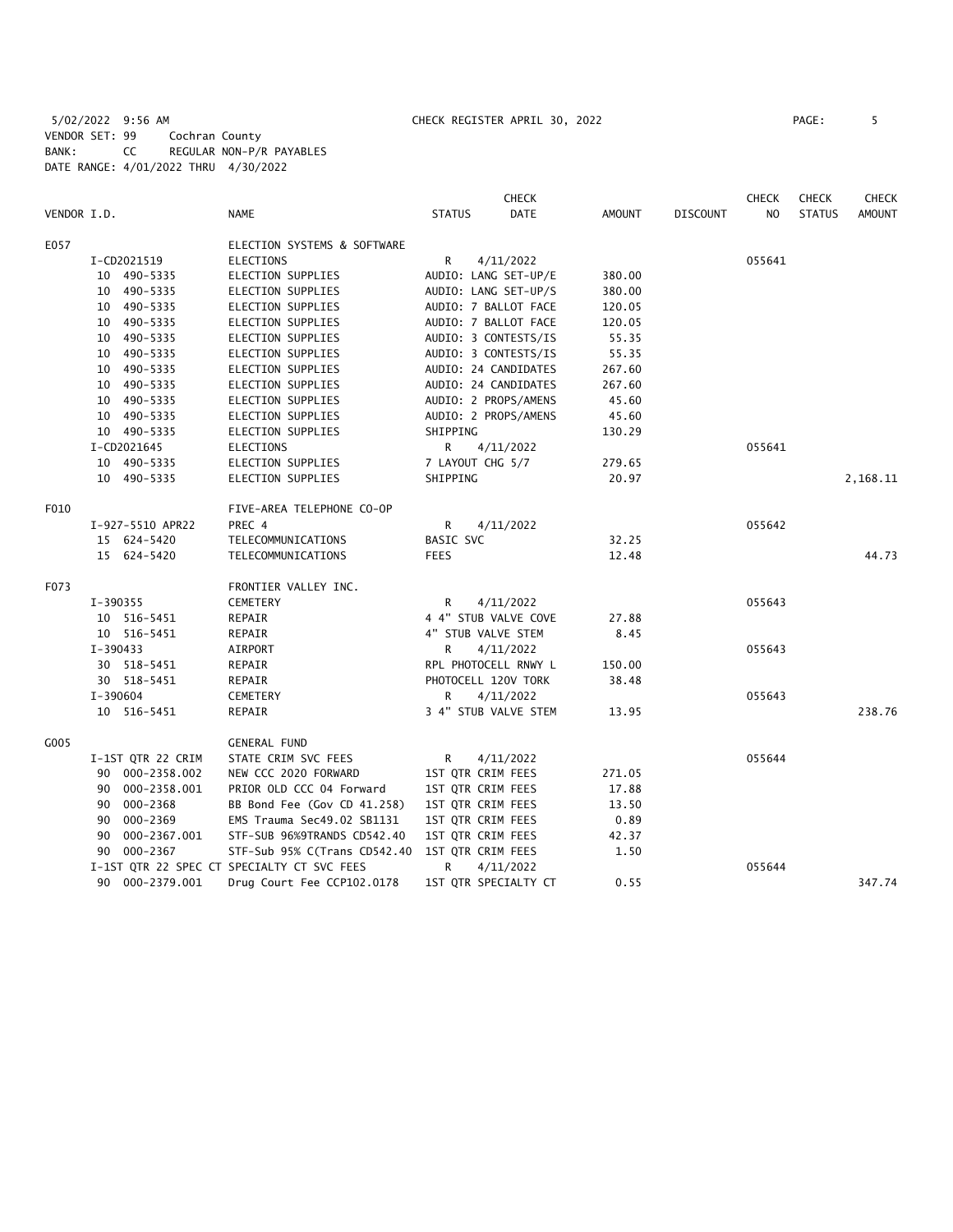5/02/2022 9:56 AM CHECK REGISTER APRIL 30, 2022 PAGE: 6 VENDOR SET: 99 Cochran County BANK: CC REGULAR NON-P/R PAYABLES DATE RANGE: 4/01/2022 THRU 4/30/2022

|             |          |                    |                                 |               |                      | <b>CHECK</b> |               |                 | <b>CHECK</b> | <b>CHECK</b>  | <b>CHECK</b>  |
|-------------|----------|--------------------|---------------------------------|---------------|----------------------|--------------|---------------|-----------------|--------------|---------------|---------------|
| VENDOR I.D. |          |                    | <b>NAME</b>                     | <b>STATUS</b> |                      | DATE         | <b>AMOUNT</b> | <b>DISCOUNT</b> | NO           | <b>STATUS</b> | <b>AMOUNT</b> |
| G031        |          |                    | GRAINGER                        |               |                      |              |               |                 |              |               |               |
|             |          | I-9241438358       | <b>COURTHOUSE</b>               | R             | 4/11/2022            |              |               |                 | 055645       |               |               |
|             |          | 10 510-5332        | CUSTODIAL SUPPLIES              |               | 12 LED BULB #407J24  |              | 42.36         |                 |              |               | 42.36         |
| G074        |          |                    | GRAVES, HUMPHRIES, STAHL, LTD   |               |                      |              |               |                 |              |               |               |
|             |          | I-FEES MAR22       | JUSTICE OF PEACE                | R             | 4/11/2022            |              |               |                 | 055646       |               |               |
|             |          | 10 000-2206.002    | COLLECTION AGENCY FEES          |               | COLLECTION FEES MAR  |              | 377.43        |                 |              |               | 377.43        |
| G198        |          |                    | GREY HOUSE PUBLISHING           |               |                      |              |               |                 |              |               |               |
|             | I-971826 |                    | LIBRARY                         | R             | 4/11/2022            |              |               |                 | 055647       |               |               |
|             |          | 10 650-5590        | <b>BOOKS</b>                    |               | DIABETES HDBK & RESO |              | 165.00        |                 |              |               |               |
|             |          | 10 650-5590        | <b>BOOKS</b>                    | <b>DISC</b>   |                      |              | 16.50CR       |                 |              |               |               |
|             |          | 10 650-5590        | <b>BOOKS</b>                    | SHIPPING      |                      |              | 13.50         |                 |              |               | 162.00        |
| G249        |          |                    | <b>GULF COAST TRADES CENTER</b> |               |                      |              |               |                 |              |               |               |
|             |          | $I-I-29705$        | JUVENILE PROBATION              | R             | 4/11/2022            |              |               |                 | 055648       |               |               |
|             |          | 17  573-5413.003   | Grant C Placements              |               | 31 DAYS/POST(N)/#866 |              | 3,353.58      |                 |              |               | 3,353.58      |
| G286        |          |                    | GRAYBAR FINANCIAL SERVICES      |               |                      |              |               |                 |              |               |               |
|             |          | I-13057406         | NON-DEPT'L                      | R             | 4/11/2022            |              |               |                 | 055649       |               |               |
|             |          | 10 409-5420        | TELECOMMUNICATIONS              |               | YEALINK PHONE #7/60  |              | 803.25        |                 |              |               | 803.25        |
| H324        |          |                    | HILLIARD OFFICE SOLUTIONS, LTD  |               |                      |              |               |                 |              |               |               |
|             | I-637099 |                    | NON-DEPT'L/SHERIFF/CO JDG/ELEC  | R             | 4/11/2022            |              |               |                 | 055650       |               |               |
|             |          | 10 409-5411        | MAINTENANCE CONTRACTS           | 3 SERVERS     |                      |              | 525.00        |                 |              |               |               |
|             |          | 10 409-5411        | MAINTENANCE CONTRACTS           |               | 55 WORKSTATIONS      |              | 2,475.00      |                 |              |               |               |
|             |          | 10 409-5411        | MAINTENANCE CONTRACTS           |               | 58 FORTIFY END POINT |              | 377.00        |                 |              |               |               |
|             |          | 10 409-5411        | MAINTENANCE CONTRACTS           |               | 58 SECURE ANYWHERE   |              | 116.00        |                 |              |               |               |
|             |          | 10 409-5411        | MAINTENANCE CONTRACTS           |               | ALTO TIME BASED      |              | 99.00         |                 |              |               |               |
|             |          | 10 560-5310        | OFFICE SUPPLIES                 |               | OFC 365 APR 22       |              | 12.50         |                 |              |               |               |
|             |          | 15 610-5310        | OFFICE SUPPLIES                 |               | OFC 365 APR 22       |              | 12.50         |                 |              |               |               |
|             |          | 10 490-5310        | OFFICE SUPPLIES                 |               | 2 CLOUD CONTINUITY   |              | 24.00         |                 |              |               | 3,641.00      |
| J049        |          |                    | JUVENILE PROBATION FUND         |               |                      |              |               |                 |              |               |               |
|             |          | I-LOCAL MATCH 4/22 | JUVENILE PROBATION              | R             | 4/11/2022            |              |               |                 | 055651       |               |               |
|             |          | 10 571-5472        | LOCAL SUPPORT-JUV BOARD         |               | LOCAL FUNDS MATCH AP |              | 4,170.04      |                 |              |               | 4,170.04      |
| J082        |          |                    | JOHN DEERE FINANCIAL            |               |                      |              |               |                 |              |               |               |
|             |          | I-1178133          | <b>CEMETERY</b>                 | R             | 4/11/2022            |              |               |                 | 055652       |               |               |
|             |          | 10 516-5451        | REPAIR                          |               | 6 BLADES EPC201693   |              | 185.46        |                 |              |               |               |
|             |          | 10 516-5451        | REPAIR                          |               | V-BELT EPC201624     |              | 147.82        |                 |              |               |               |
|             |          | 10 516-5451        | REPAIR                          |               | 2 SEALS CE17406      |              | 49.10         |                 |              |               |               |
|             |          | I-1182420          | CEMETERY                        | R             | 4/11/2022            |              |               |                 | 055652       |               |               |
|             | 10       | 660-5451           | REPAIR                          |               | LUBRICANT #TY6345    |              | 6.95          |                 |              |               |               |
|             | 10       | 660-5451           | REPAIR                          |               | 2 SEAL #CE17406      |              | 49.10         |                 |              |               |               |
|             |          | 10 660-5451        | REPAIR                          |               | 1GL PLUS-50 OIL #TY2 |              | 25.70         |                 |              |               |               |
|             |          | 10 660-5451        | REPAIR                          |               | 2 AIR CLEANER #TCA15 |              | 345.78        |                 |              |               | 809.91        |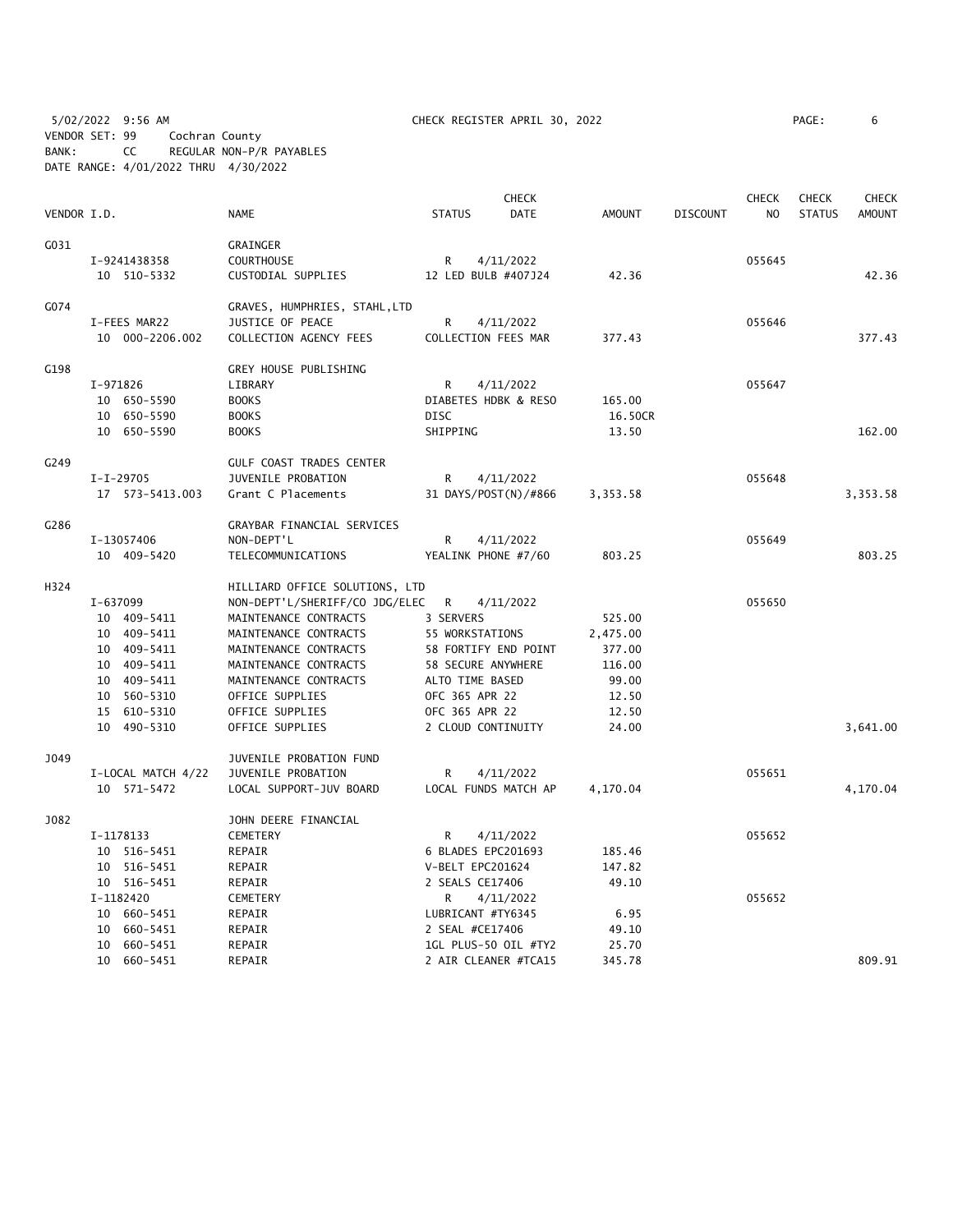5/02/2022 9:56 AM CHECK REGISTER APRIL 30, 2022 PAGE: 7 VENDOR SET: 99 Cochran County BANK: CC REGULAR NON-P/R PAYABLES DATE RANGE: 4/01/2022 THRU 4/30/2022

|             |               |             |                              |                           | CHECK                |                |                 | CHECK  | <b>CHECK</b>  | CHECK         |
|-------------|---------------|-------------|------------------------------|---------------------------|----------------------|----------------|-----------------|--------|---------------|---------------|
| VENDOR I.D. |               |             | <b>NAME</b>                  | <b>STATUS</b>             | <b>DATE</b>          | <b>AMOUNT</b>  | <b>DISCOUNT</b> | NO.    | <b>STATUS</b> | <b>AMOUNT</b> |
| L010        |               |             | LEWIS FARM & RANCH STORE INC |                           |                      |                |                 |        |               |               |
|             | I-16958       |             | <b>ELECTIONS</b>             | R                         | 4/11/2022            |                |                 | 055653 |               |               |
|             |               | 10 490-5310 | OFFICE SUPPLIES              | PRINTER CRTG              |                      | 169.95         |                 |        |               |               |
|             |               | 10 490-5310 | OFFICE SUPPLIES              | <b>ALCOHOL</b>            |                      | 23.99          |                 |        |               |               |
|             |               | 10 490-5310 | OFFICE SUPPLIES              | <b>DISC</b>               |                      | 19.39CR        |                 |        |               |               |
|             | I-17138       |             | PREC 3                       | R                         | 4/11/2022            |                |                 | 055653 |               |               |
|             |               | 15 623-5356 | ROAD MATERIALS & SUPPLIES    | 2 LIQUID NAIL             |                      | 9.18           |                 |        |               |               |
|             | $I-17235$     |             | <b>CEMETERY</b>              | R                         | 4/11/2022            |                |                 | 055653 |               |               |
|             | 10 516-5332   |             | CUSTODIAL SUPPLIES           | VICE GRIP                 |                      | 18.99          |                 |        |               |               |
|             |               | 10 516-5332 | CUSTODIAL SUPPLIES           | WRENCH                    |                      | 21.99          |                 |        |               |               |
|             |               | 10 516-5332 | CUSTODIAL SUPPLIES           | <b>DISC</b>               |                      | 4.10CR         |                 |        |               |               |
|             | I-17266       |             | SHERIFF                      | R                         | 4/11/2022            |                |                 | 055653 |               |               |
|             |               |             |                              |                           |                      |                |                 |        |               |               |
|             |               | 10 560-5334 | OTHER SUPPLIES               | LIGHT BULB<br><b>DISC</b> |                      | 2.39<br>0.24CR |                 |        |               |               |
|             |               | 10 560-5334 | OTHER SUPPLIES               |                           |                      |                |                 |        |               |               |
|             | I-17290       |             | PREC 4                       | R.                        | 4/11/2022            |                |                 | 055653 |               |               |
|             |               | 15 624-5356 | ROAD MATERIALS & SUPPLIES    | <b>COFFEE</b>             |                      | 12.95          |                 |        |               |               |
|             |               | 15 624-5356 | ROAD MATERIALS & SUPPLIES    | CREAMER                   |                      | 1.95           |                 |        |               |               |
|             |               | 15 624-5356 | ROAD MATERIALS & SUPPLIES    | <b>SUGAR</b>              |                      | 1.95           |                 |        |               |               |
|             |               | 15 624-5356 | ROAD MATERIALS & SUPPLIES    | DEAD BOLT                 |                      | 16.99          |                 |        |               |               |
|             |               | 15 624-5356 | ROAD MATERIALS & SUPPLIES    | <b>DISC</b>               |                      | 3.38CR         |                 |        |               |               |
|             | $I-17347$     |             | ACTIVITY BLDG                | R                         | 4/11/2022            |                |                 | 055653 |               |               |
|             |               | 10 662-5332 | CUSTODIAL SUPPLIES           | TRASH BAGS                |                      | 26.99          |                 |        |               |               |
|             |               | 10 662-5332 | CUSTODIAL SUPPLIES           |                           | 2 BAR KEEPERS FRIEND | 5.58           |                 |        |               |               |
|             |               | 10 662-5332 | CUSTODIAL SUPPLIES           | <b>DISC</b>               |                      | 3.26CR         |                 |        |               |               |
|             | I-17578       |             | <b>CEMETERY</b>              | R                         | 4/11/2022            |                |                 | 055653 |               |               |
|             |               | 10 516-5332 | CUSTODIAL SUPPLIES           |                           | ANTI SEIZE COMPUND   | 5.59           |                 |        |               |               |
|             |               | 10 516-5332 | CUSTODIAL SUPPLIES           | DISC                      |                      | 0.56CR         |                 |        |               |               |
|             | $I-17611$     |             | SHERIFF                      | R                         | 4/11/2022            |                |                 | 055653 |               |               |
|             | 10 560-5334   |             | OTHER SUPPLIES               |                           | 30BX 223 BULLETS     | 600.00         |                 |        |               |               |
|             | 10 560-5334   |             | OTHER SUPPLIES               |                           | 20BX 223 SILVERTOP B | 600.00         |                 |        |               |               |
|             |               | 10 560-5334 | OTHER SUPPLIES               | 10BX 9MM                  |                      | 250.00         |                 |        |               |               |
|             |               | 10 560-5334 | OTHER SUPPLIES               |                           | 10BX 9MM HOLLOWPNT   | 350.00         |                 |        |               |               |
|             |               | 10 560-5334 | OTHER SUPPLIES               |                           | CR (RETURNED SHELLS  | 585.00CR       |                 |        |               |               |
|             | $I-17615$     |             | <b>JAIL</b>                  | R.                        | 4/11/2022            |                |                 | 055653 |               |               |
|             |               | 10 512-5392 | MISCELLANEOUS SUPPLIES       | 2CS BLEACH                |                      | 71.88          |                 |        |               |               |
|             | $I-17632$     |             | CEMETERY                     | R                         | 4/11/2022            |                |                 | 055653 |               |               |
|             |               | 10 516-5451 | REPAIR                       | AIR HOSE                  |                      | 23.99          |                 |        |               |               |
|             | $I-17830$     |             | ACTIVITY BLDG                | R                         | 4/11/2022            |                |                 | 055653 |               |               |
|             |               | 10 662-5332 | CUSTODIAL SUPPLIES           |                           | 2 LYSOL CLEANER      | 9.18           |                 |        |               |               |
|             |               | 10 662-5332 | CUSTODIAL SUPPLIES           | <b>DISC</b>               |                      | 0.92CR         |                 |        |               |               |
|             | I-17989 31522 |             | LIBRARY                      | R                         | 4/11/2022            |                |                 | 055653 |               |               |
|             |               | 10 650-5451 | REPAIR                       | <b>FAUCET</b>             |                      | 71.99          |                 |        |               |               |
|             |               | 10 650-5451 | REPAIR                       | <b>DISC</b>               |                      | 7.20CR         |                 |        |               |               |
|             | $I-18104$     |             | ELECTIONS                    | R                         | 4/11/2022            |                |                 | 055653 |               |               |
|             |               | 10 490-5310 | OFFICE SUPPLIES              |                           | 1CS LEGAL PAPER      | 99.50          |                 |        |               |               |
|             |               | 10 490-5310 | OFFICE SUPPLIES              | <b>1CS PAPER</b>          |                      | 69.50          |                 |        |               |               |
|             |               | 10 490-5310 | OFFICE SUPPLIES              |                           | 1 HP 952XL MAG CRTG  | 41.95          |                 |        |               |               |
|             | 10 490-5310   |             | OFFICE SUPPLIES              |                           | 1 HP 952XL YW CRTG   | 41.95          |                 |        |               |               |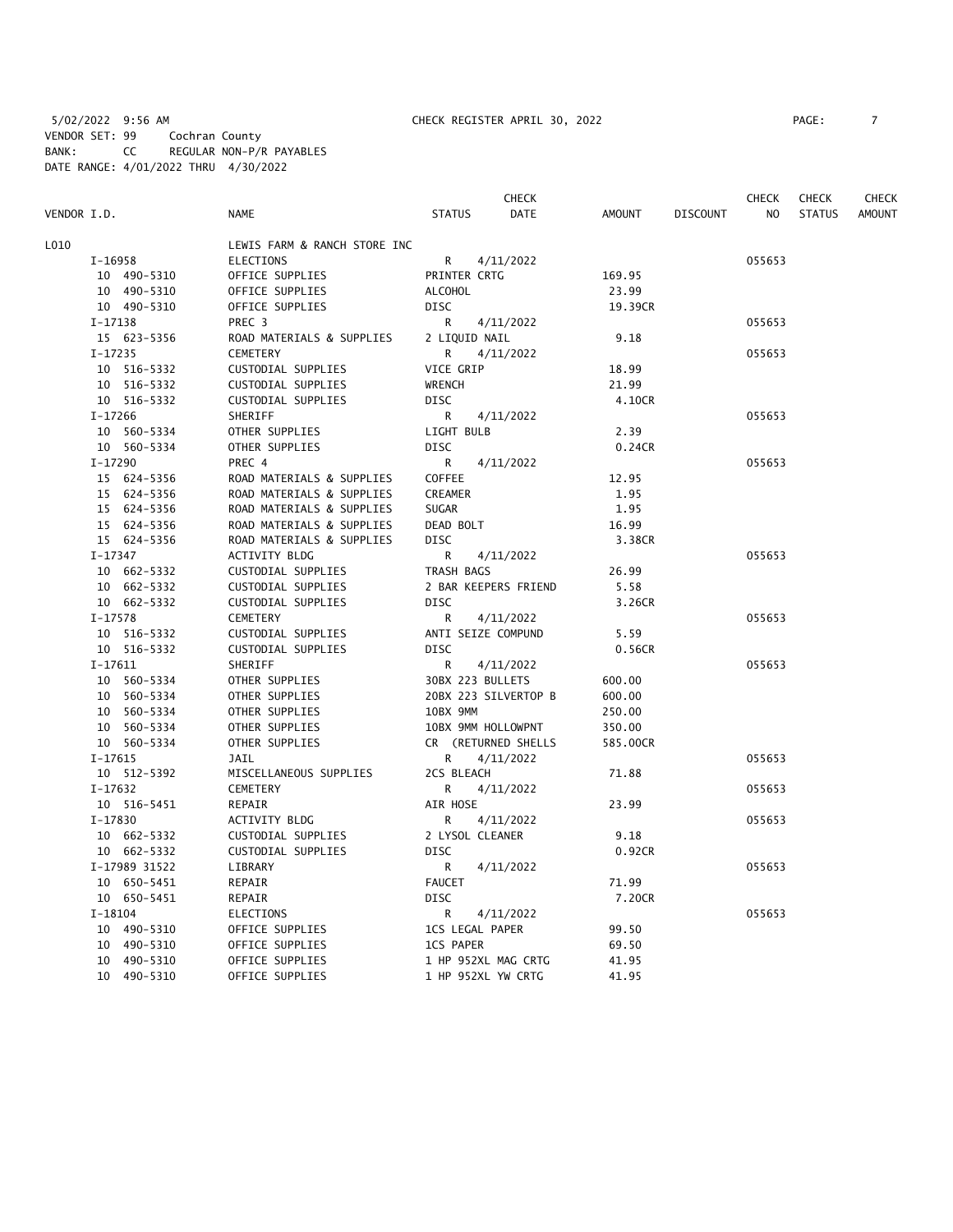5/02/2022 9:56 AM CHECK REGISTER APRIL 30, 2022 PAGE: 8 VENDOR SET: 99 Cochran County BANK: CC REGULAR NON-P/R PAYABLES DATE RANGE: 4/01/2022 THRU 4/30/2022

|             |                 |                                  | <b>CHECK</b>          |               |                 | <b>CHECK</b>   | <b>CHECK</b>  | <b>CHECK</b>  |
|-------------|-----------------|----------------------------------|-----------------------|---------------|-----------------|----------------|---------------|---------------|
| VENDOR I.D. |                 | <b>NAME</b>                      | <b>STATUS</b><br>DATE | <b>AMOUNT</b> | <b>DISCOUNT</b> | N <sub>O</sub> | <b>STATUS</b> | <b>AMOUNT</b> |
| L010        |                 | LEWIS FARM & RANCH STORE         | (CONT)                |               |                 |                |               |               |
|             | $I-18104$       | <b>ELECTIONS</b>                 | R<br>4/11/2022        |               |                 | 055653         |               |               |
|             | 10 490-5310     | OFFICE SUPPLIES                  | 1 HP 952XL BK CRTG    | 52.95         |                 |                |               |               |
|             | 10 490-5310     | OFFICE SUPPLIES                  | 4 THERMOMETER         | 163.80        |                 |                |               |               |
|             | I-18296         | LIBRARY                          | 4/11/2022<br>R        |               |                 | 055653         |               |               |
|             | 10 650-5451     | REPAIR                           | 2 FLEX LINE           | 21.98         |                 |                |               |               |
|             | 10 650-5451     | REPAIR                           | <b>DISC</b>           | 2.20CR        |                 |                |               |               |
|             | I-18377         | PREC 2                           | R<br>4/11/2022        |               |                 | 055653         |               |               |
|             | 15 622-5356     | ROAD MATERIALS & SUPPLIES        | 2 BULBS               | 79.98         |                 |                |               |               |
|             | $I-18523$       | PREC 1                           | R<br>4/11/2022        |               |                 | 055653         |               |               |
|             | 15 621-5356     | ROAD MATERIALS & SUPPLIES        | <b>BANJO FITTING</b>  | 15.95         |                 |                |               |               |
|             | 15 621-5356     | ROAD MATERIALS & SUPPLIES        | BANJO FITTING         | 5.95          |                 |                |               |               |
|             | 15 621-5356     | ROAD MATERIALS & SUPPLIES        | 2 HOSE BARBS          | 5.90          |                 |                |               |               |
|             | $I-18602$       | AIRPORT                          | R.<br>4/11/2022       |               |                 | 055653         |               |               |
|             | 30 518-5451     | REPAIR                           | PIPE COMPOUND         | 6.59          |                 |                |               |               |
|             | 30 518-5451     | REPAIR                           | VALVE                 | 5.59          |                 |                |               |               |
|             | 30 518-5451     | REPAIR                           | UNION                 | 3.59          |                 |                |               | 2,284.46      |
| L018        |                 | LUBBOCK GRADER BLADE, INC        |                       |               |                 |                |               |               |
|             | $I - 75527$     | PREC 1                           | V<br>4/11/2022        |               |                 | 055655         |               | 255.65        |
| L018        |                 | LUBBOCK GRADER BLADE, INC        |                       |               |                 |                |               |               |
|             | M-CHECK         | LUBBOCK GRADER BLADE, INVOIDED V | 4/11/2022             |               |                 | 055655         |               | 255.65CR      |
| M289        |                 | MARCELO RODRIGUEZ dba            |                       |               |                 |                |               |               |
|             | I-732852        | PREC 4                           | 4/11/2022<br>R        |               |                 | 055656         |               |               |
|             | 15 624-5451     | REPAIRS                          | RPL SPR UBOLTS, ADJ A | 787.95        |                 |                |               |               |
|             | 15 624-5451     | REPAIRS                          | 4HRS LABOR; 05 MACK # | 500.00        |                 |                |               |               |
|             | I-732853        | PREC 1                           | 4/11/2022<br>R        |               |                 | 055656         |               |               |
|             | 15 621-5451     | <b>REPAIRS</b>                   | RPL BEARING, R/R WHEE | 230.16        |                 |                |               |               |
|             | 15 621-5451     | REPAIRS                          | 5HRS LABOR; 04 MACK # | 625.00        |                 |                |               | 2,143.11      |
| N082        |                 | NETDATA                          |                       |               |                 |                |               |               |
|             | I-iTICKET MAR22 | JUSTICE OF PEACE                 | R.<br>4/11/2022       |               |                 | 055657         |               |               |
|             | 10 455-5499     | MISCELLANEOUS                    | MARCH 2022            | 10.00         |                 |                |               | 10.00         |
| N109        |                 | NEWTEX TIRES AND REPAIR          |                       |               |                 |                |               |               |
|             | I-10625         | PREC 1                           | 4/11/2022<br>R        |               |                 | 055658         |               |               |
|             | 15 621-5454     | <b>TIRES</b>                     | RPR FLAT              | 45.00         |                 |                |               |               |
|             | $I-10694$       | SHERIFF                          | R<br>4/11/2022        |               |                 | 055658         |               |               |
|             | 10 560-5454     | TIRES                            | 4 TIRES 225/60R18     | 738.40        |                 |                |               |               |
|             | 10 560-5454     | TIRES                            | 4 MT/BAL              | 40.00         |                 |                |               |               |
|             | 10 560-5454     | TIRES                            | 3 TIRE DISPOSAL       | 15.00         |                 |                |               |               |
|             | $I-10759$       | PREC 1                           | 4/11/2022<br>R        |               |                 | 055658         |               |               |
|             | 15 621-5454     | <b>TIRES</b>                     | RPR TIRE              | 15.00         |                 |                |               | 853.40        |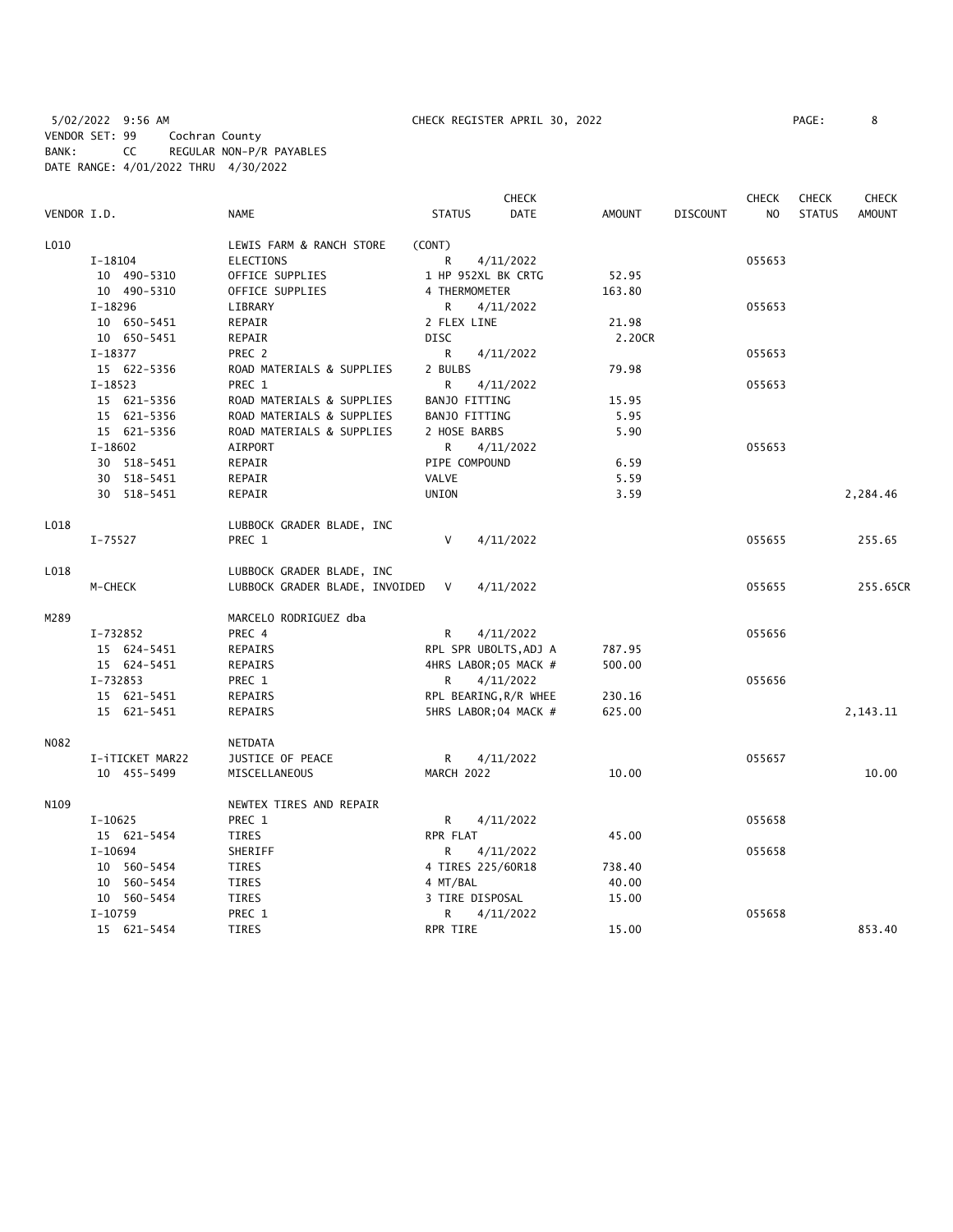5/02/2022 9:56 AM CHECK REGISTER APRIL 30, 2022 PAGE: 9 VENDOR SET: 99 Cochran County BANK: CC REGULAR NON-P/R PAYABLES DATE RANGE: 4/01/2022 THRU 4/30/2022

|             |                   |                                |                      | <b>CHECK</b>         |               |                 | <b>CHECK</b>   | <b>CHECK</b>  | <b>CHECK</b>  |
|-------------|-------------------|--------------------------------|----------------------|----------------------|---------------|-----------------|----------------|---------------|---------------|
| VENDOR I.D. |                   | <b>NAME</b>                    | <b>STATUS</b>        | <b>DATE</b>          | <b>AMOUNT</b> | <b>DISCOUNT</b> | N <sub>O</sub> | <b>STATUS</b> | <b>AMOUNT</b> |
| 0041        |                   | OMNIBASE SERVICES OF TEXAS, LP |                      |                      |               |                 |                |               |               |
|             | I-1ST QTR FEES 22 | FTA FEES                       | R                    | 4/11/2022            |               |                 | 055659         |               |               |
|             | 10 000-2206.003   | Omni Collection Fee            | 1ST QTR FEES 2022    |                      | 72.00         |                 |                |               | 72.00         |
| P216        |                   | PLAINS MOTOR SUPPLY            |                      |                      |               |                 |                |               |               |
|             | I-486210          | PREC <sub>2</sub>              | R                    | 4/11/2022            |               |                 | 055660         |               |               |
|             | 15 622-5356       | ROAD MATERIALS & SUPPLIES      |                      | 7MIL NITRILE GLOVES  | 37.50         |                 |                |               |               |
|             | I-486608          | PREC 2                         | R                    | 4/11/2022            |               |                 | 055660         |               |               |
|             | 15 622-5356       | ROAD MATERIALS & SUPPLIES      | CONNECTOR            |                      | 4.95          |                 |                |               |               |
|             | I-486609          | PREC 2                         | R                    | 4/11/2022            |               |                 | 055660         |               |               |
|             | 15 622-5356       | ROAD MATERIALS & SUPPLIES      | 2 SMALL CONNECTORS   |                      | 6.30          |                 |                |               | 48.75         |
| R272        |                   | RICKER LAW FIRM, PC            |                      |                      |               |                 |                |               |               |
|             | I-1690/S LUZ      | DISTRICT COURT                 | R                    | 4/11/2022            |               |                 | 055661         |               |               |
|             | 10 435-5400       | ATTORNEY AD LITEM              |                      | REV(F)/STEPHANIE LUZ | 400.00        |                 |                |               | 400.00        |
| S005        |                   | DORIS SEALY, COUNTY TREAS      |                      |                      |               |                 |                |               |               |
|             | I-09586B 4622     | TREASURER                      | R                    | 4/11/2022            |               |                 | 055662         |               |               |
|             | 10 497-5310       | OFFICE SUPPLIES                |                      | R/B 2CS PAPER/WALMAR | 81.49         |                 |                |               | 81.49         |
| S071        |                   | SCRIPT OFFICE PRODUCTS, INC.   |                      |                      |               |                 |                |               |               |
|             | $I - 60169$       | <b>CLERK</b>                   | R                    | 4/11/2022            |               |                 | 055663         |               |               |
|             | 10 403-5310       | OFFICE SUPPLIES                | ENV MOISTENER        |                      | 3.95          |                 |                |               |               |
|             | 10 403-5310       | OFFICE SUPPLIES                | 2 CORR TAPE          |                      | 8.44          |                 |                |               |               |
|             | $I - 60185$       | EXTENSION SVC                  | R.                   | 4/11/2022            |               |                 | 055663         |               |               |
|             | 10 665-5310       | OFFICE SUPPLIES                | <b>1PK TAPE</b>      |                      | 20.95         |                 |                |               |               |
|             | 10 665-5310       | OFFICE SUPPLIES                |                      | 1PK TAPE W/DISPENSER | 29.49         |                 |                |               |               |
|             | 10 665-5310       | OFFICE SUPPLIES                | 2RL MASKING TAPE     |                      | 8.66          |                 |                |               |               |
|             | $I - 60187$       | TAX A/C                        | R                    | 4/11/2022            |               |                 | 055663         |               |               |
|             | 10 499-5310       | OFFICE SUPPLIES                | 1PK BINDER CLIPS     |                      | 6.18          |                 |                |               |               |
|             | 10 499-5310       | OFFICE SUPPLIES                | 3 ENERGEL PENS       |                      | 13.95         |                 |                |               |               |
|             | 10 499-5310       | OFFICE SUPPLIES                | 1BX RND STIC PENS    |                      | 14.66         |                 |                |               |               |
|             | 10 499-5310       | OFFICE SUPPLIES                | <b>1BX BLUE PENS</b> |                      | 14.66         |                 |                |               |               |
|             | 10 499-5310       | OFFICE SUPPLIES                | WALL CALENDAR        |                      | 39.39         |                 |                |               |               |
|             | 10 499-5310       | OFFICE SUPPLIES                | TONER HP26X          |                      | 316.66        |                 |                |               |               |
|             | 10 499-5310       | OFFICE SUPPLIES                | DOCUMENT HOLDER      |                      | 24.07         |                 |                |               |               |
|             | $I - 60194$       | <b>ATTORNEY</b>                | R                    | 4/11/2022            |               |                 | 055663         |               |               |
|             | 10 475-5310       | OFFICE SUPPLIES                | WALL CALENDAR        |                      | 19.49         |                 |                |               |               |
|             | $I - 60205$       | AUDITOR                        | R                    | 4/11/2022            |               |                 | 055663         |               |               |
|             | 10 495-5310       | OFFICE SUPPLIES                | 12 ENERGEL REFILLS   |                      | 28.80         |                 |                |               |               |
|             | $I - 60208$       | ELECTIONS                      | R.                   | 4/11/2022            |               |                 | 055663         |               |               |
|             | 10 490-5310       | OFFICE SUPPLIES                | 2 EXPANDING WALLET   |                      | 23.34         |                 |                |               |               |
|             | 10 490-5310       | OFFICE SUPPLIES                | 2 TRODAT STAMPS      |                      | 63.84         |                 |                |               |               |
|             | 10 490-5310       | OFFICE SUPPLIES                | TRODAT STAMP         |                      | 37.75         |                 |                |               |               |
|             | $I - 60213$       | CONSTABLE                      | R                    | 4/11/2022            |               |                 | 055663         |               |               |
|             | 10 550-5310       | OFFICE SUPPLIES                |                      | 1BX HANGING FOLDERS  | 20.95         |                 |                |               | 695.23        |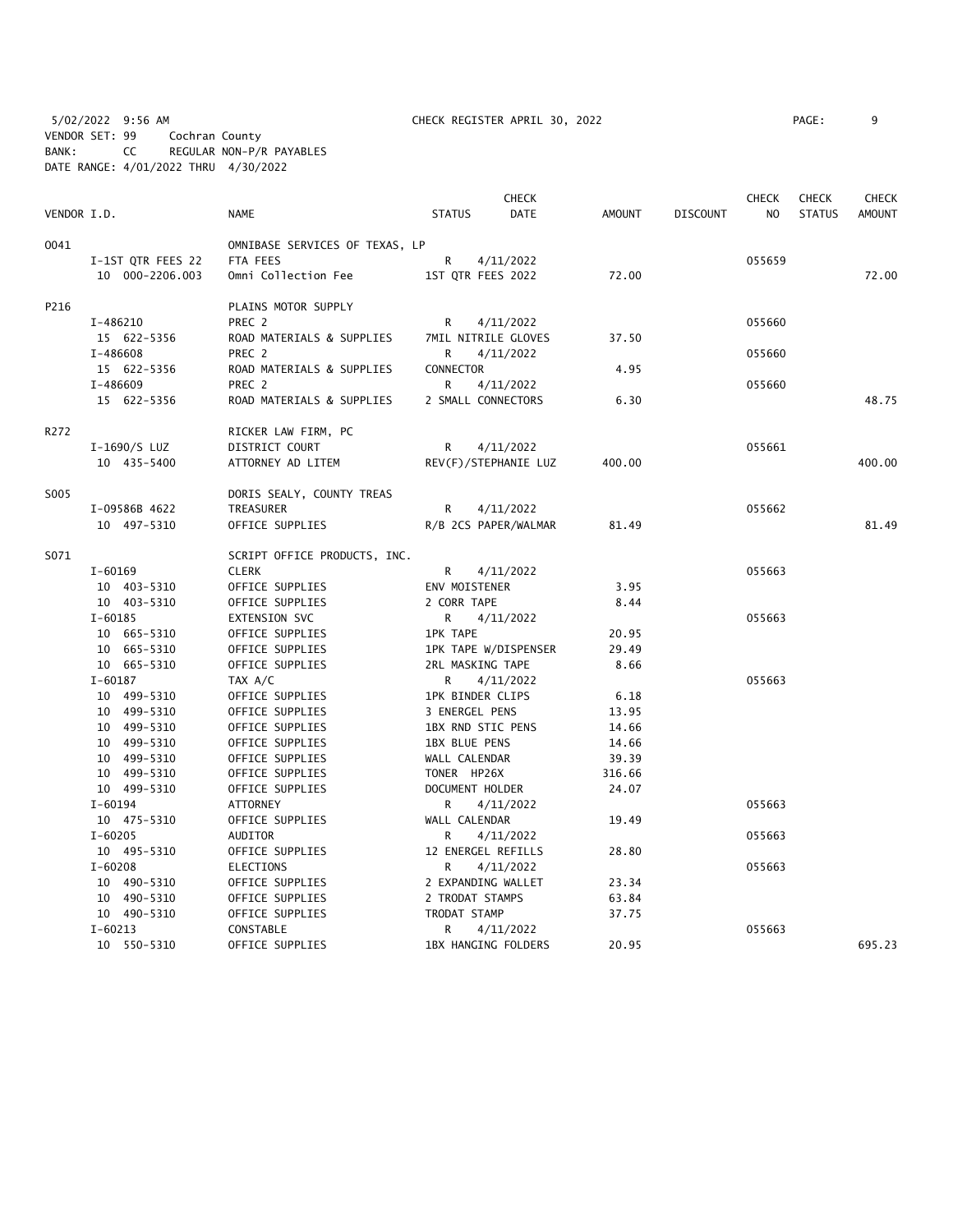5/02/2022 9:56 AM CHECK REGISTER APRIL 30, 2022 PAGE: 10 VENDOR SET: 99 Cochran County BANK: CC REGULAR NON-P/R PAYABLES DATE RANGE: 4/01/2022 THRU 4/30/2022

|             |    |                    |                                                    |                | <b>CHECK</b>         |          |                 | <b>CHECK</b> | <b>CHECK</b>  | <b>CHECK</b>  |
|-------------|----|--------------------|----------------------------------------------------|----------------|----------------------|----------|-----------------|--------------|---------------|---------------|
| VENDOR I.D. |    |                    | NAME                                               | <b>STATUS</b>  | <b>DATE</b>          | AMOUNT   | <b>DISCOUNT</b> | NO.          | <b>STATUS</b> | <b>AMOUNT</b> |
| S079        |    |                    | STEWART & STEVENSON LLC                            |                |                      |          |                 |              |               |               |
|             |    | I-60058497         | COURTHOUSE/GENERATOR                               | R              | 4/11/2022            |          |                 | 055664       |               |               |
|             |    | 10 510-5451        | REPAIR                                             | LUBE SPIN-ON   |                      | 12.93    |                 |              |               |               |
|             |    | 10 510-5451        | REPAIR                                             |                | FUEL/WATER SEP CRTG  | 40.25    |                 |              |               |               |
|             | 10 | 510-5451           | REPAIR                                             | 3 GAL 15W-40   |                      | 60.96    |                 |              |               |               |
|             | 10 | 510-5451           | REPAIR                                             |                | 2 BRK CLNR 140Z      | 9.24     |                 |              |               |               |
|             |    | 10 510-5451        | REPAIR                                             |                | FUEL ADDITIVE        | 25.65    |                 |              |               |               |
|             | 10 | 510-5451           | REPAIR                                             |                | FIELD REG LABOR      | 730.80   |                 |              |               |               |
|             |    | 10 510-5451        | REPAIR                                             | ENV FEE        |                      | 36.54    |                 |              |               |               |
|             | 10 | 510-5451           | REPAIR                                             | SUPPLIES       |                      | 32.89    |                 |              |               |               |
|             |    | 10 510-5451        | REPAIR                                             | TRUCK CHG      |                      | 204.00   |                 |              |               | 1,153.26      |
| S210        |    |                    | SHAMBURGER AUTO & FARM SUPPLY                      |                |                      |          |                 |              |               |               |
|             |    | I-394839           | PREC 1                                             | R              | 4/11/2022            |          |                 | 055665       |               |               |
|             |    | 15 621-5451        | REPAIRS                                            | <b>FLASHER</b> |                      | 21.99    |                 |              |               | 21.99         |
| S217        |    |                    | STATE COMPTROLLER                                  |                |                      |          |                 |              |               |               |
|             |    | I-1ST QTR 22 CIVIL | STATE CIVIL FEES                                   | R              | 4/11/2022            |          |                 | 055666       |               |               |
|             |    | 90 000-2372        | Birth Cert. Gov118.015                             |                | 1ST QTR REMITTANCE F | 41.40    |                 |              |               |               |
|             | 90 | 000-2373           | Marriage License Gov 118.011 1ST QTR REMITTANCE F  |                |                      | 90.00    |                 |              |               |               |
|             | 90 | 000-2364           | Juror Donations                                    |                | 1ST QTR REMITTANCE F | 15.00    |                 |              |               |               |
|             | 90 | 000-2363.004       | Co Filing Fee Ind Lgl Serv.                        |                | 1ST QTR REMITTANCE F | 12.00    |                 |              |               |               |
|             | 90 | 000-2381           | STATE CCC CIVIL FEES                               |                | 1ST QTR REMITTANCE F | 63.00    |                 |              |               |               |
|             | 90 | 000-2363.004       | Co Filing Fee Ind Lgl Serv.                        |                | 1ST QTR REMITTANCE F | 58.43    |                 |              |               |               |
|             | 90 | 000-2380.001       | CJCPT PERSONAL TRAINGSEC51.9711ST QTR REMITTANCE F |                |                      | 30.00    |                 |              |               |               |
|             | 90 | 000-2363.002       | Other Than Divorce/Family 10B 1ST QTR REMITTANCE F |                |                      | 240.00   |                 |              |               |               |
|             | 90 | 000-2381.001       | CIVIL DISPUTE RESOLUTION FUND 1ST QTR REMITTANCE F |                |                      | 45.00    |                 |              |               | 594.83        |
| S217        |    |                    | STATE COMPTROLLER                                  |                |                      |          |                 |              |               |               |
|             |    | I-1ST QTR 22 CRIM  | STATE CRIMINAL FEES                                | R              | 4/11/2022            |          |                 | 055667       |               |               |
|             |    | 90 000-2358.002    | NEW CCC 2020 FORWARD                               |                | 1ST QTR REMITTANCE F | 2,439.41 |                 |              |               |               |
|             | 90 | 000-2358.001       | PRIOR OLD CCC 04 Forward                           |                | 1ST QTR REMITTANCE F | 160.92   |                 |              |               |               |
|             | 90 | 000-2368           | BB Bond Fee (Gov CD 41.258)                        |                | 1ST QTR REMITTANCE F | 121.50   |                 |              |               |               |
|             | 90 | 000-2369           | EMS Trauma Sec49.02 SB1131                         |                | 1ST QTR REMITTANCE F | 7.97     |                 |              |               |               |
|             | 90 | 000-2367.001       | STF-SUB 96%9TRANDS CD542.40                        |                | 1ST QTR REMITTANCE F | 1,016.84 |                 |              |               |               |
|             | 90 | 000-2367           | STF-Sub 95% C(Trans CD542.40                       |                | 1ST QTR REMITTANCE F | 28.50    |                 |              |               |               |
|             | 90 | 000-2380           | PRIOR MAND COMB COST                               |                | 1ST QTR REMITTANCE F | 35.42    |                 |              |               |               |
|             | 90 | 000-2379           | Judicial Support Fee/L133.105 1ST QTR REMITTANCE F |                |                      | 210.00   |                 |              |               |               |
|             | 90 | 000-2355           | MVF CCP 102.002                                    |                | 1ST QTR REMITTANCE F | 0.10     |                 |              |               |               |
|             | 90 | 000-2347.001       | Truancy Prvtn & Diver. 102.0151ST QTR REMITTANCE F |                |                      | 4.00     |                 |              |               |               |
|             | 90 | 000-2342.001       | Omni FTA                                           |                | 1ST QTR REMITTANCE F | 40.00    |                 |              |               |               |
|             | 90 | 000-2361           | 50% of Time Payment to State 1ST QTR REMITTANCE F  |                |                      | 26.28    |                 |              |               |               |
|             | 90 | $000 - 2342$       | Arrest Fees - State Officers 1ST QTR REMITTANCE F  |                |                      | 15.61    |                 |              |               |               |
|             | 90 | 000-2357           | 50% Overweight Fine                                |                | 1ST QTR REMITTANCE F | 750.00   |                 |              |               | 4,856.55      |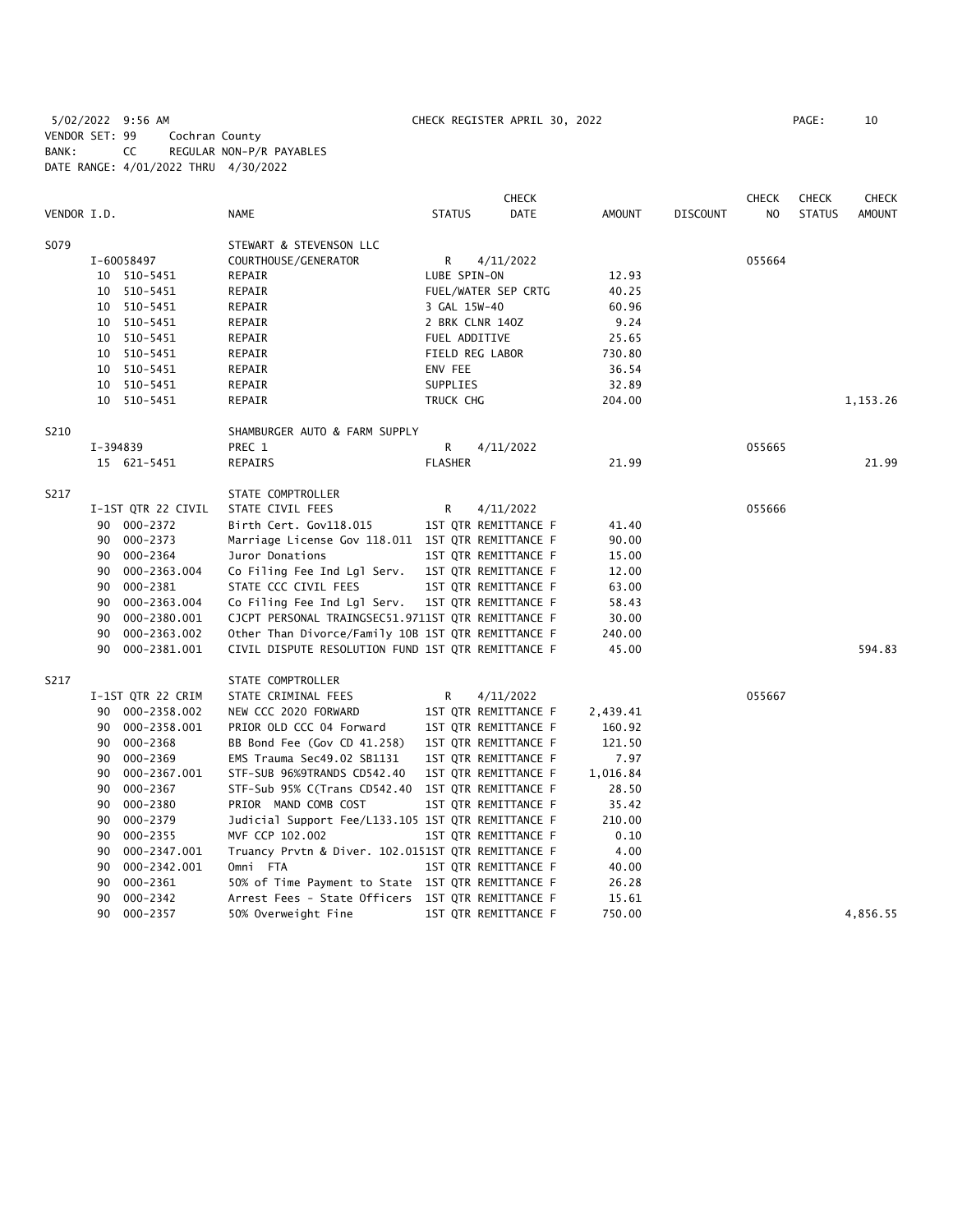5/02/2022 9:56 AM CHECK REGISTER APRIL 30, 2022 PAGE: 11 VENDOR SET: 99 Cochran County BANK: CC REGULAR NON-P/R PAYABLES DATE RANGE: 4/01/2022 THRU 4/30/2022

|             |                    |                                                  |                  | <b>CHECK</b>          |               |                 | <b>CHECK</b> | <b>CHECK</b>  | <b>CHECK</b>  |
|-------------|--------------------|--------------------------------------------------|------------------|-----------------------|---------------|-----------------|--------------|---------------|---------------|
| VENDOR I.D. |                    | <b>NAME</b>                                      | <b>STATUS</b>    | <b>DATE</b>           | <b>AMOUNT</b> | <b>DISCOUNT</b> | NO           | <b>STATUS</b> | <b>AMOUNT</b> |
| S217        |                    | STATE COMPTROLLER                                |                  |                       |               |                 |              |               |               |
|             | I-1ST QTR 22 EFILE | STATE E-FILE FEES                                | R                | 4/11/2022             |               |                 | 055668       |               |               |
|             | 90 000-2363.005    | ELE. FILING FEE DIS CLK                          |                  | 1ST QTR REMITTANCE F  | 155.00        |                 |              |               |               |
|             | 90 000-2363.007    | ELE FILING FEE JP                                |                  | 1ST QTR REMITTANCE F  | 20.00         |                 |              |               |               |
|             | 90 000-2376.001    | CRIM ELECTRONIC EFF DIS CLK 1ST QTR REMITTANCE F |                  |                       | 1.95          |                 |              |               |               |
|             | 90 000-2376.002    | CRIMINAL ELECTRONIC EFF CO.                      |                  | 1ST QTR REMITTANCE F  | 11.21         |                 |              |               | 188.16        |
| S217        |                    | STATE COMPTROLLER                                |                  |                       |               |                 |              |               |               |
|             | I-1ST QTR 22 SPEC  | SPECIALTY CT COSTS                               | R                | 4/11/2022             |               |                 | 055669       |               |               |
|             | 90 000-2379.001    | Drug Court Fee CCP102.0178                       |                  | 1ST QTR REMITTANCE F  | 4.99          |                 |              |               | 4.99          |
| S242        |                    | SAM'S CLUB                                       |                  |                       |               |                 |              |               |               |
|             | I-0RD#9841206165   | <b>JAIL</b>                                      | R                | 4/11/2022             |               |                 | 055670       |               |               |
|             | 10 512-5333        | FOOD-PRISONERS                                   | 2 3PK APPLESAUCE |                       | 14.44         |                 |              |               |               |
|             | 10 512-5392        | MISCELLANEOUS SUPPLIES                           | 2PK HAND SOAP    |                       | 6.98          |                 |              |               |               |
|             | 10 512-5333        | FOOD-PRISONERS                                   |                  | 2 FRITO LAY VAR 50PK  | 31.96         |                 |              |               |               |
|             | 10 512-5333        | FOOD-PRISONERS                                   |                  | 2 FRITO LAY VAR 50PK  | 31.96         |                 |              |               |               |
|             | 10 512-5333        | FOOD-PRISONERS                                   | SAM'S CASH       |                       | 44.04CR       |                 |              |               | 41.30         |
| S389        |                    | STATE RUBBER & ENVIRONMENTAL                     |                  |                       |               |                 |              |               |               |
|             | I-34646            | PREC 1                                           | R                | 4/11/2022             |               |                 | 055671       |               |               |
|             | 15 621-5454        | <b>TIRES</b>                                     |                  | 1.72TN TIRES/DISPOSA  | 137.60        |                 |              |               | 137.60        |
| T184        |                    | TK ELEVATOR CORPORATION                          |                  |                       |               |                 |              |               |               |
|             | I-3006534739       | <b>COURTHOUSE</b>                                | R                | 4/11/2022             |               |                 | 055672       |               |               |
|             | 10 510-5411        | MAINTENANCE CONTRACTS                            |                  | ELEVATOR MAINT 2ND Q  | 2,365.29      |                 |              |               | 2,365.29      |
| V053        |                    | VP PLUMBING INC.                                 |                  |                       |               |                 |              |               |               |
|             | I-3406             | <b>COURTHOUSE</b>                                | R                | 4/11/2022             |               |                 | 055673       |               |               |
|             | 10 510-5451        | REPAIR                                           |                  | RPL 1" VALVE, SET TOI | 385.00        |                 |              |               |               |
|             | 10 510-5451        | REPAIR                                           | <b>PARTS</b>     |                       | 390.11        |                 |              |               | 775.11        |
| W055        |                    | WINDSTREAM COMMUNICATIONS SW                     |                  |                       |               |                 |              |               |               |
|             | I-216251453 40122  | NON-DEPT'L                                       | R                | 4/11/2022             |               |                 | 055674       |               |               |
|             | 10 409-5420        | TELECOMMUNICATIONS                               |                  | FLAT RATE BILLING/27  | 500.63        |                 |              |               | 500.63        |
| <b>WO70</b> |                    | R D WALLACE OIL CO INC                           |                  |                       |               |                 |              |               |               |
|             | I-12520019 MAR22   | <b>PARK</b>                                      | R                | 4/11/2022             |               |                 | 055675       |               |               |
|             | 10 660-5330        | FUEL AND OIL                                     | 20.50GL UNL 3/03 |                       | 74.07         |                 |              |               |               |
|             | 10 660-5330        | FUEL AND OIL                                     | 7.00GL UNL 3/15  |                       | 27.40         |                 |              |               |               |
|             | 10 660-5330        | FUEL AND OIL                                     | 24.50GL UNL 3/31 |                       | 93.42         |                 |              |               |               |
|             | I-12520021 MAR22   | PREC 3                                           | R                | 4/11/2022             |               |                 | 055675       |               |               |
|             | 15 623-5330        | FUEL AND OIL                                     |                  | 336.45GL CLEAR DIESE  | 168.19        |                 |              |               |               |
|             | 15 623-5330        | FUEL AND OIL                                     | 22.80GL UNL 3/01 |                       | 69.83         |                 |              |               |               |
|             | I-12520030 MAR22   | PREC 1                                           | R                | 4/11/2022             |               |                 | 055675       |               |               |
|             | 15 621-5330        | FUEL & OIL                                       | 2 DEF 2.5 3/29   |                       | 29.90         |                 |              |               |               |
|             | 15 621-5330        | FUEL & OIL                                       | 27.67GL UNL 3/04 |                       | 99.97         |                 |              |               |               |
|             | 15 621-5330        | FUEL & OIL                                       | 15.71GL UNL 3/09 |                       | 61.63         |                 |              |               |               |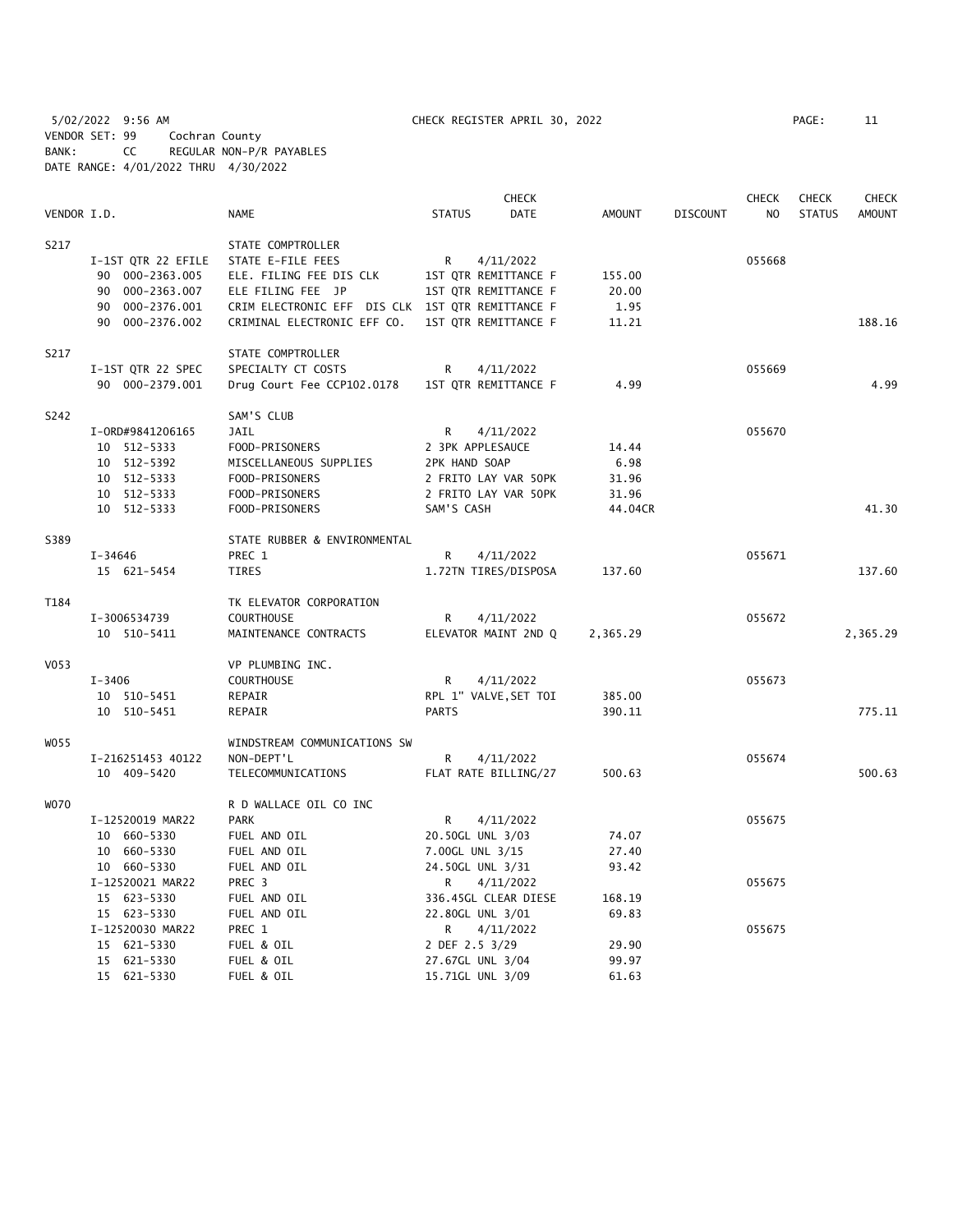5/02/2022 9:56 AM CHECK REGISTER APRIL 30, 2022 PAGE: 12 VENDOR SET: 99 Cochran County BANK: CC REGULAR NON-P/R PAYABLES DATE RANGE: 4/01/2022 THRU 4/30/2022

|             |                  |                                | <b>CHECK</b>           |               |                 | <b>CHECK</b> | <b>CHECK</b>  | <b>CHECK</b>  |
|-------------|------------------|--------------------------------|------------------------|---------------|-----------------|--------------|---------------|---------------|
| VENDOR I.D. |                  | <b>NAME</b>                    | DATE<br><b>STATUS</b>  | <b>AMOUNT</b> | <b>DISCOUNT</b> | NO           | <b>STATUS</b> | <b>AMOUNT</b> |
| <b>WO70</b> |                  | R D WALLACE OIL CO INC         | (CONT)                 |               |                 |              |               |               |
|             | I-12520030 MAR22 | PREC 1                         | R<br>4/11/2022         |               |                 | 055675       |               |               |
|             | 15 621-5330      | FUEL & OIL                     | 15.01GL UNL 3/14       | 58.74         |                 |              |               |               |
|             | 15 621-5330      | FUEL & OIL                     | 21.00GL UNL 3/23       | 80.07         |                 |              |               |               |
|             | 15 621-5330      | FUEL & OIL                     | 20.29GL UNL 3/29       | 77.36         |                 |              |               |               |
|             | I-12520032 MAR22 | PREC 2                         | 4/11/2022<br>R         |               |                 | 055675       |               |               |
|             | 15 622-5330      | FUEL AND OIL                   | 20GL DEF 2.5 3/15      | 299.00        |                 |              |               |               |
|             | 15 622-5330      | FUEL AND OIL                   | 16.84GL UNL 3/3        | 58.49         |                 |              |               |               |
|             | 15 622-5330      | FUEL AND OIL                   | 16.33GL UNL 3/7        | 62.27         |                 |              |               |               |
|             | 15 622-5330      | FUEL AND OIL                   | 17.86GL UNL 3/15       | 69.89         |                 |              |               |               |
|             | 15 622-5330      | FUEL AND OIL                   | 16.77GL UNL 3/23       | 63.95         |                 |              |               |               |
|             | 15 622-5330      | FUEL AND OIL                   | 17.48GL UNL 3/30       | 66.65         |                 |              |               |               |
|             | I-12520041 MAR22 | PREC 4                         | R<br>4/11/2022         |               |                 | 055675       |               |               |
|             | 15 624-5440      | UTILITIES                      | 200GL LPG FUEL 3/8     | 490.00        |                 |              |               |               |
|             | 15 624-5330      | FUEL AND OIL                   | 701.0GL DYED DIESEL    | 2,818.02      |                 |              |               |               |
|             | 15 624-5330      | FUEL AND OIL                   | 3 64-0Z PWR SVC        | 38.85         |                 |              |               |               |
|             | 15 624-5356      | ROAD MATERIALS & SUPPLIES      | SPRAYAWAY GLASS CLEA   | 4.95          |                 |              |               |               |
|             | 15 624-5330      | FUEL AND OIL                   | 33.7GL CLEAR DIESEL    | 159.23        |                 |              |               |               |
|             | 15 624-5330      | FUEL AND OIL                   | 23.25GL UNL 3/10       | 91.22         |                 |              |               |               |
|             | 15 624-5330      | FUEL AND OIL                   | 20.60GL UNL 3/31       | 78.55         |                 |              |               |               |
|             | I-12520043 MAR22 | SHERIFF                        | R<br>4/11/2022         |               |                 | 055675       |               |               |
|             | 10 560-5330      | FUEL AND OIL                   | 805.08GL UNL           | 2,757.08      |                 |              |               |               |
|             | 10 560-5330      | FUEL AND OIL                   | 57.55GL UNL/CARD#258   | 213.74        |                 |              |               |               |
|             | 10 560-5330      | FUEL AND OIL                   | 27.52GL UNL/CARD#867   | 103.92        |                 |              |               |               |
|             | I-12520239 MAR22 | NON-DEPT'L/COMM'R CT           | R<br>4/11/2022         |               |                 | 055675       |               |               |
|             | 15 610-5499      | MISCELLANEOUS                  | 7.94GL UNL 3/8, ARPA   | 30.28         |                 |              |               |               |
|             | I-12520241 MAR22 | EXTENSION SVC                  | R<br>4/11/2022         |               |                 | 055675       |               |               |
|             | 10 665-5330      | FUEL AND OIL                   | 31.64GL UNL 3/09       | 124.12        |                 |              |               |               |
|             | 10 665-5330      | FUEL AND OIL                   | 33.68GL UNL 3/29       | 128.42        |                 |              |               |               |
|             | 10 665-5330      | FUEL AND OIL                   | 2.90GL UNL 3/31        | 11.07         |                 |              |               |               |
|             | I-12520252 MAR22 | CONSTABLE                      | R<br>4/11/2022         |               |                 | 055675       |               |               |
|             | 10 550-5330      | FUEL & OIL                     | 19.00GL UNL 3/03       | 68.65         |                 |              |               |               |
|             | 10 550-5330      | FUEL & OIL                     | 20.00GL UNL 3/07       | 76.26         |                 |              |               |               |
|             | 10 550-5330      | FUEL & OIL                     | 20.00GL UNL 3/11       | 78.26         |                 |              |               |               |
|             | 10 550-5330      | FUEL & OIL                     | 21.00GL UNL 3/21       | 80.08         |                 |              |               |               |
|             | 10 550-5330      | FUEL & OIL                     | 21.00GL UNL 3/28       | 80.07         |                 |              |               |               |
|             | I-12520261 MAR22 | VETERANS SVC                   | 4/11/2022<br>R         |               |                 | 055675       |               |               |
|             | 10 405-5330      | FUEL AND OIL                   | 11.00GL UNL 3/09       | 43.15         |                 |              |               |               |
|             | 10 405-5330      | FUEL AND OIL                   | 10.50GL UNL 3/11       | 41.09         |                 |              |               |               |
|             | 10 405-5330      | FUEL AND OIL                   | 8.01GL UNL 3/16        | 30.54         |                 |              |               |               |
|             | 10 405-5330      | FUEL AND OIL                   | 18.52GL UNL 3/18       | 70.61         |                 |              |               | 9,078.99      |
| W193        |                  | WESTWARD AUTOMOTIVE REPAIR LLC |                        |               |                 |              |               |               |
|             | $I-1424$         | CONSTABLE                      | R<br>4/11/2022         |               |                 | 055676       |               |               |
|             | 10 550-5451      | REPAIR                         | CHG OIL/CHK ALL FLUI   | 20.00         |                 |              |               |               |
|             | 10 550-5451      | REPAIR                         | HAZ WASTE FEE          | 1.75          |                 |              |               |               |
|             | $I-1492$         | SHERIFF                        | R<br>4/11/2022         |               |                 | 055676       |               |               |
|             | 10 560-5451      | MACHINERY-NON-OFFICE REPAIR    | CHG OIL, FILTER, FLUID | 20.00         |                 |              |               |               |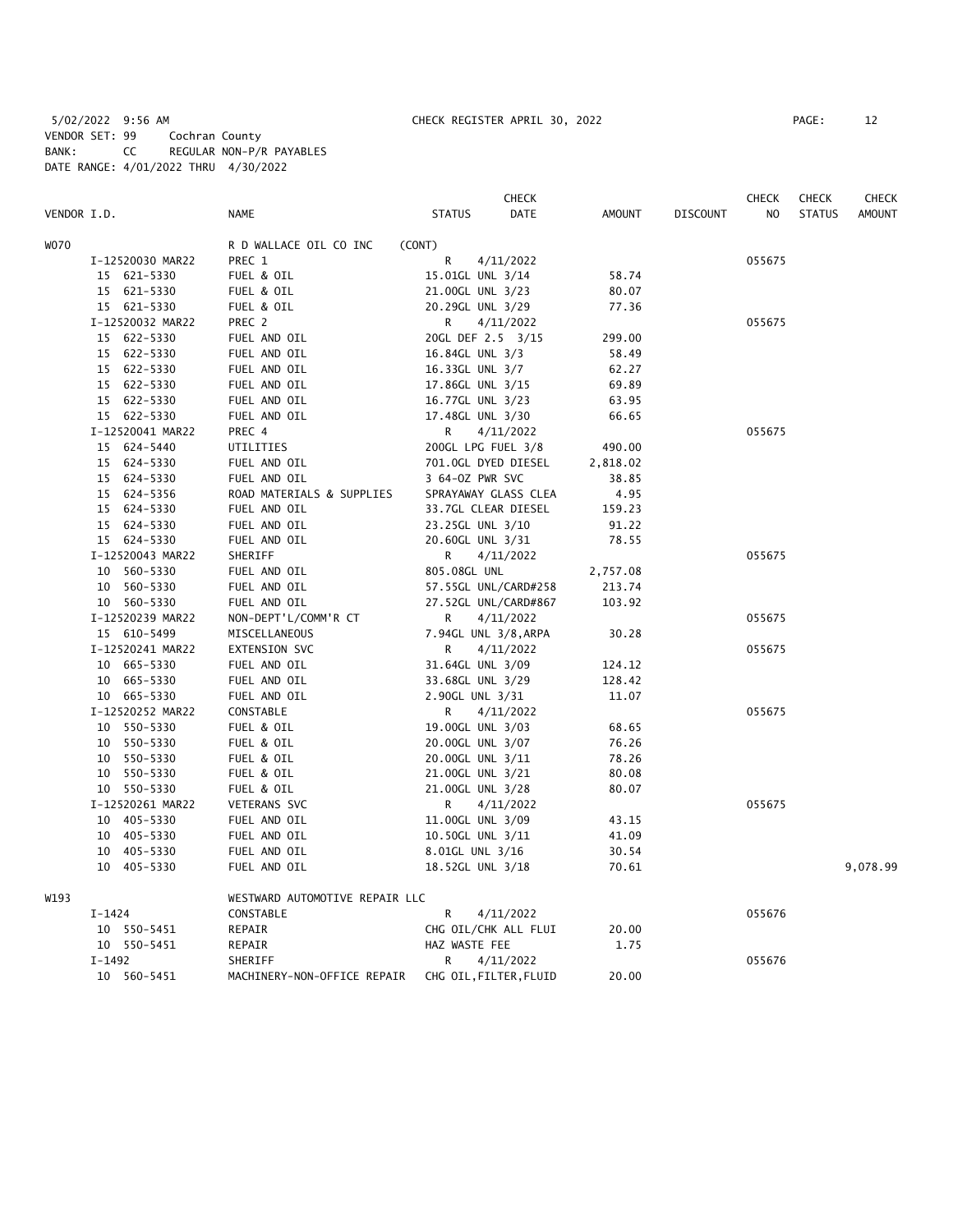5/02/2022 9:56 AM CHECK REGISTER APRIL 30, 2022 PAGE: 13 VENDOR SET: 99 Cochran County BANK: CC REGULAR NON-P/R PAYABLES DATE RANGE: 4/01/2022 THRU 4/30/2022

|             |          |              |                                  |                        | <b>CHECK</b>           |               |                 | <b>CHECK</b> | <b>CHECK</b>  | <b>CHECK</b>  |
|-------------|----------|--------------|----------------------------------|------------------------|------------------------|---------------|-----------------|--------------|---------------|---------------|
| VENDOR I.D. |          |              | <b>NAME</b>                      | <b>STATUS</b>          | <b>DATE</b>            | <b>AMOUNT</b> | <b>DISCOUNT</b> | NO           | <b>STATUS</b> | <b>AMOUNT</b> |
| W193        |          |              | WESTWARD AUTOMOTIVE RE<br>(CONT) |                        |                        |               |                 |              |               |               |
|             | $I-1492$ |              | SHERIFF                          | R                      | 4/11/2022              |               |                 | 055676       |               |               |
|             |          | 10 560-5451  | MACHINERY-NON-OFFICE REPAIR      | R&R FRONT DISC PADS    |                        | 75.00         |                 |              |               |               |
|             |          | 10 560-5451  | MACHINERY-NON-OFFICE REPAIR      | R&R REAR DISC PADS     |                        | 75.00         |                 |              |               |               |
|             |          | 10 560-5451  | MACHINERY-NON-OFFICE REPAIR      | R&R BATTERY            |                        | 37.50         |                 |              |               |               |
|             | 10       | 560-5451     | MACHINERY-NON-OFFICE REPAIR      | R&R DRIVE SHAFT        |                        | 112.50        |                 |              |               |               |
|             | 10       | 560-5451     | MACHINERY-NON-OFFICE REPAIR      | DRIVESHAFT             |                        | 1,225.89      |                 |              |               |               |
|             |          | 10 560-5451  | MACHINERY-NON-OFFICE REPAIR      | <b>BRAKE PADS</b>      |                        | 78.55         |                 |              |               |               |
|             |          | 10 560-5451  | MACHINERY-NON-OFFICE REPAIR      | <b>BRAKE PADS</b>      |                        | 108.59        |                 |              |               |               |
|             |          | 10 560-5451  | MACHINERY-NON-OFFICE REPAIR      | SHOP SUPPLIES          |                        | 1.60          |                 |              |               |               |
|             |          | 10 560-5451  | MACHINERY-NON-OFFICE REPAIR      | HAZ WASTE FEE          |                        | 7.00          |                 |              |               |               |
|             | $I-1493$ |              | SHERIFF                          | R.                     | 4/11/2022              |               |                 | 055676       |               |               |
|             |          | 10 560-5451  | MACHINERY-NON-OFFICE REPAIR      |                        | OIL CHG, FLUIDS, FILTE | 20.00         |                 |              |               |               |
|             |          | 10 560-5451  | MACHINERY-NON-OFFICE REPAIR      | HAZ WASTE FEE          |                        | 1.75          |                 |              |               |               |
|             | $I-1494$ |              | <b>JAIL</b>                      | R.                     | 4/11/2022              |               |                 | 055676       |               |               |
|             |          | 10 512-5451  | REPAIR                           |                        | OIL CHG, FLUIDS, FILTE | 20.00         |                 |              |               |               |
|             |          | 10 512-5451  | REPAIR                           | HAZ WASTE FEE          |                        | 1.75          |                 |              |               |               |
|             | I-1496   |              | CEMETERY                         | R                      | 4/11/2022              |               |                 | 055676       |               |               |
|             |          | 10 516-5451  | REPAIR                           |                        | R/R FUEL PUMP/CHK AL   | 262.50        |                 |              |               |               |
|             |          | 10 516-5451  | REPAIR                           | FUEL PUMP MODULE       |                        | 469.89        |                 |              |               |               |
|             |          | 10 516-5451  | REPAIR                           |                        | R/R FRONT DOOR LATCH   | 112.50        |                 |              |               |               |
|             |          | 10 516-5451  | REPAIR                           | DOOR LOCK ACTUR        |                        | 194.90        |                 |              |               |               |
|             |          | 10 516-5451  | REPAIR                           | SHOP SUPPLIES          |                        | 1.88          |                 |              |               |               |
|             |          | 10 516-5451  | REPAIR                           | HAZ WASTE FEE          |                        | 7.00          |                 |              |               | 2,855.55      |
| W227        |          |              | WRENNS MILL ENTERPRISES, LLC     |                        |                        |               |                 |              |               |               |
|             | I-5501   |              | CEMETERY                         | R                      | 4/11/2022              |               |                 | 055677       |               |               |
|             |          | 10 516-5332  | CUSTODIAL SUPPLIES               | 2 MAULS                |                        | 270.00        |                 |              |               |               |
|             |          | 10 516-5332  | CUSTODIAL SUPPLIES               | SHIPPING               |                        | 38.52         |                 |              |               | 308.52        |
| W246        |          |              | IMPERIAL BAY & PAPER CO, LLC     |                        |                        |               |                 |              |               |               |
|             |          | I-F005484    | NON-DEPT'L                       | R                      | 4/11/2022              |               |                 | 055678       |               |               |
|             |          | 10 409-5499  | MISCELLANEOUS                    | FINANCE CHG            |                        | 1.19          |                 |              |               |               |
|             |          | I-L045762-01 | <b>COURTHOUSE</b>                | R                      | 4/11/2022              |               |                 | 055678       |               |               |
|             |          | 10 510-5332  | CUSTODIAL SUPPLIES               |                        | 2CS ENZYME DRAIN TAM   | 79.42         |                 |              |               |               |
|             |          | I-L048335    | <b>COURTHOUSE</b>                | R                      | 4/11/2022              |               |                 | 055678       |               |               |
|             |          | 10 510-5332  | CUSTODIAL SUPPLIES               |                        | 2CS ENZYME DRAIN TAM   | 158.84        |                 |              |               |               |
|             |          | 10 510-5332  | CUSTODIAL SUPPLIES               | 1CS PINE-SOL           |                        | 46.98         |                 |              |               |               |
|             |          | 10 510-5332  | CUSTODIAL SUPPLIES               | 1CS FABULOSO           |                        | 67.20         |                 |              |               |               |
|             |          | 10 510-5332  | CUSTODIAL SUPPLIES               | 1CS TISSUE 80RL/CS     |                        | 73.70         |                 |              |               |               |
|             | 10       | 510-5332     | CUSTODIAL SUPPLIES               |                        | 1CS CAN LINER 24x32,   | 32.23         |                 |              |               |               |
|             |          | 10 510-5332  | CUSTODIAL SUPPLIES               | 1BX URINAL/MANGO       |                        | 33.01         |                 |              |               |               |
|             |          | I-L048674    | <b>ACTIVITY BLDG</b>             | R.                     | 4/11/2022              |               |                 | 055678       |               |               |
|             |          | 10 662-5332  | CUSTODIAL SUPPLIES               | 2CS TISSUE 80RL/CS     |                        | 166.64        |                 |              |               |               |
|             |          | 10 662-5332  | CUSTODIAL SUPPLIES               | <b>1CS PAPER TOWEL</b> |                        | 83.12         |                 |              |               | 742.33        |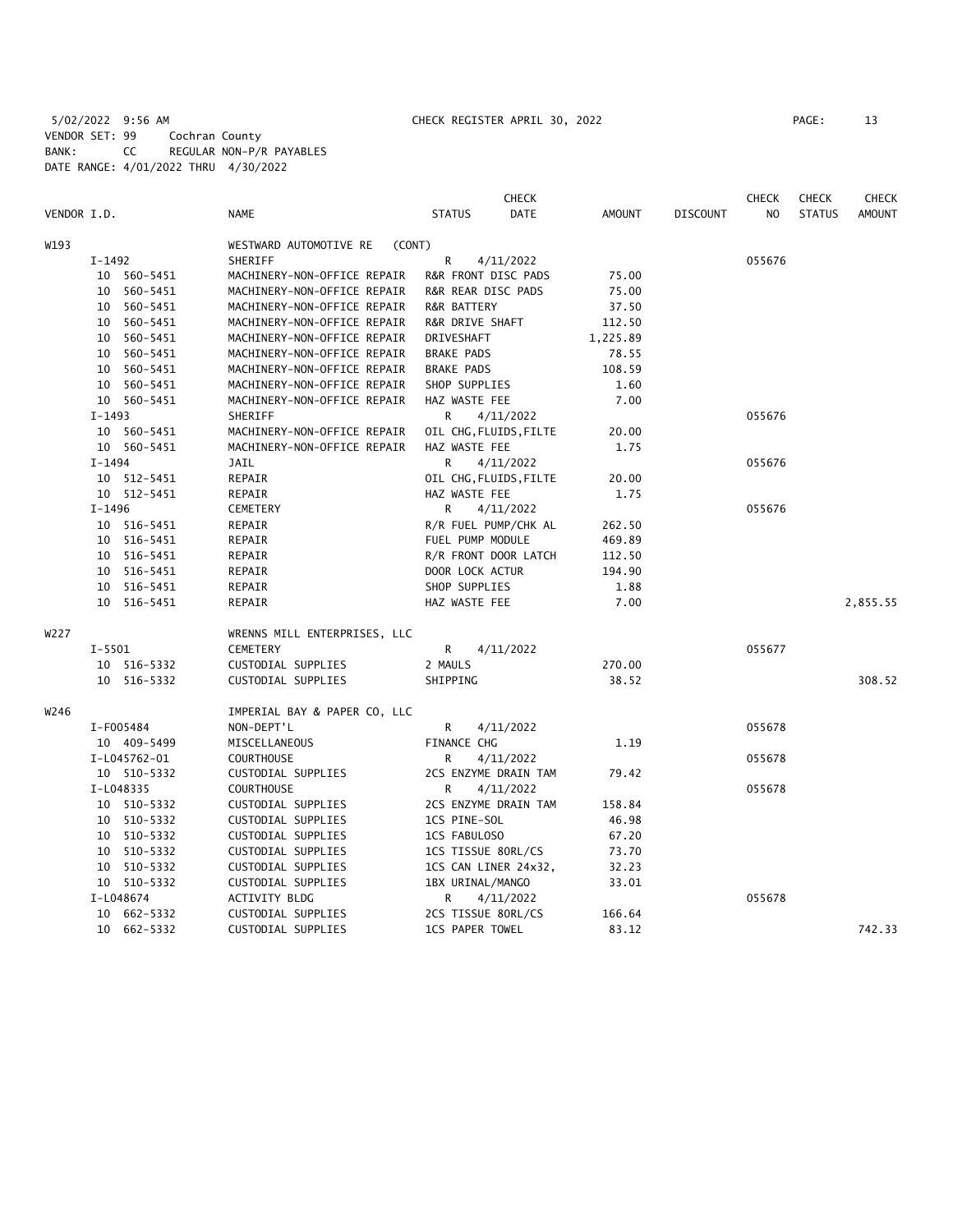5/02/2022 9:56 AM CHECK REGISTER APRIL 30, 2022 PAGE: 14 VENDOR SET: 99 Cochran County BANK: CC REGULAR NON-P/R PAYABLES DATE RANGE: 4/01/2022 THRU 4/30/2022

|             |                                        |                                |                    | <b>CHECK</b>          |        |                 | <b>CHECK</b> | <b>CHECK</b>  | <b>CHECK</b>  |
|-------------|----------------------------------------|--------------------------------|--------------------|-----------------------|--------|-----------------|--------------|---------------|---------------|
| VENDOR I.D. |                                        | <b>NAME</b>                    | <b>STATUS</b>      | <b>DATE</b>           | AMOUNT | <b>DISCOUNT</b> | NO           | <b>STATUS</b> | <b>AMOUNT</b> |
| W248        |                                        | IVY WOODWARD                   |                    |                       |        |                 |              |               |               |
|             | I-CHIEFS SUMMIT '22 JUVENILE PROBATION |                                | R                  | 4/11/2022             |        |                 | 055679       |               |               |
|             | 17 573-5427                            | TRAVEL & TRAINING              |                    | 1422 MI TO/FR S PADR  | 831.99 |                 |              |               | 831.99        |
| X001        |                                        | XCEL ENERGY                    |                    |                       |        |                 |              |               |               |
|             | I-54-0012853974-9                      | WELFARE                        | R                  | 4/11/2022             |        |                 | 055680       |               |               |
|             | 10 640-5440                            | UTILITIES                      |                    | SONIA ODONEZ MAR 202  | 185.34 |                 |              |               | 185.34        |
| L018        |                                        | LUBBOCK GRADER BLADE, INC      |                    |                       |        |                 |              |               |               |
|             | I-75527 31422                          | PREC 1                         | R                  | 4/11/2022             |        |                 | 055681       |               |               |
|             | 15 621-5356                            | ROAD MATERIALS & SUPPLIES      | 2 GRDR BLADES 14FT |                       | 255.50 |                 |              |               | 255.50        |
| P278        |                                        | PITNEY BOWES BANK, INC. RESERV |                    |                       |        |                 |              |               |               |
|             | $I-NEW$ PSTG 04/22                     | <b>ELECTIONS</b>               | R                  | 4/14/2022             |        |                 | 055682       |               |               |
|             | 10 409-5311                            | POSTAL EXPENSES                |                    | POSTAGE FOR NEW MTR   | 400.00 |                 |              |               | 400.00        |
| A108        |                                        | AT&T MOBILITY                  |                    |                       |        |                 |              |               |               |
|             | I-#4144 42622                          | SHERIFF                        | R                  | 4/27/2022             |        |                 | 055698       |               |               |
|             | 10 560-5420                            | TELECOMMUNICATIONS             |                    | 1ST NET/6 LNS 3/20-4  | 188.70 |                 |              |               | 188.70        |
| A178        |                                        | AMAZON                         |                    |                       |        |                 |              |               |               |
|             | I-438787746363                         | CONSTABLE                      | R                  | 4/27/2022             |        |                 | 055699       |               |               |
|             | 10 550-5310                            | OFFICE SUPPLIES                |                    | HANGING FILE FOLDERS  | 10.72  |                 |              |               |               |
|             | I-449359438558                         | LIBRARY                        | R                  | 4/27/2022             |        |                 | 055699       |               |               |
|             | 10 650-5590                            | <b>BOOKS</b>                   |                    | ORDEAL: AN AUTOBIOGRA | 39.76  |                 |              |               |               |
|             | 10 650-5590                            | <b>BOOKS</b>                   | SHIPPING           |                       | 3.99   |                 |              |               |               |
|             | I-586353536378                         | LIBRARY                        | R                  | 4/27/2022             |        |                 | 055699       |               |               |
|             | 10 650-5590                            | <b>BOOKS</b>                   | COURT (CRAVE, 4)   |                       | 13.47  |                 |              |               |               |
|             | 10 650-5590                            | <b>BOOKS</b>                   | CITY OF THE DEAD   |                       | 19.49  |                 |              |               |               |
|             | 10 650-5590                            | <b>BOOKS</b>                   | A SAFE HOUSE       |                       | 18.76  |                 |              |               |               |
|             | 10 650-5590                            | <b>BOOKS</b>                   |                    | MOON WITCH, SPIDER K  | 23.99  |                 |              |               |               |
|             | 10 650-5590                            | <b>BOOKS</b>                   |                    | BEEKEEPING FOR DUMMI  | 19.39  |                 |              |               |               |
|             | 10 650-5590                            | <b>BOOKS</b>                   | THE RECOVERY AGENT |                       | 19.42  |                 |              |               |               |
|             | 10 650-5590                            | <b>BOOKS</b>                   | HE STARTED IT      |                       | 22.14  |                 |              |               |               |
|             | 10 650-5590                            | <b>BOOKS</b>                   | DIABLO MESA        |                       | 20.99  |                 |              |               |               |
|             | 10 650-5590                            | <b>BOOKS</b>                   | NOTHING TO LOSE    |                       | 18.42  |                 |              |               |               |
|             | 10 650-5590                            | <b>BOOKS</b>                   | THE MATCH          |                       | 18.37  |                 |              |               |               |
|             | 10 650-5590                            | <b>BOOKS</b>                   | SHADOWS REEL       |                       | 17.58  |                 |              |               |               |
|             | 10 650-5590                            | <b>BOOKS</b>                   | ABANDONED IN DEATH |                       | 17.34  |                 |              |               |               |
|             | I-974345336856                         | TREASURER                      | R                  | 4/27/2022             |        |                 | 055699       |               |               |
|             | 10 497-5310                            | OFFICE SUPPLIES                |                    | LOGITECH K350 KYBRD   | 29.99  |                 |              |               |               |
|             | I-983587999667                         | CO JUDGE/COMM'R CT             | R                  | 4/27/2022             |        |                 | 055699       |               |               |
|             | 15 610-5310                            | OFFICE SUPPLIES                |                    | 45x53 CARPET CHAIR M  | 31.97  |                 |              |               | 345.79        |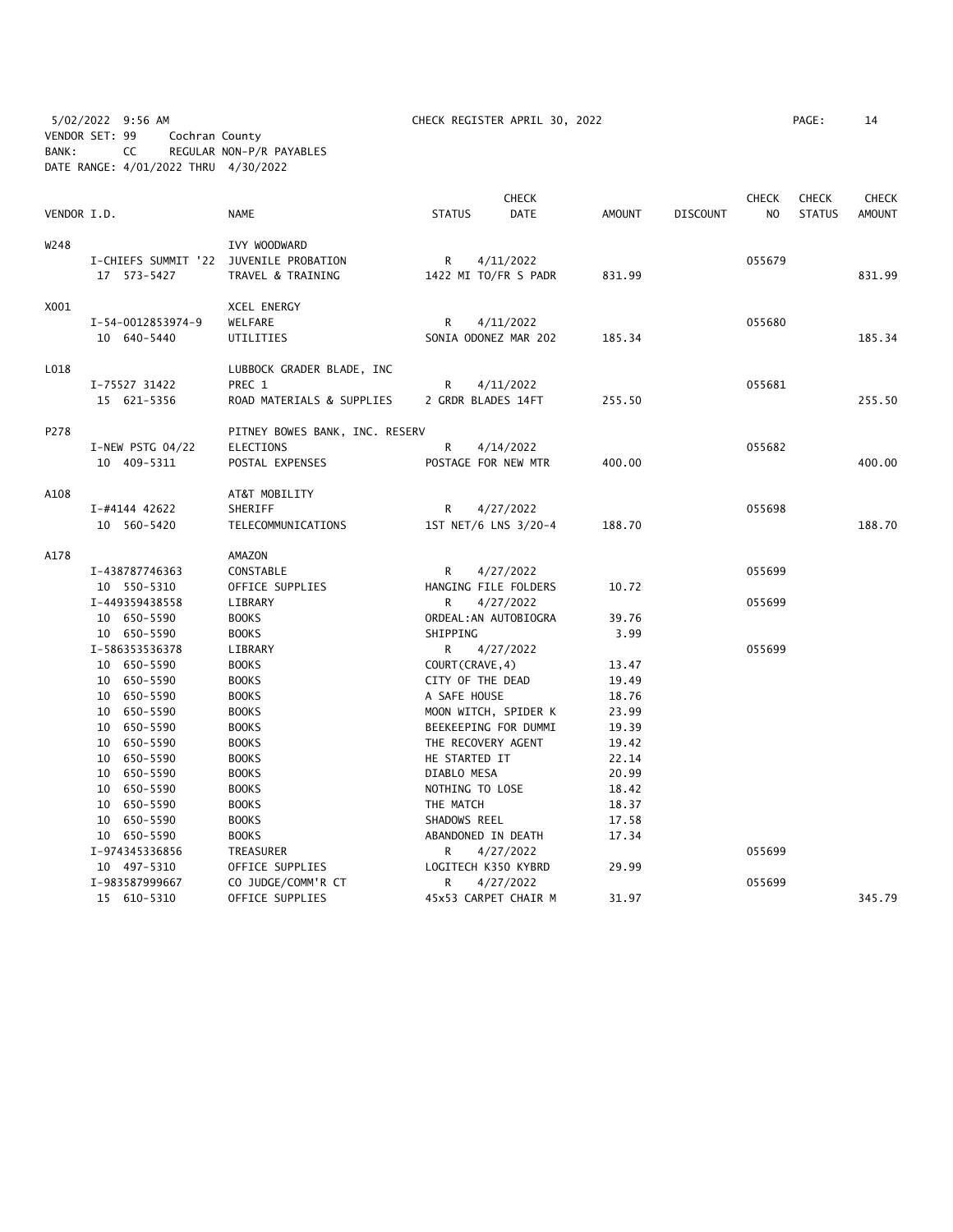5/02/2022 9:56 AM CHECK REGISTER APRIL 30, 2022 PAGE: 15 VENDOR SET: 99 Cochran County BANK: CC REGULAR NON-P/R PAYABLES DATE RANGE: 4/01/2022 THRU 4/30/2022

|             |    |                     |                             |                    | <b>CHECK</b>          |           |                 | <b>CHECK</b> | <b>CHECK</b>  | <b>CHECK</b>  |
|-------------|----|---------------------|-----------------------------|--------------------|-----------------------|-----------|-----------------|--------------|---------------|---------------|
| VENDOR I.D. |    |                     | NAME                        | <b>STATUS</b>      | <b>DATE</b>           | AMOUNT    | <b>DISCOUNT</b> | NO.          | <b>STATUS</b> | <b>AMOUNT</b> |
| A206        |    |                     | DAVID LYNN ALEXANDER        |                    |                       |           |                 |              |               |               |
|             |    | I-PREC 3 APRIL 2022 | PREC 3                      | R                  | 4/27/2022             |           |                 | 055700       |               |               |
|             |    | 15 623-5356         | ROAD MATERIALS & SUPPLIES   |                    | 12 BOBTAIL LOADS;12C  | 360.00    |                 |              |               | 360.00        |
| A266        |    |                     | AXON ENTERPRISES, INC       |                    |                       |           |                 |              |               |               |
|             |    | I-INUS064402/YR3    | SHERIFF                     | R                  | 4/27/2022             |           |                 | 055701       |               |               |
|             |    | 10 560-5571         | CAPITAL OUTLAY              |                    | 10 BODY CAM SYSTEMS;  | 10,278.00 |                 |              |               |               |
|             |    | 10 560-5571         | CAPITAL OUTLAY              |                    | 5 IN-CAR CAM SYSTEMS  | 9,711.90  |                 |              |               | 19,989.90     |
| B026        |    |                     | BLEDSOE WATER SUPPLY CORP   |                    |                       |           |                 |              |               |               |
|             |    | $I-3004$ 4/22       | PREC 3                      | R                  | 4/27/2022             |           |                 | 055702       |               |               |
|             |    | 15 623-5440         | UTILITIES                   |                    | 70GL WATER MAR 2022   | 22.00     |                 |              |               |               |
|             |    | 15 623-5440         | UTILITIES                   | ASSESSMENT FEE     |                       | 0.11      |                 |              |               | 22.11         |
| B191        |    |                     | BRUCKNER'S TRUCK SALES, INC |                    |                       |           |                 |              |               |               |
|             |    | I-XA102018815-01    | PREC 1                      | R                  | 4/27/2022             |           |                 | 055703       |               |               |
|             |    | 15 621-5451         | REPAIRS                     |                    | 4 AIR SPRINGS/03 MAC  | 662.60    |                 |              |               |               |
|             |    | 15 621-5451         | REPAIRS                     | 4 SHOCK ABSORBERS  |                       | 413.24    |                 |              |               |               |
|             |    | 15 621-5451         | REPAIRS                     | 1 ROD              |                       | 24.95     |                 |              |               | 1,100.79      |
| B309        |    |                     | BLINDS.COM                  |                    |                       |           |                 |              |               |               |
|             |    | I-11118906          | <b>COURTHOUSE</b>           | R                  | 4/27/2022             |           |                 | 055704       |               |               |
|             |    | 10 510-5451         | REPAIR                      |                    | 1/2" RIVIERA ALUM BL  | 533.99    |                 |              |               |               |
|             |    | 10 510-5451         | REPAIR                      | <b>DISC</b>        |                       | 240.30CR  |                 |              |               | 293.69        |
| C065        |    |                     | CITY OF WHITEFACE F D       |                    |                       |           |                 |              |               |               |
|             |    | I-MAR 2022          | PUBLIC SAFETY*OTHER         | R                  | 4/27/2022             |           |                 | 055705       |               |               |
|             | 10 | 580-5414            | FIRE PROTECTION CONTRACTS   |                    | GRASS, 1780/CR 210 3/ | 350.00    |                 |              |               |               |
|             | 10 | 580-5414            | FIRE PROTECTION CONTRACTS   |                    | GRASS, 596, CR34 & CR | 350.00    |                 |              |               |               |
|             | 10 | 580-5414            | FIRE PROTECTION CONTRACTS   |                    | GRASS, 125/1169 3/14  | 350.00    |                 |              |               |               |
|             |    | 10 580-5414         | FIRE PROTECTION CONTRACTS   |                    | GRASS, 1585/CR107 3/1 | 350.00    |                 |              |               |               |
|             |    | 10 580-5414         | FIRE PROTECTION CONTRACTS   |                    | GAS LEAK, 1780/GIRLST | 350.00    |                 |              |               |               |
|             |    | 10 580-5414         | FIRE PROTECTION CONTRACTS   |                    | GRASS, 5mi S ON 1780  | 350.00    |                 |              |               |               |
|             |    | 10 580-5414         | FIRE PROTECTION CONTRACTS   |                    | Grass, 1585/769 3/29  |           |                 |              |               |               |
|             |    | 10 580-5414         | FIRE PROTECTION CONTRACTS   |                    | GRASS, 1585/CR177 3/2 | 350.00    |                 |              |               |               |
|             |    | 10 580-5414         | FIRE PROTECTION CONTRACTS   |                    | GRASS, 1585/CR177 3/3 | 350.00    |                 |              |               | 2,800.00      |
| C290        |    |                     | CENTER POINT LARGE PRINT    |                    |                       |           |                 |              |               |               |
|             |    | I-1921861           | LIBRARY                     | R                  | 4/27/2022             |           |                 | 055706       |               |               |
|             |    | 10 650-5590         | <b>BOOKS</b>                | LISTENING STILL    |                       | 39.95     |                 |              |               |               |
|             |    | 10 650-5590         | <b>BOOKS</b>                | THE DARKEST PLACE  |                       | 39.95     |                 |              |               |               |
|             |    | 10 650-5590         | <b>BOOKS</b>                | AFRAID             |                       | 39.95     |                 |              |               |               |
|             |    | 10 650-5590         | <b>BOOKS</b>                | THE JACKAL         |                       | 39.95     |                 |              |               |               |
|             | 10 | 650-5590            | <b>BOOKS</b>                | THE SILENT SISTERS |                       | 39.95     |                 |              |               |               |
|             |    | 10 650-5590         | <b>BOOKS</b>                | THE CHASE          |                       | 39.95     |                 |              |               |               |
|             |    | 10 650-5590         | <b>BOOKS</b>                | <b>DISC</b>        |                       | 95.88CR   |                 |              |               | 143.82        |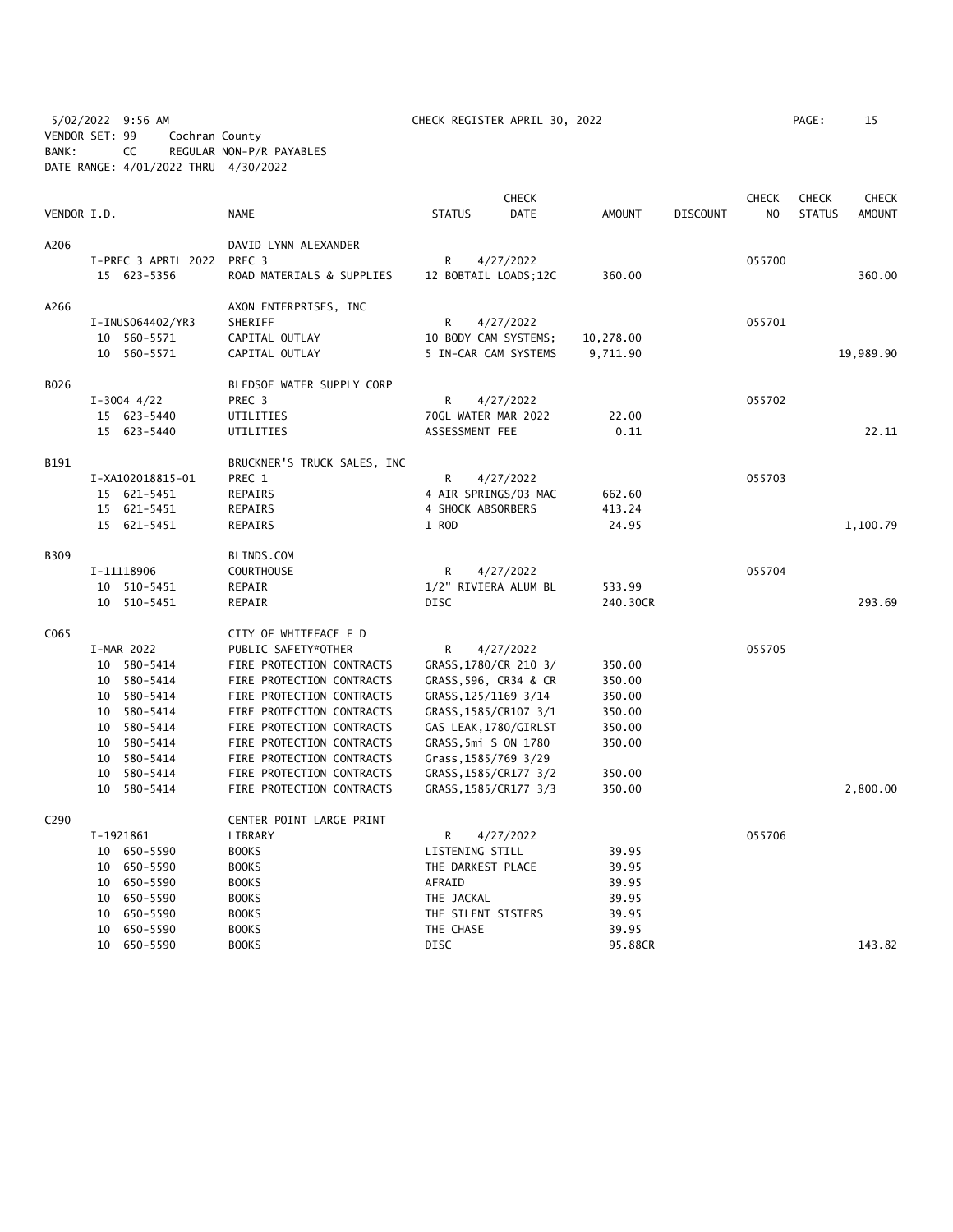5/02/2022 9:56 AM CHECK REGISTER APRIL 30, 2022 PAGE: 16 VENDOR SET: 99 Cochran County BANK: CC REGULAR NON-P/R PAYABLES DATE RANGE: 4/01/2022 THRU 4/30/2022

|             |                              |                                |                       | <b>CHECK</b> |               |                 | CHECK          | <b>CHECK</b>  | <b>CHECK</b>  |
|-------------|------------------------------|--------------------------------|-----------------------|--------------|---------------|-----------------|----------------|---------------|---------------|
| VENDOR I.D. |                              | <b>NAME</b>                    | <b>STATUS</b>         | <b>DATE</b>  | <b>AMOUNT</b> | <b>DISCOUNT</b> | N <sub>O</sub> | <b>STATUS</b> | <b>AMOUNT</b> |
| C340        |                              | COUNTY INFORMATION RESOURCE AG |                       |              |               |                 |                |               |               |
|             | I-S0P016017                  | NON-DEPT'L/AUDITOR             | R                     | 4/27/2022    |               |                 | 055707         |               |               |
|             | 10 409-5420                  | TELECOMMUNICATIONS             | 37 EMAIL ACCTS MAR 2  |              | 235.69        |                 |                |               |               |
|             | 10 409-5420                  | TELECOMMUNICATIONS             | MS 365 EMAIL ACCT MA  |              | 6.37          |                 |                |               |               |
|             | 10 495-5310                  | OFFICE SUPPLIES                | MS 365 MAR 2022       |              | 9.75          |                 |                |               | 251.81        |
| C371        |                              | COCHRAN COUNTY TAX A/C         |                       |              |               |                 |                |               |               |
|             | I-'17 CHEVY #7808/22 SHERIFF |                                | R                     | 4/27/2022    |               |                 | 055708         |               |               |
|             | 10 560-5451                  | MACHINERY-NON-OFFICE REPAIR    | ST INSP FEE/17 CHEV#  |              | 7.50          |                 |                |               | 7.50          |
| C427        |                              | CMMS CPAs & ADVISORS PLLC      |                       |              |               |                 |                |               |               |
|             | I-79295 FYE 083121           | JUVENILE PROBATION             | R                     | 4/27/2022    |               |                 | 055709         |               |               |
|             | 17 573-5499                  | OPERATING EXPENSES             | FINANCIAL AUDIT FY 2  |              | 3,200.00      |                 |                |               | 3,200.00      |
| D001        |                              | DACO FIRE EQUIPMENT            |                       |              |               |                 |                |               |               |
|             | $I - 86963$                  | <b>JAIL</b>                    | R                     | 4/27/2022    |               |                 | 055710         |               |               |
|             | 10 512-5499                  | MISCELLANEOUS                  | 14 ANNUAL INSPECTION  |              | 119.00        |                 |                |               |               |
|             | 10 512-5499                  | MISCELLANEOUS                  | 2 RECHG/5# POWDER     |              | 59.50         |                 |                |               | 178.50        |
| D048        |                              | DATA-LINE OFFICE SYSTEMS       |                       |              |               |                 |                |               |               |
|             | I-IN144105                   | <b>EXTENSION SVC</b>           | R                     | 4/27/2022    |               |                 | 055711         |               |               |
|             | 10 665-5411                  | MAINTENANCE CONTRACTS          | COPIER MAINT 4/5-5/4  |              | 33.00         |                 |                |               |               |
|             | I-IN144658                   | LIBRARY                        | R                     | 4/27/2022    |               |                 | 055711         |               |               |
|             | 10 650-5411                  | MAINTENANCE CONTRACTS          | COPIER MAINT 4/21-5/  |              | 37.50         |                 |                |               |               |
|             | 10 650-5411                  | MAINTENANCE CONTRACTS          | 560 COLOR COPIES 3/2  |              | 56.00         |                 |                |               | 126.50        |
| D196        |                              | JORGE DE LA CRUZ, SHERIFF      |                       |              |               |                 |                |               |               |
|             | $I - 4/26/22$                | <b>JAIL</b>                    | R                     | 4/27/2022    |               |                 | 055712         |               |               |
|             | 10 512-5333                  | FOOD-PRISONERS                 | 24 MRS.BAIRDS 4/26/2  |              | 51.84         |                 |                |               |               |
|             | I-911 CONF 40322             | <b>SHERIFF</b>                 | R                     | 4/27/2022    |               |                 | 055712         |               |               |
|             | 10 560-5427                  | CONTINUING EDUCATION           | MEALS: J MARQUEZ 4/3- |              | 108.78        |                 |                |               | 160.62        |
| D221        |                              | TEXAS DEPT OF INFORMATION RESO |                       |              |               |                 |                |               |               |
|             | I-MC20000322                 | ELECTIONS/HAVA GRANT           | R                     | 4/27/2022    |               |                 | 055713         |               |               |
|             | 10 490-5411                  | MAINTENANCE CONTRACTS          | 24HRS @\$196 SHARED T |              | 4,596.00      |                 |                |               |               |
|             | 10 490-5411                  | MAINTENANCE CONTRACTS          | DIR RECOVERY FEE      |              | 135.58        |                 |                |               |               |
|             | 10 490-5411                  | MAINTENANCE CONTRACTS          | MULTI-SOURCING INTEG  |              | 424.16        |                 |                |               |               |
|             | 10 490-5411                  | MAINTENANCE CONTRACTS          | DIR RECOVERY FEE      |              | 12.50         |                 |                |               | 5,168.24      |
| E069        |                              | ENCARTELE, INC                 |                       |              |               |                 |                |               |               |
|             | I-11993                      | JAIL                           | R                     | 4/27/2022    |               |                 | 055714         |               |               |
|             | 10 000-4380.200              | OTHER [MISCELLANEOUS]          | 1,000 MIN DATA @30c   |              | 300.00        |                 |                |               | 300.00        |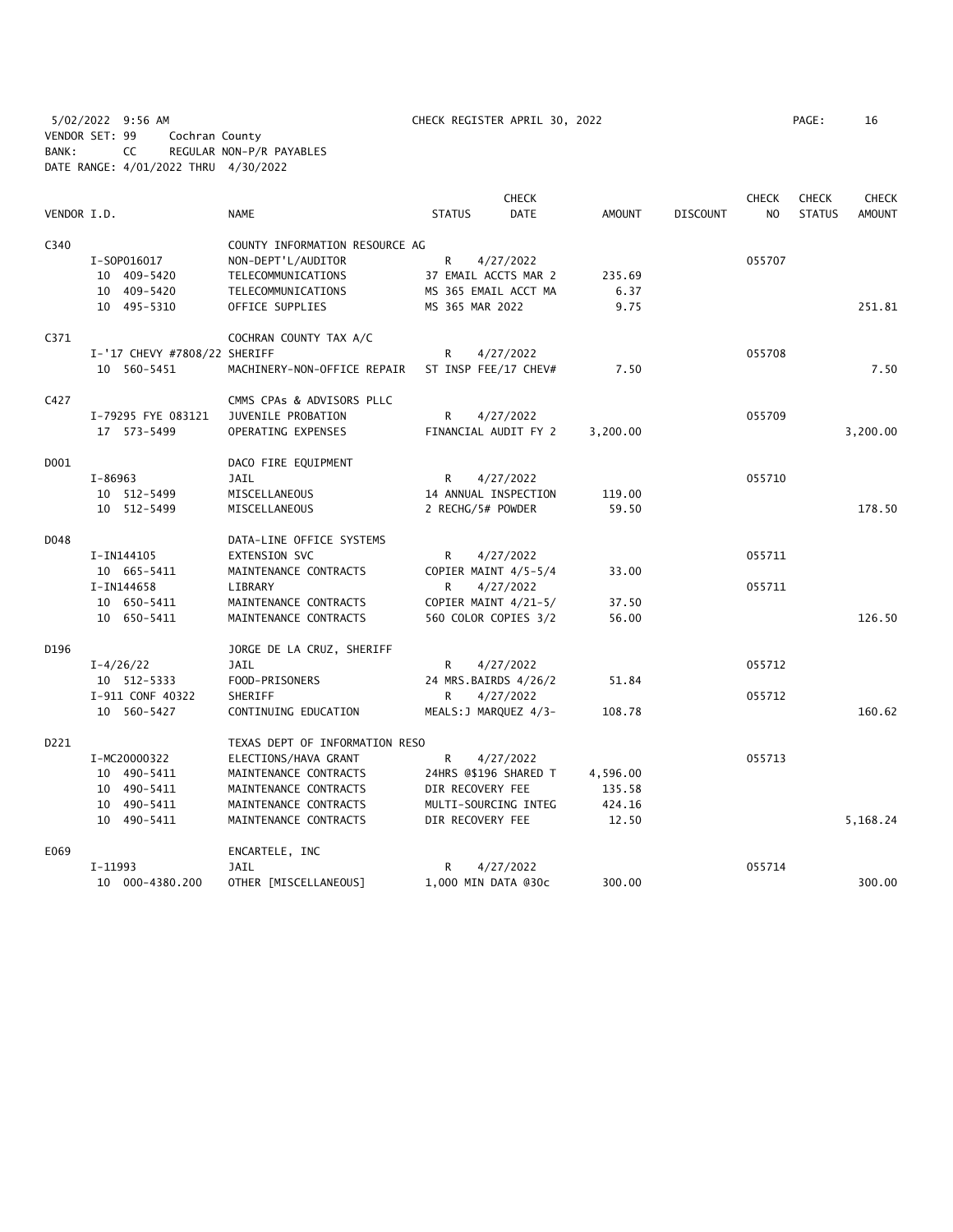5/02/2022 9:56 AM CHECK REGISTER APRIL 30, 2022 PAGE: 17 VENDOR SET: 99 Cochran County BANK: CC REGULAR NON-P/R PAYABLES DATE RANGE: 4/01/2022 THRU 4/30/2022

|             |                  |                                |                     | <b>CHECK</b>          |               |                 | <b>CHECK</b>   | <b>CHECK</b>  | <b>CHECK</b>  |
|-------------|------------------|--------------------------------|---------------------|-----------------------|---------------|-----------------|----------------|---------------|---------------|
| VENDOR I.D. |                  | <b>NAME</b>                    | <b>STATUS</b>       | <b>DATE</b>           | <b>AMOUNT</b> | <b>DISCOUNT</b> | N <sub>O</sub> | <b>STATUS</b> | <b>AMOUNT</b> |
| E075        |                  | WEX BANK                       |                     |                       |               |                 |                |               |               |
|             | I-79921562       | EXTENSION SVC                  | $\mathsf{R}$        | 4/27/2022             |               |                 | 055715         |               |               |
|             | 10 665-5330      | FUEL AND OIL                   | 33.46GL UNL/JARRELL |                       | 117.65        |                 |                |               | 117.65        |
| G265        |                  | GOVERNMENT FORMS AND SUPPLIES, |                     |                       |               |                 |                |               |               |
|             | I-0333410        | <b>CLERK</b>                   | $\mathsf{R}$        | 4/27/2022             |               |                 | 055716         |               |               |
|             | 10 403-5310      | OFFICE SUPPLIES                |                     | 1,000 BLUE BORDER PA  | 290.75        |                 |                |               |               |
|             | 10 403-5310      | OFFICE SUPPLIES                | FREIGHT             |                       | 29.67         |                 |                |               |               |
|             | I-0333574        | <b>CLERK</b>                   | R                   | 4/27/2022             |               |                 | 055716         |               |               |
|             | 10 403-5310      | OFFICE SUPPLIES                |                     | 1,000 #10 WINDOW ENV  | 105.00        |                 |                |               |               |
|             | 10 403-5310      | OFFICE SUPPLIES                | COMP CHG            |                       | 15.00         |                 |                |               |               |
|             | 10 403-5310      | OFFICE SUPPLIES                | SHIPPING            |                       | 30.21         |                 |                |               | 470.63        |
| G277        |                  | GOODWILL INDUSTRIES OF         |                     |                       |               |                 |                |               |               |
|             | I-0006646        | NON-DEPT'L                     | R                   | 4/27/2022             |               |                 | 055717         |               |               |
|             | 10 409-5499      | MISCELLANEOUS                  |                     | 4 64-GAL BINS @\$54.0 | 216.00        |                 |                |               | 216.00        |
| H126        |                  | HOLLAND'S OFFICE TECHNOLOGIES  |                     |                       |               |                 |                |               |               |
|             | I-00150220       | TAX A/C                        | R                   | 4/27/2022             |               |                 | 055718         |               |               |
|             | 10 499-5310      | OFFICE SUPPLIES                | <b>6CS PAPER</b>    |                       | 233.94        |                 |                |               |               |
|             | I-00150221       | JUSTICE OF PEACE               | R                   | 4/27/2022             |               |                 | 055718         |               |               |
|             | 10 455-5310      | OFFICE SUPPLIES                | 1CS PAPER           |                       | 38.99         |                 |                |               |               |
|             | I-00150222       | AUDITOR                        | R.                  | 4/27/2022             |               |                 | 055718         |               |               |
|             | 10 495-5310      | OFFICE SUPPLIES                | 2CS PAPER           |                       | 77.98         |                 |                |               |               |
|             | I-00150223       | <b>CLERK</b>                   | R                   | 4/27/2022             |               |                 | 055718         |               |               |
|             | 10 403-5310      | OFFICE SUPPLIES                | <b>4CS PAPER</b>    |                       | 155.96        |                 |                |               |               |
|             | I-00150224       | SHERIFF                        | R                   | 4/27/2022             |               |                 | 055718         |               |               |
|             | 10 560-5310      | OFFICE SUPPLIES                | <b>4CS PAPER</b>    |                       | 155.96        |                 |                |               |               |
|             | I-00150225       | CO JUDGE/COMM'R CT             | R                   | 4/27/2022             |               |                 | 055718         |               |               |
|             | 15 610-5310      | OFFICE SUPPLIES                | 1CS PAPER           |                       | 38.99         |                 |                |               | 701.82        |
| L239        |                  | LEVELLAND WELDING & SHEET META |                     |                       |               |                 |                |               |               |
|             | I-141172         | JAIL                           | R                   | 4/27/2022             |               |                 | 055719         |               |               |
|             | 10 512-5451      | REPAIR                         |                     | TEAR OUT/INST NEW SH  | 3,075.66      |                 |                |               | 3,075.66      |
| M182        |                  | BEVERLY MCCLELLAN              |                     |                       |               |                 |                |               |               |
|             | I-R/B EXCEL TRNG | AUDITOR                        | R                   | 4/27/2022             |               |                 | 055720         |               |               |
|             | 10 495-5427      | CONTINUING EDUCATION           |                     | R/B EXCEL BASICS WEB  | 190.00        |                 |                |               | 190.00        |
| M239        |                  | MIDAMERICA BOOKS               |                     |                       |               |                 |                |               |               |
|             | I-547450         | LIBRARY                        | R                   | 4/27/2022             |               |                 | 055721         |               |               |
|             | 10 650-5590      | <b>BOOKS</b>                   | FARM BABIES         |                       | 19.95         |                 |                |               |               |
|             | 10 650-5590      | <b>BOOKS</b>                   | FOREST BABIES       |                       | 19.95         |                 |                |               |               |
|             | 10 650-5590      | <b>BOOKS</b>                   | JUNGLE BABIES       |                       | 19.95         |                 |                |               |               |
|             | 10 650-5590      | <b>BOOKS</b>                   | <b>OCEAN BABIES</b> |                       | 19.95         |                 |                |               |               |
|             | 10 650-5590      | <b>BOOKS</b>                   | POLAR BABIES        |                       | 19.95         |                 |                |               |               |
|             | 10 650-5590      | <b>BOOKS</b>                   | ZOO BABIES          |                       | 19.95         |                 |                |               | 119.70        |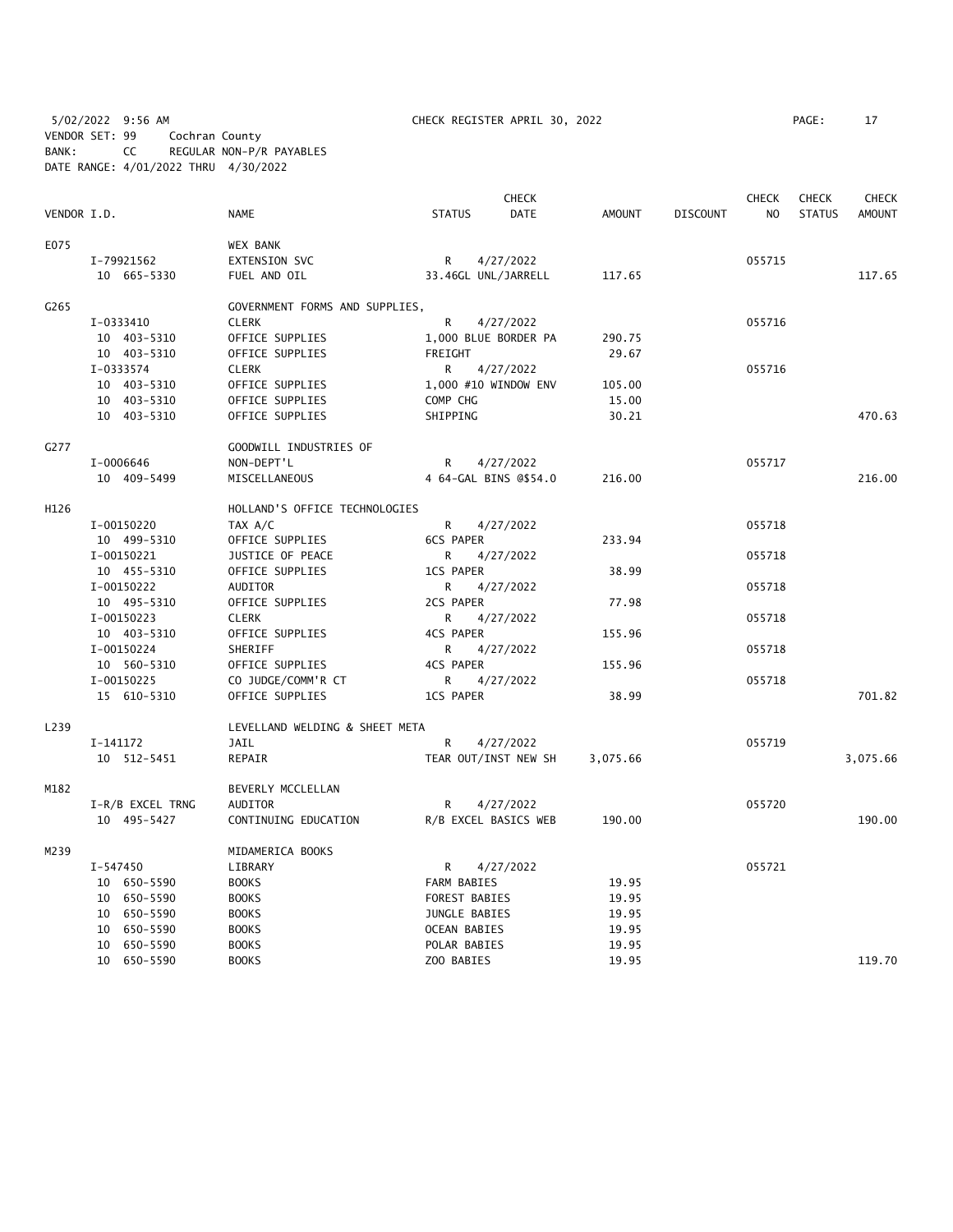5/02/2022 9:56 AM CHECK REGISTER APRIL 30, 2022 PAGE: 18 VENDOR SET: 99 Cochran County BANK: CC REGULAR NON-P/R PAYABLES DATE RANGE: 4/01/2022 THRU 4/30/2022

|             |                            |                                                        |                                    | <b>CHECK</b>         |                 |                 | <b>CHECK</b>   | <b>CHECK</b>  | <b>CHECK</b>  |
|-------------|----------------------------|--------------------------------------------------------|------------------------------------|----------------------|-----------------|-----------------|----------------|---------------|---------------|
| VENDOR I.D. |                            | <b>NAME</b>                                            | <b>STATUS</b>                      | DATE                 | AMOUNT          | <b>DISCOUNT</b> | N <sub>O</sub> | <b>STATUS</b> | <b>AMOUNT</b> |
| M296        |                            | JUSTIN MARQUEZ                                         |                                    |                      |                 |                 |                |               |               |
|             | I-MILEAGE 41422            | SHERIFF                                                | R                                  | 4/27/2022            |                 |                 | 055722         |               |               |
|             | 10 560-5427                | CONTINUING EDUCATION                                   |                                    | 1,244 MI TO/FR GLVST | 727.74          |                 |                |               | 727.74        |
| M347        |                            | MATT K MORROW,                                         |                                    |                      |                 |                 |                |               |               |
|             | I-JV00005                  | COUNTY COURT                                           | R                                  | 4/27/2022            |                 |                 | 055723         |               |               |
|             | 10 426-5400                | ATTORNEY AD LITEM                                      | PLEA HRNG 4/13                     |                      | 200.00          |                 |                |               | 200.00        |
| N103        |                            | NETPROTEC LLC                                          |                                    |                      |                 |                 |                |               |               |
|             | $I - 2770$                 | JUSTICE OF PEACE                                       | R                                  | 4/27/2022            |                 |                 | 055724         |               |               |
|             | 10 455-5411                | MAINTENANCE CONTRACTS                                  |                                    | 2 VIDEO MAGIS 4/28-5 | 249.00          |                 |                |               | 249.00        |
| P279        |                            | GEOFFREY DYLAN PURYEAR                                 |                                    |                      |                 |                 |                |               |               |
|             | I-#1707/QUINCY             | DISTRICT COURT                                         | R                                  | 4/27/2022            |                 |                 | 055725         |               |               |
|             | 10 435-5400                | ATTORNEY AD LITEM                                      |                                    | PLEA(F)/ELEMIA QUINC | 500.00          |                 |                |               | 500.00        |
| Q011        |                            | QUADIENT LEASING USA, INC.                             |                                    |                      |                 |                 |                |               |               |
|             | I-N9359846                 | NON-DEPT'L                                             | R                                  | 4/27/2022            |                 |                 | 055726         |               |               |
|             | 10 409-5411                | MAINTENANCE CONTRACTS                                  |                                    | PSTG MCH LEASE 5/8-8 | 765.00          |                 |                |               | 765.00        |
| S005        |                            | DORIS SEALY, COUNTY TREAS                              |                                    |                      |                 |                 |                |               |               |
|             | I-59TH TREAS CONF          | TREASURER                                              | R                                  | 4/27/2022            |                 |                 | 055727         |               |               |
|             | 10 497-5427<br>10 497-5427 | CONTINUING EDUCATION<br>CONTINUING EDUCATION           | 4 NITES 4/17-21/22                 | 890 MI TO/FR SAN MRC | 520.65          |                 |                |               |               |
|             | 10 497-5427                | CONTINUING EDUCATION                                   | LODGING TAX                        |                      | 453.99<br>68.10 |                 |                |               |               |
|             | 10 497-5427                | CONTINUING EDUCATION                                   | MEALS                              |                      | 33.76           |                 |                |               |               |
|             | 10 497-5427                | CONTINUING EDUCATION                                   | PARKING                            |                      | 12.00           |                 |                |               | 1,088.50      |
|             |                            |                                                        |                                    |                      |                 |                 |                |               |               |
| S347        |                            | SOUTHERN TIRE MART, LLC                                |                                    |                      |                 |                 |                |               |               |
|             | I-4900065298               | PREC 2                                                 | R                                  | 4/27/2022            |                 |                 | 055728         |               |               |
|             | 15 622-5454                | <b>TIRES</b>                                           | 17.5R25 ULTRA TRAC                 |                      | 1,488.70        |                 |                |               |               |
|             | 15 622-5454                | <b>TIRES</b>                                           | MNT/DSMNT 17.5R25                  |                      | 100.00          |                 |                |               |               |
|             | 15 622-5454                | <b>TIRES</b>                                           | TIRE DISPOSAL FEE                  |                      | 75.00           |                 |                |               | 1,663.70      |
| T087        |                            | TEXAS DEPARTMENT OF HEALTH                             |                                    |                      |                 |                 |                |               |               |
|             | I-2015897                  | <b>CLERK</b>                                           | R                                  | 4/27/2022            |                 |                 | 055729         |               |               |
|             | 10 403-5310                | OFFICE SUPPLIES                                        |                                    | 5 REMOTE BIRTH ACCES | 9.15            |                 |                |               | 9.15          |
| T148        |                            | TASCOSA OFFICE MACHINES INC                            |                                    |                      |                 |                 |                |               |               |
|             | I-331347                   | <b>CLERK</b>                                           | R                                  | 4/27/2022            |                 |                 | 055730         |               |               |
|             | 10 403-5411                | MAINTENANCE CONTRACTS                                  |                                    | 1,085 COPIES 3/10-4/ | 16.28           |                 |                |               | 16.28         |
| T318        |                            | TEX MEX SERVICES, LLC                                  |                                    |                      |                 |                 |                |               |               |
|             | $I-50827$                  | PREC 3                                                 | R                                  | 4/27/2022            |                 |                 | 055731         |               |               |
|             | 15 623-5356                | ROAD MATERIALS & SUPPLIES                              |                                    | 8HRS BACKHOE INSTL 2 | 728.00          |                 |                |               |               |
|             | 15 623-5356<br>15 623-5356 | ROAD MATERIALS & SUPPLIES<br>ROAD MATERIALS & SUPPLIES |                                    | 8HRS LABOR FM769/SH1 | 272.00          |                 |                |               |               |
|             | 15 623-5356                | ROAD MATERIALS & SUPPLIES                              | 2HRS VEHICLE<br>4HRS LABOR x2 EMPL |                      | 72.00<br>136.00 |                 |                |               | 1,208.00      |
|             |                            |                                                        |                                    |                      |                 |                 |                |               |               |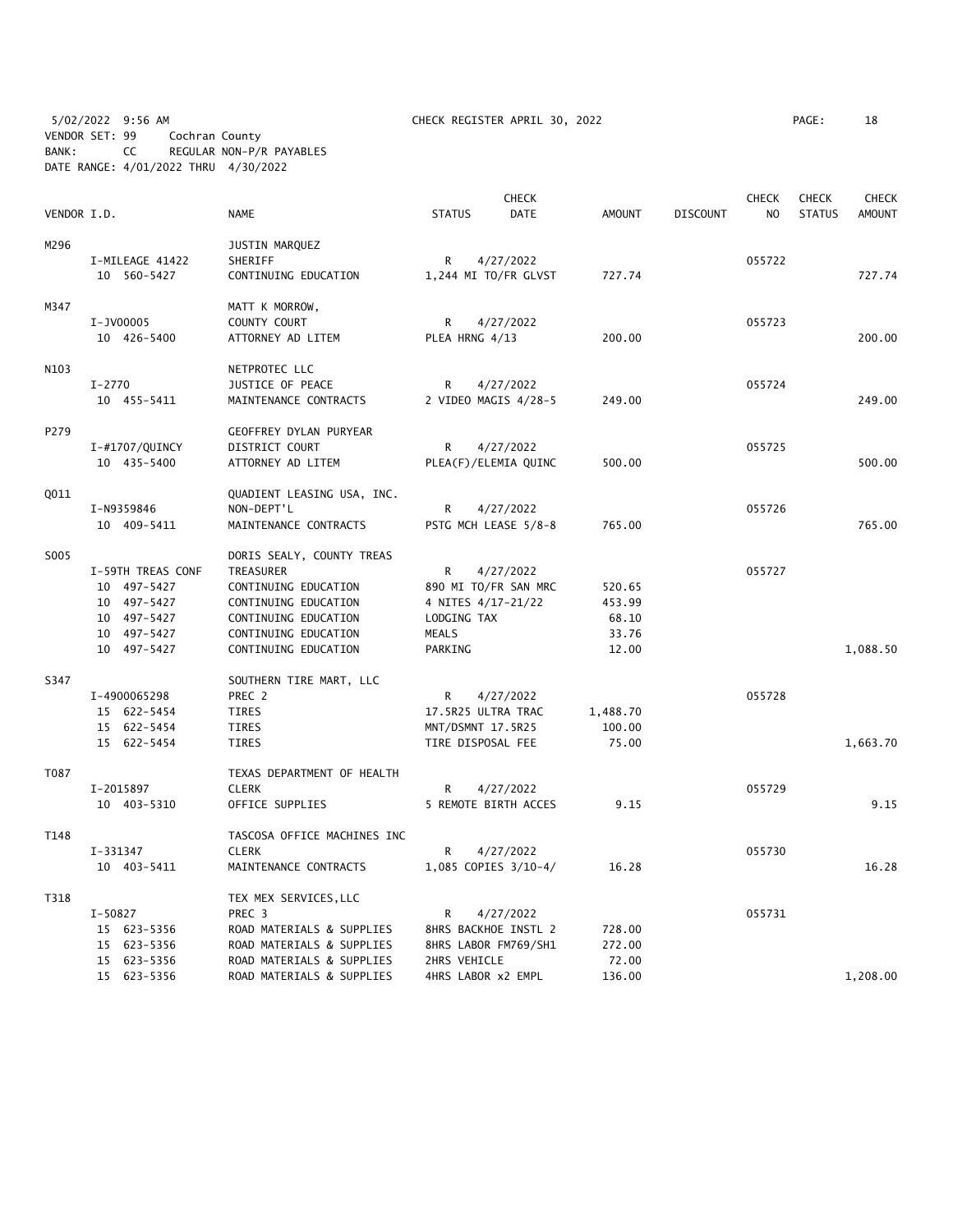5/02/2022 9:56 AM CHECK REGISTER APRIL 30, 2022 PAGE: 19 VENDOR SET: 99 Cochran County BANK: CC REGULAR NON-P/R PAYABLES DATE RANGE: 4/01/2022 THRU 4/30/2022

|             |                                   |                          |                      | <b>CHECK</b> |          |                 | <b>CHECK</b>   | <b>CHECK</b>  | <b>CHECK</b>  |
|-------------|-----------------------------------|--------------------------|----------------------|--------------|----------|-----------------|----------------|---------------|---------------|
| VENDOR I.D. |                                   | <b>NAME</b>              | <b>STATUS</b>        | DATE         | AMOUNT   | <b>DISCOUNT</b> | N <sub>O</sub> | <b>STATUS</b> | <b>AMOUNT</b> |
| U019        |                                   | UNITED SUPERMARKETS, INC |                      |              |          |                 |                |               |               |
|             | I-6109003 40522                   | <b>JAIL</b>              | R                    | 4/27/2022    |          |                 | 055732         |               |               |
|             | 10 512-5333                       | FOOD-PRISONERS           | 4 JAMBALAYA MIX      |              | 7.96     |                 |                |               |               |
|             | 10 512-5333                       | FOOD-PRISONERS           | MAYONNAISE           |              | 15.49    |                 |                |               |               |
|             | 10 512-5333                       | FOOD-PRISONERS           | OLIVE CHIPS          |              | 6.49     |                 |                |               |               |
|             | 10 512-5333                       | FOOD-PRISONERS           | 2BX SALTINES         |              | 5.98     |                 |                |               |               |
|             | 10 512-5333                       | FOOD-PRISONERS           | 2 NESTLE MORSELS     |              | 5.58     |                 |                |               |               |
|             | 10 512-5333                       | FOOD-PRISONERS           | 2 BREAD CRUMB        |              | 3.18     |                 |                |               |               |
|             | 10 512-5333                       | FOOD-PRISONERS           | 3 BARBECUE SAUCE     |              | 13.17    |                 |                |               |               |
|             | 10 512-5333                       | FOOD-PRISONERS           | 2 GARDEN SALAD       |              | 5.98     |                 |                |               |               |
|             | 10 512-5333                       | FOOD-PRISONERS           | 2 SHRD LETTUCE       |              | 3.98     |                 |                |               |               |
|             | 10 512-5333                       | FOOD-PRISONERS           | 3 TOMATOES ON VINE   |              | 9.12     |                 |                |               |               |
|             | 10 512-5333                       | FOOD-PRISONERS           | 15 BAR-S FRANKS      |              | 19.35    |                 |                |               |               |
|             | 10 512-5333                       | FOOD-PRISONERS           | 8 BONE IN SIRLOIN    |              | 70.50    |                 |                |               |               |
|             | 10 512-5333                       | FOOD-PRISONERS           | 4 SAUSAGE FAM PK     |              | 39.96    |                 |                |               |               |
|             | 10 512-5333                       | FOOD-PRISONERS           | 2 HOT LINK           |              | 28.98    |                 |                |               |               |
|             | 10 512-5333                       | FOOD-PRISONERS           | <b>6 GROUND BEEF</b> |              | 77.94    |                 |                |               |               |
|             | 10 512-5333                       | FOOD-PRISONERS           | 2 TATER TREATS       |              | 12.98    |                 |                |               |               |
|             | 10 512-5333                       | FOOD-PRISONERS           | 4 FISH SANDWICH      |              | 19.96    |                 |                |               |               |
|             | 10 512-5333                       | FOOD-PRISONERS           | 2 36CT EGGS          |              | 16.98    |                 |                |               |               |
|             | 10 512-5333                       | FOOD-PRISONERS           | <b>DISC</b>          |              | 36.36CR  |                 |                |               | 327.22        |
| U036        |                                   | UNIFIRST HOLDINGS, INC.  |                      |              |          |                 |                |               |               |
|             | I-831 2632804                     | JAIL/COURTHOUSE          | R                    | 4/27/2022    |          |                 | 055733         |               |               |
|             | 10 510-5332                       | CUSTODIAL SUPPLIES       | 4 MATS 4x6           |              | 12.00    |                 |                |               |               |
|             | 10 512-5392                       | MISCELLANEOUS SUPPLIES   | 200 MICROFIBER TOWEL |              | 22.00    |                 |                |               |               |
|             | 10 512-5392                       | MISCELLANEOUS SUPPLIES   | DEFE CHG             |              | 10.50    |                 |                |               |               |
|             | 10 510-5332                       | CUSTODIAL SUPPLIES       | 4 MAT PROTECTION     |              | 1.00     |                 |                |               |               |
|             | I-831 2635532                     | JAIL/COURTHOUSE          | R                    | 4/27/2022    |          |                 | 055733         |               |               |
|             | 10 510-5332                       | CUSTODIAL SUPPLIES       | 4 MATS 4x6           |              | 12.00    |                 |                |               |               |
|             | 10 512-5392                       | MISCELLANEOUS SUPPLIES   | 200 MICROFIBER TOWEL |              | 22.00    |                 |                |               |               |
|             | 10 512-5392                       | MISCELLANEOUS SUPPLIES   | DEFE CHG             |              | 10.50    |                 |                |               |               |
|             | 10 510-5332                       | CUSTODIAL SUPPLIES       | MAT PROTECTION       |              | 1.00     |                 |                |               | 91.00         |
| V053        |                                   | VP PLUMBING INC.         |                      |              |          |                 |                |               |               |
|             | $I - 3419$                        | JAIL                     | R                    | 4/27/2022    |          |                 | 055734         |               |               |
|             | 10 512-5451                       | REPAIR                   | INST PLUMBING/NEW SH |              | 1,760.00 |                 |                |               |               |
|             | 10 512-5451                       | REPAIR                   | <b>PARTS</b>         |              | 97.60    |                 |                |               |               |
|             | $I - 3420$                        | <b>JAIL</b>              | R.                   | 4/27/2022    |          |                 | 055734         |               |               |
|             | 10 512-5451                       | REPAIR                   | RPL 2 VALVES IN SHWR |              | 440.00   |                 |                |               | 2,297.60      |
| W010        |                                   | WEST TEXAS GAS INC       |                      |              |          |                 |                |               |               |
|             | I-020036001501 4/22               | PARK/SHOP                | R                    | 4/27/2022    |          |                 | 055735         |               |               |
|             | 10 660-5440                       | UTILITIES & IRRIGATION   | GAS SVC 2/28-3/30/22 |              | 17.00    |                 |                |               |               |
|             | I-020036002501 4/22 PARK/SHOWBARN |                          | R                    | 4/27/2022    |          |                 | 055735         |               |               |
|             | 10 660-5440                       | UTILITIES & IRRIGATION   | 7.9MCF 2/28-3/30/22  |              | 21.25    |                 |                |               |               |
|             | 660-5440<br>10                    | UTILITIES & IRRIGATION   | COST OF GAS(4.118)   |              | 32.53    |                 |                |               |               |
|             | 10 660-5440                       | UTILITIES & IRRIGATION   | <b>CUSTOMER CHG</b>  |              | 30.00    |                 |                |               |               |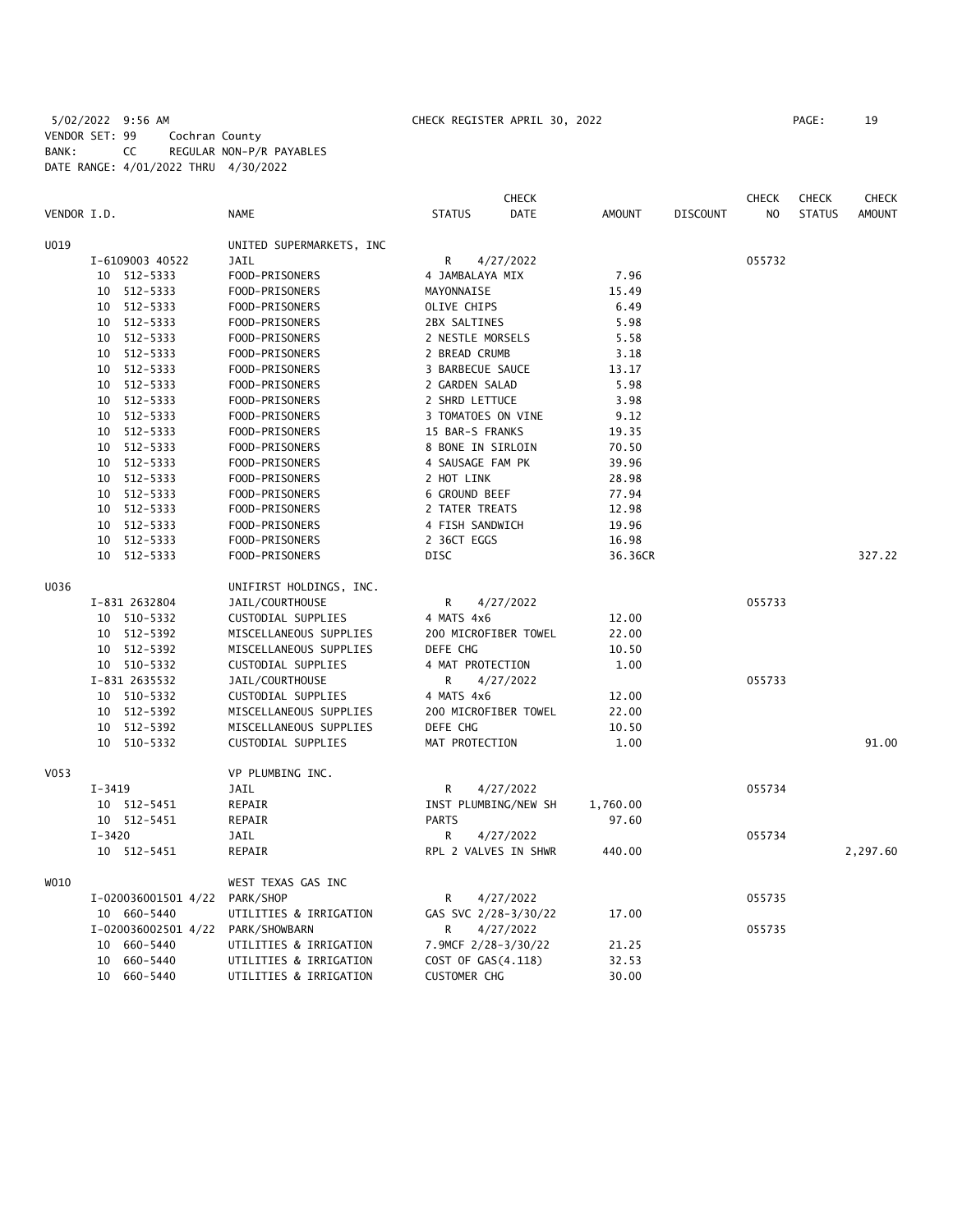5/02/2022 9:56 AM CHECK REGISTER APRIL 30, 2022 PAGE: 20 VENDOR SET: 99 Cochran County BANK: CC REGULAR NON-P/R PAYABLES DATE RANGE: 4/01/2022 THRU 4/30/2022

|             |          |                                   |                              |               | <b>CHECK</b>         |                |                  | <b>CHECK</b>   | <b>CHECK</b>  | <b>CHECK</b>  |
|-------------|----------|-----------------------------------|------------------------------|---------------|----------------------|----------------|------------------|----------------|---------------|---------------|
| VENDOR I.D. |          |                                   | <b>NAME</b>                  | <b>STATUS</b> | <b>DATE</b>          | <b>AMOUNT</b>  | <b>DISCOUNT</b>  | N <sub>O</sub> | <b>STATUS</b> | <b>AMOUNT</b> |
| W010        |          |                                   | WEST TEXAS GAS INC<br>(CONT) |               |                      |                |                  |                |               |               |
|             |          | I-020036002501 4/22 PARK/SHOWBARN |                              | R             | 4/27/2022            |                |                  | 055735         |               |               |
|             |          | 10 660-5440                       | UTILITIES & IRRIGATION       |               | RATE CASE EXP SURCHG | 0.58           |                  |                |               |               |
|             |          | I-020049022001 4/22 PREC 3        |                              | R             | 4/27/2022            |                |                  | 055735         |               |               |
|             |          | 15 623-5440                       | UTILITIES                    |               | 3.0MCF 2/28-3/30/22  | 8.07           |                  |                |               |               |
|             |          | 15 623-5440                       | UTILITIES                    |               | COST OF GAS(4.118)   | 12.35          |                  |                |               |               |
|             |          | 15 623-5440                       | UTILITIES                    |               | <b>CUSTOMER CHG</b>  | 30.00          |                  |                |               |               |
|             |          | 15 623-5440                       | UTILITIES                    |               | RATE CASE EXP SURCHG | 0.22           |                  |                |               | 152.00        |
| W055        |          |                                   | WINDSTREAM COMMUNICATIONS SW |               |                      |                |                  |                |               |               |
|             |          | I-169-001-8724 APR22 NON-DEPT'L   |                              | R             | 4/27/2022            |                |                  | 055736         |               |               |
|             |          | 10 409-5420                       | TELECOMMUNICATIONS           |               | 4G WIRELESS          | 55.00          |                  |                |               |               |
|             |          | 10 409-5420                       | TELECOMMUNICATIONS           |               | ST IP BLK/8          | 20.00          |                  |                |               |               |
|             |          | 10 409-5420                       | TELECOMMUNICATIONS           | <b>FEES</b>   |                      | 68.12          |                  |                |               |               |
|             |          | 10 409-5420                       | TELECOMMUNICATIONS           |               | FIBER OPTIC SVC      | 1,133.00       |                  |                |               |               |
|             |          | I-266-0032 APR22                  | NON-DEPT'L                   | R             | 4/27/2022            |                |                  | 055736         |               |               |
|             |          | 10 409-5420                       | TELECOMMUNICATIONS           |               | LONG DISTANCE FEES/M | 75.43          |                  |                |               |               |
|             |          | 10 409-5420                       | TELECOMMUNICATIONS           |               | LONG DISTANCE SVC    | 13.57          |                  |                |               | 1,365.12      |
| W235        |          |                                   | VANDY NELSON dba             |               |                      |                |                  |                |               |               |
|             | $I-4083$ |                                   | COURTHOUSE/ACT BLDG/LIBRARY  | R             | 4/27/2022            |                |                  | 055737         |               |               |
|             |          | 10 510-5332                       | CUSTODIAL SUPPLIES           | SPRAY BUGS    |                      | 70.00          |                  |                |               |               |
|             |          | 10 662-5332                       | CUSTODIAL SUPPLIES           | SPRAY BUGS    |                      | 45.00          |                  |                |               |               |
|             |          | 10 650-5332                       | CUSTODIAL SUPPLIES           | SPRAY BUGS    |                      | 35.00          |                  |                |               | 150.00        |
| X001        |          |                                   | XCEL ENERGY                  |               |                      |                |                  |                |               |               |
|             |          | I-54-1829977-7 APR22 PREC 2       |                              | R             | 4/27/2022            |                |                  | 055738         |               |               |
|             |          | 15 622-5440                       | UTILITIES                    |               | 58KWH 3/16-4/14/22   | 20.54          |                  |                |               |               |
|             |          | 15 622-5440                       | UTILITIES                    |               | 1 AREA LIGHT         | 17.00          |                  |                |               | 37.54         |
|             |          |                                   |                              |               |                      |                |                  |                |               |               |
|             |          | TOTALS * *                        | N <sub>O</sub>               |               |                      | INVOICE AMOUNT | <b>DISCOUNTS</b> |                |               | CHECK AMOUNT  |
|             |          | REGULAR CHECKS:                   | 91                           |               |                      | 134, 149.04    |                  | 0.00           |               | 133,893.39    |
|             |          | HAND CHECKS:                      | $\mathbf 0$                  |               |                      | 0.00           |                  | 0.00           |               | 0.00          |
|             |          | DRAFTS:                           | $\Omega$                     |               |                      | 0.00           |                  | 0.00           |               | 0.00          |
|             |          | EFT:                              | $\pmb{0}$                    |               |                      | 0.00           |                  | 0.00           |               | 0.00          |
|             |          | NON CHECKS:                       | $\mathbf{0}$                 |               |                      | 0.00           |                  | 0.00           |               | 0.00          |
|             |          | VOID CHECKS:                      | 0 VOID DEBITS                |               | 0.00                 |                |                  |                |               |               |
|             |          |                                   | VOID CREDITS                 |               | 255.65CR             | 255.65CR       |                  | 0.00           |               |               |

TOTAL ERRORS: 0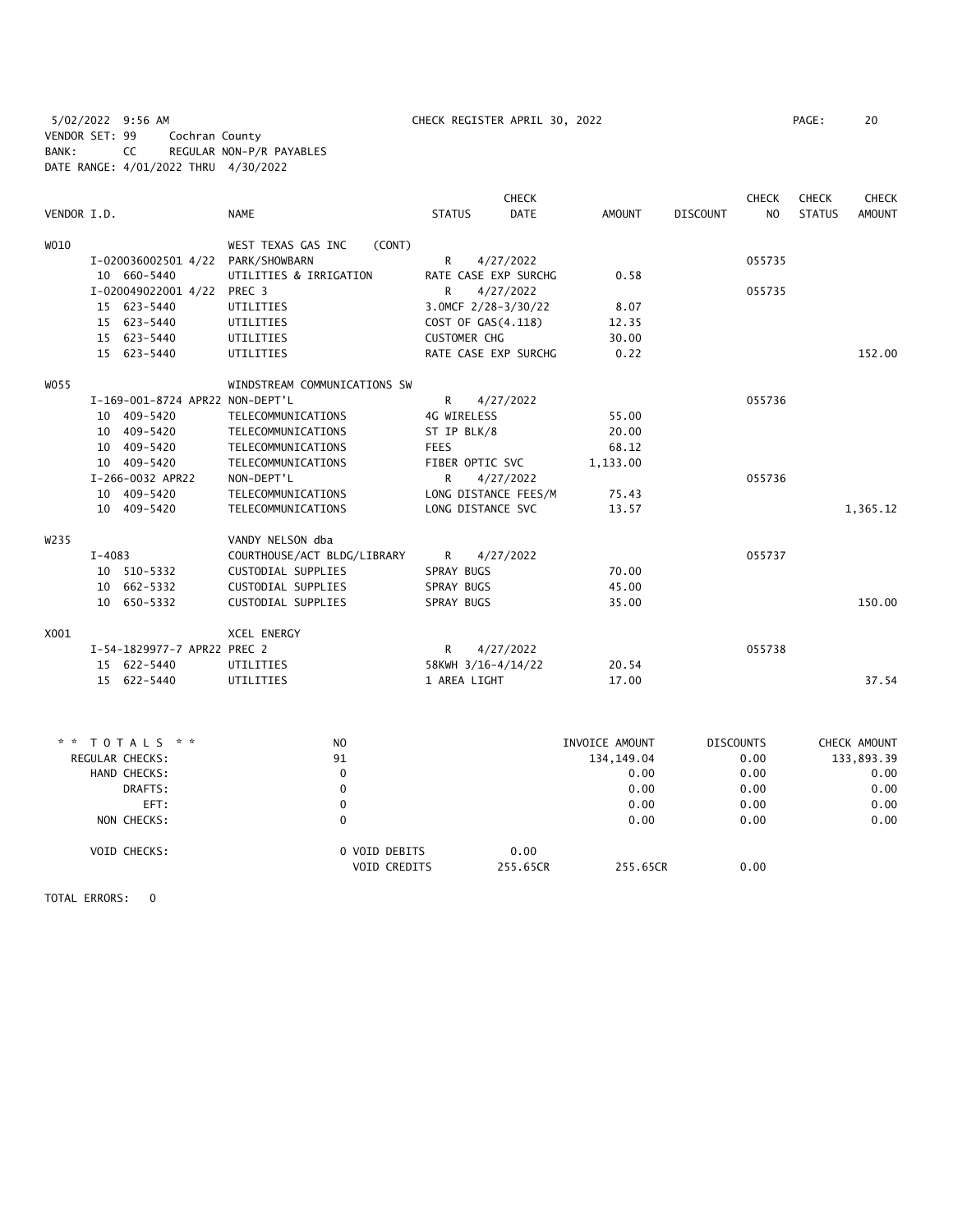5/02/2022 9:56 AM CHECK REGISTER APRIL 30, 2022 PAGE: 21 VENDOR SET: 99 Cochran County BANK: CC REGULAR NON-P/R PAYABLES DATE RANGE: 4/01/2022 THRU 4/30/2022

|    | G/L ACCOUNT  | NAME                      | AMOUNT      |
|----|--------------|---------------------------|-------------|
|    |              |                           |             |
| 10 | 000-2206.002 | COLLECTION AGENCY FEES    | 377.43      |
| 10 | 000-2206.003 | Omni Collection Fee       | 72.00       |
| 10 | 000-4380.200 | OTHER [MISCELLANEOUS]     | 300.00      |
| 10 | 403-5310     | OFFICE SUPPLIES           | 988.88      |
| 10 | 403-5411     | MAINTENANCE CONTRACTS     | 16.28       |
|    | 10 403-5427  | CONTINUING EDUCATION      | 250.00      |
| 10 | 405-5330     | FUEL AND OIL              | 185.39      |
| 10 | 409-5311     | POSTAL EXPENSES           | 400.00      |
| 10 | 409-5406     | APPRAISAL DISTRICT        | 23, 134. 43 |
| 10 | 409-5411     | MAINTENANCE CONTRACTS     | 4,357.00    |
| 10 | 409-5420     | TELECOMMUNICATIONS        | 2,911.06    |
| 10 | 409–5499     | MISCELLANEOUS             | 217.19      |
| 10 | 426-5400     | ATTORNEY AD LITEM         | 200.00      |
| 10 | 435-5400     | ATTORNEY AD LITEM         | 900.00      |
|    | 10 455-5310  | OFFICE SUPPLIES           | 38.99       |
| 10 | 455-5411     | MAINTENANCE CONTRACTS     | 249.00      |
| 10 | 455-5427     | CONTINUING EDUCATION      | 130.00      |
| 10 | 455-5499     | MISCELLANEOUS             | 10.00       |
| 10 | 475-5310     | OFFICE SUPPLIES           | 95.95       |
| 10 | 490-5310     | OFFICE SUPPLIES           | 922.49      |
| 10 | 490-5335     | ELECTION SUPPLIES         | 2,168.11    |
| 10 | 490-5411     | MAINTENANCE CONTRACTS     | 5,168.24    |
|    | 10 495-5310  | OFFICE SUPPLIES           | 116.53      |
| 10 | 495–5427     | CONTINUING EDUCATION      | 190.00      |
| 10 | 497-5310     | OFFICE SUPPLIES           | 111.48      |
| 10 | 497-5427     | CONTINUING EDUCATION      | 1,088.50    |
| 10 | 499-5310     | OFFICE SUPPLIES           | 663.51      |
| 10 | 510-5332     | CUSTODIAL SUPPLIES        | 629.74      |
| 10 | 510-5411     | MAINTENANCE CONTRACTS     | 2,365.29    |
| 10 | 510-5440     | UTILITIES                 | 475.50      |
| 10 | 510-5451     | REPAIR                    | 2,222.06    |
| 10 | 512-5310     | OFFICE SUPPLIES           | 7.53        |
| 10 | 512-5333     | FOOD-PRISONERS            | 445.54      |
| 10 | 512-5392     | MISCELLANEOUS SUPPLIES    | 147.11      |
| 10 | 512-5451     | REPAIR                    | 5,395.01    |
| 10 | 512-5499     | MISCELLANEOUS             | 178.50      |
| 10 | 516-5332     | CUSTODIAL SUPPLIES        | 355.43      |
| 10 | 516-5451     | <b>REPAIR</b>             | 1,511.81    |
| 10 | 516-5486     | CONTRACT LABOR-OPEN CLOSE | 300.00      |
| 10 | 550-5310     | OFFICE SUPPLIES           | 31.67       |
| 10 | 550-5330     | FUEL & OIL                | 383.32      |
| 10 | 550-5451     | REPAIR                    | 21.75       |
| 10 | 560-5310     | OFFICE SUPPLIES           | 168.46      |
| 10 | 560-5330     | FUEL AND OIL              | 3,074.74    |
| 10 | 560-5334     | OTHER SUPPLIES            | 1,217.15    |
| 10 | 560-5420     | TELECOMMUNICATIONS        | 188.70      |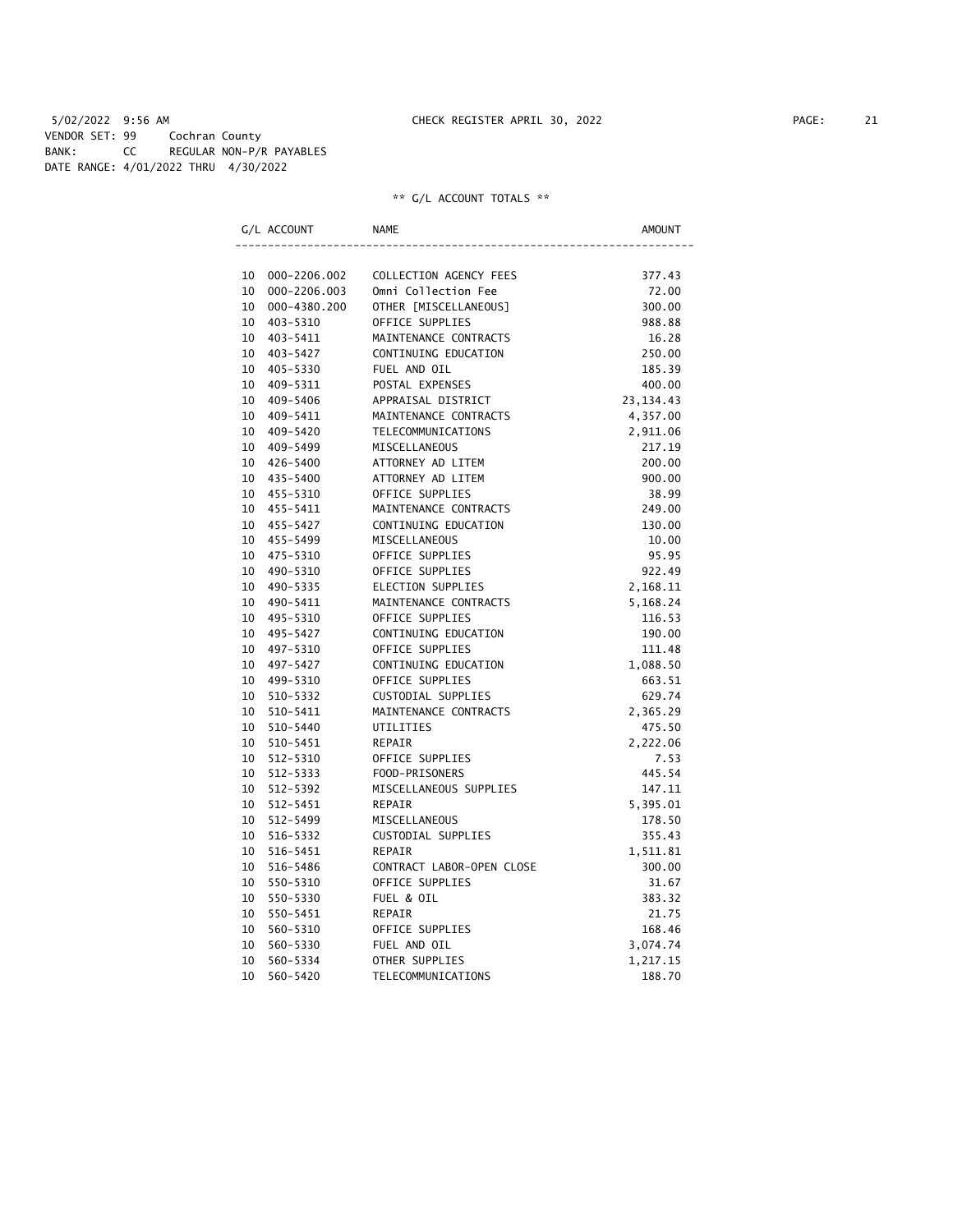5/02/2022 9:56 AM CHECK REGISTER APRIL 30, 2022 PAGE: 22 VENDOR SET: 99 Cochran County BANK: CC REGULAR NON-P/R PAYABLES DATE RANGE: 4/01/2022 THRU 4/30/2022

| G/L ACCOUNT    | NAME                        | AMOUNT      |
|----------------|-----------------------------|-------------|
|                |                             |             |
| 10 560-5427    | CONTINUING EDUCATION        | 836.52      |
| 10 560-5451    | MACHINERY-NON-OFFICE REPAIR | 2,210.86    |
| 10 560-5454    | <b>TIRES</b>                | 793.40      |
| 10 560-5571    | CAPITAL OUTLAY              | 19,989.90   |
| 10 571-5472    | LOCAL SUPPORT-JUV BOARD     | 4,170.04    |
| 10 580-5414    | FIRE PROTECTION CONTRACTS   | 2,800.00    |
| 10 640-5440    | UTILITIES                   | 299.59      |
| 10 650-5332    | CUSTODIAL SUPPLIES          | 35.00       |
| 10 650-5411    | MAINTENANCE CONTRACTS       | 93.50       |
| 10 650-5440    | UTILITIES                   | 290.50      |
| 10 650-5451    | REPAIR                      | 84.57       |
| 10 650-5590    | <b>BOOKS</b>                | 698.63      |
| 10 652-5440    | UTILITIES                   | 355.00      |
| 10 660-5330    | FUEL AND OIL                | 194.89      |
| 10 660-5332    | CUSTODIAL SUPPLIES          | 1.66        |
| 10 660-5440    | UTILITIES & IRRIGATION      | 101.36      |
| 10<br>660-5451 | REPAIR                      | 427.53      |
| 10 662-5332    | CUSTODIAL SUPPLIES          | 332.33      |
| 10 662-5440    | UTILITIES                   | 1,290.00    |
| 10 663-5418    | SENIOR CITIZENS CONTRACT    | 6,250.00    |
| 10 665-5310    | OFFICE SUPPLIES             | 59.10       |
| 10 665-5330    | FUEL AND OIL                | 381.26      |
| 10 665-5411    | MAINTENANCE CONTRACTS       | 33.00       |
|                | *** FUND TOTAL ***          | 106, 110.41 |
| 15 610-5310    | OFFICE SUPPLIES             | 83.46       |
| 15 610-5499    | MISCELLANEOUS               | 30.28       |
| 15 621-5330    | FUEL & OIL                  | 407.67      |
| 15 621-5356    | ROAD MATERIALS & SUPPLIES   | 338.64      |
| 15 621-5440    | UTILITIES                   | 451.50      |
| 15 621-5451    | REPAIRS                     | 1,977.94    |
| 15 621-5454    | <b>TIRES</b>                | 197.60      |
| 15 622-5330    | FUEL AND OIL                | 620.25      |
| 15 622-5356    | ROAD MATERIALS & SUPPLIES   | 138.72      |
| 15 622-5440    | UTILITIES                   | 211.83      |
| 15 622-5451    | REPAIRS                     | 261.52      |
| 15 622-5454    | TIRES                       | 1,663.70    |
| 15 623-5330    | FUEL AND OIL                | 238.02      |
| 15 623-5356    | ROAD MATERIALS & SUPPLIES   | 1,577.18    |
| 15 623-5440    | UTILITIES                   | 136.38      |
| 15 623-5451    | <b>REPAIRS</b>              | 247.34      |
| 15 624-5330    | FUEL AND OIL                | 3,185.87    |
| 15 624-5356    | ROAD MATERIALS & SUPPLIES   | 37.91       |
| 15 624-5420    | TELECOMMUNICATIONS          | 44.73       |
| 15<br>624-5440 | UTILITIES                   | 570.10      |
| 15 624-5451    | REPAIRS                     | 1,287.95    |
|                | *** FUND TOTAL ***          | 13,708.59   |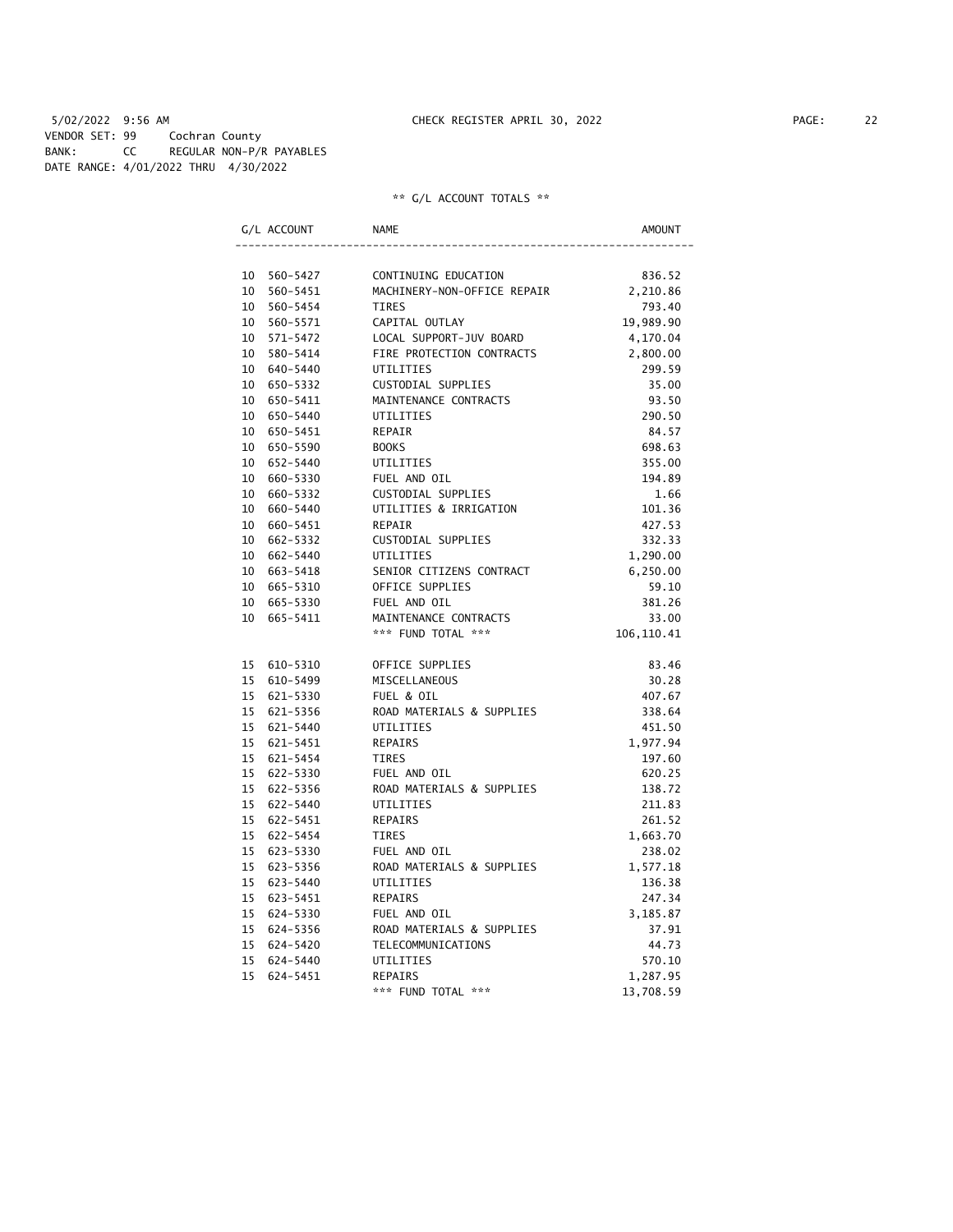5/02/2022 9:56 AM CHECK REGISTER APRIL 30, 2022 PAGE: 23 VENDOR SET: 99 Cochran County BANK: CC REGULAR NON-P/R PAYABLES DATE RANGE: 4/01/2022 THRU 4/30/2022

| G/L ACCOUNT        | <b>NAME</b>                    | AMOUNT         |                  |              |
|--------------------|--------------------------------|----------------|------------------|--------------|
| 17 573-5413.003    | Grant C Placements             | 3,353.58       |                  |              |
| 17 573-5427        | TRAVEL & TRAINING              | 1,324.29       |                  |              |
| 17 573-5499        | OPERATING EXPENSES             | 3,200.00       |                  |              |
|                    | *** FUND TOTAL ***             | 7,877.87       |                  |              |
| 30 518-5451        | REPAIR                         | 204.25         |                  |              |
|                    | *** FUND TOTAL ***             | 204.25         |                  |              |
| 90 000-2342        | Arrest Fees - State Officers   | 15.61          |                  |              |
| 90 000-2342.001    | Omni FTA                       | 40.00          |                  |              |
| 90 000-2347.001    | Truancy Prvtn & Diver. 102.015 | 4.00           |                  |              |
| 90 000-2355        | MVF CCP 102.002                | 0.10           |                  |              |
| 90 000-2357        | 50% Overweight Fine            | 750.00         |                  |              |
| 90 000-2358.001    | PRIOR OLD CCC 04 Forward       | 178.80         |                  |              |
| 90 000-2358.002    | NEW CCC 2020 FORWARD           | 2,710.46       |                  |              |
| 000-2361<br>90     | 50% of Time Payment to State   | 26.28          |                  |              |
| 000-2363.002<br>90 | Other Than Divorce/Family 10B  | 240.00         |                  |              |
| 90 000-2363.004    | Co Filing Fee Ind Lgl Serv.    | 70.43          |                  |              |
| 90 000-2363.005    | ELE. FILING FEE DIS CLK        | 155.00         |                  |              |
| 90 000-2363.007    | ELE FILING FEE JP              | 20.00          |                  |              |
| 90 000-2364        | Juror Donations                | 15.00          |                  |              |
| 000-2367<br>90     | STF-Sub 95% C(Trans CD542.40   | 30.00          |                  |              |
| 000-2367.001<br>90 | STF-SUB 96%9TRANDS CD542.40    | 1,059.21       |                  |              |
| 90 000-2368        | BB Bond Fee (Gov CD 41.258)    | 135.00         |                  |              |
| 000-2369<br>90     | EMS Trauma Sec49.02 SB1131     | 8.86           |                  |              |
| 000-2372<br>90     | Birth Cert. Gov118.015         | 41.40          |                  |              |
| 90 000-2373        | Marriage License Gov 118.011   | 90.00          |                  |              |
| 90 000-2376.001    | CRIM ELECTRONIC EFF DIS CLK    | 1.95           |                  |              |
| 000-2376.002<br>90 | CRIMINAL ELECTRONIC EFF CO.    | 11.21          |                  |              |
| 90 000-2379        | Judicial Support Fee/L133.105  | 210.00         |                  |              |
| 90 000-2379.001    | Drug Court Fee CCP102.0178     | 5.54           |                  |              |
| 90 000-2380        | PRIOR MAND COMB COST           | 35.42          |                  |              |
| 90 000-2380.001    | CJCPT PERSONAL TRAINGSEC51.971 | 30.00          |                  |              |
| 90 000-2381        | STATE CCC CIVIL FEES           | 63.00          |                  |              |
| 000-2381.001<br>90 | CIVIL DISPUTE RESOLUTION FUND  | 45.00          |                  |              |
|                    | *** FUND TOTAL ***             | 5,992.27       |                  |              |
| N <sub>O</sub>     |                                | INVOICE AMOUNT | <b>DISCOUNTS</b> | CHECK AMOUNT |

| VENDOR SET: 99 BANK: CC | TOTALS: | .<br>-91       | _ _ _ _ _<br>133.893.39 | ----------<br>0.00 | ------------------<br>133,893.39 |
|-------------------------|---------|----------------|-------------------------|--------------------|----------------------------------|
|                         |         |                |                         |                    |                                  |
| BANK: CC<br>TOTALS:     |         | Q <sub>1</sub> | 133,893.39              | 0.00               | 133,893.39                       |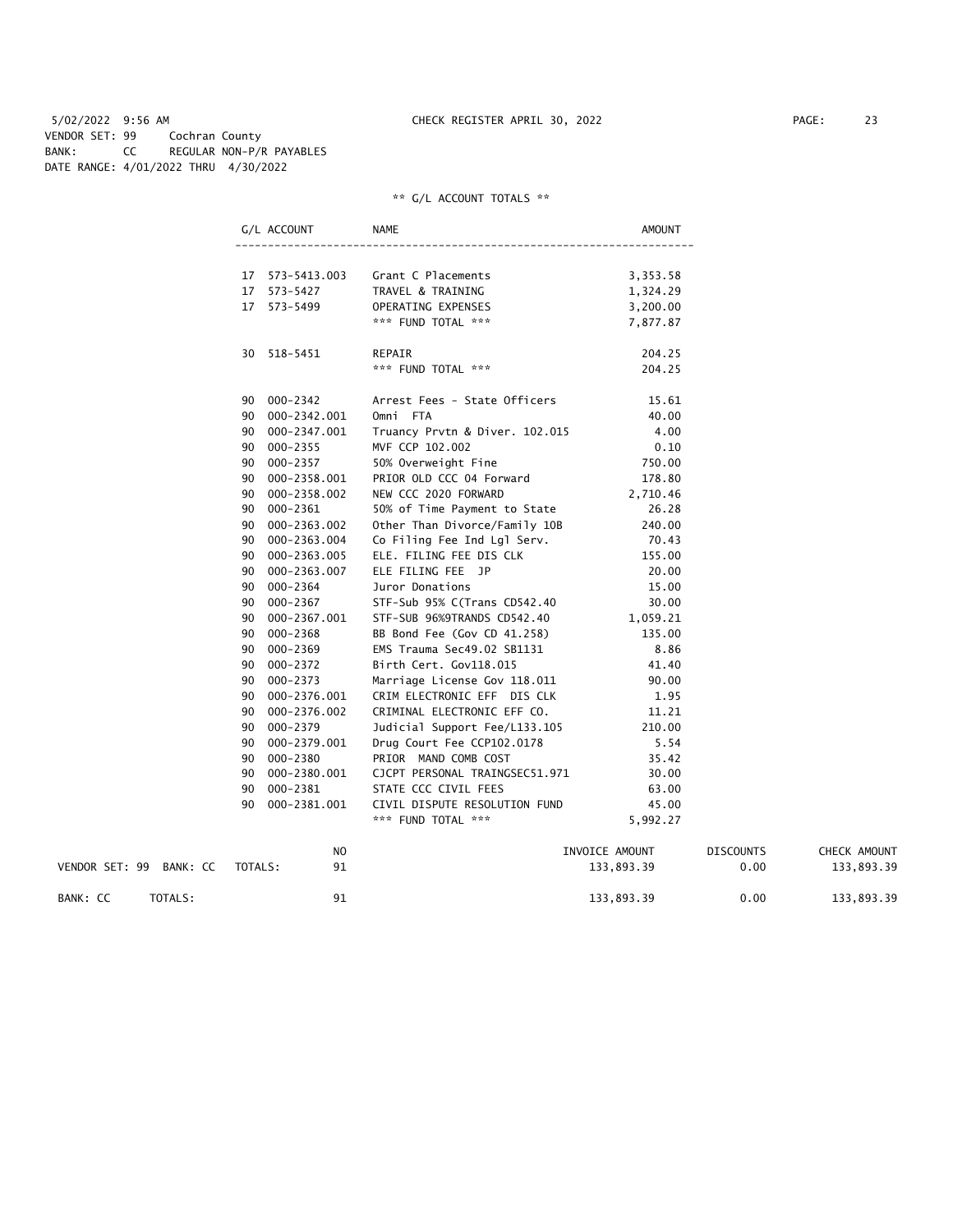5/02/2022 9:56 AM CHECK REGISTER APRIL 30, 2022 PAGE: 24 VENDOR SET: 99 Cochran County BANK: PR PAYROLL PAYABLES DATE RANGE: 4/01/2022 THRU 4/30/2022

|                  |                      |                                |                      | <b>CHECK</b> |               |                 | <b>CHECK</b>   | <b>CHECK</b>  | <b>CHECK</b>  |
|------------------|----------------------|--------------------------------|----------------------|--------------|---------------|-----------------|----------------|---------------|---------------|
| VENDOR I.D.      |                      | <b>NAME</b>                    | <b>STATUS</b>        | <b>DATE</b>  | <b>AMOUNT</b> | <b>DISCOUNT</b> | N <sub>O</sub> | <b>STATUS</b> | <b>AMOUNT</b> |
| A067             |                      | AMERICAN FAMILY LIFE ASSURANCE |                      |              |               |                 |                |               |               |
|                  | I-08 202204220752    | MONTHLY PREMIUM                | R                    | 4/29/2022    |               |                 | 055688         |               |               |
|                  | 10 000-2500.4        | INSURANCE PAYABLE              | MONTHLY PREMIUM      |              | 505.51        |                 |                |               |               |
|                  | 000-2500.4<br>15     | INSURANCE PAYABLE              | MONTHLY PREMIUM      |              | 141.12        |                 |                |               |               |
|                  | 30 000-2500.4        | AFLAC                          | MONTHLY PREMIUM      |              | 10.91         |                 |                |               |               |
|                  | I-08A202204220752    | MONTHLY PREMIUM                | R                    | 4/29/2022    |               |                 | 055688         |               |               |
|                  | 10 000-2500.4        | INSURANCE PAYABLE              | MONTHLY PREMIUM      |              | 147.13        |                 |                |               | 804.67        |
| C091             |                      | <b>HUMANA</b>                  |                      |              |               |                 |                |               |               |
|                  | I-17A202204220752    | VISION MONTHLY PREMIUM         | R                    | 4/29/2022    |               |                 | 055689         |               |               |
|                  | 10 000-2500.4        | INSURANCE PAYABLE              | VISION MONTHLY PREMI |              | 34.26         |                 |                |               | 34.26         |
| C <sub>253</sub> |                      | COCHRAN COUNTY MONEY MKT       |                      |              |               |                 |                |               |               |
|                  | I-01 202204220752    | RETIREMENT CONTRIBUTIONS       | R                    | 4/29/2022    |               |                 | 055690         |               |               |
|                  | 10 000-2500.3        | <b>TCDRS PAYABLE</b>           | RETIREMENT CONTRIBUT |              | 9,196.74      |                 |                |               |               |
|                  | 400-5203<br>10       | RETIREMENT                     | RETIREMENT CONTRIBUT |              | 856.56        |                 |                |               |               |
|                  | 403-5203<br>10       | RETIREMENT                     | RETIREMENT CONTRIBUT |              | 1,343.68      |                 |                |               |               |
|                  | 435-5203<br>10       | RETIREMENT                     | RETIREMENT CONTRIBUT |              | 231.80        |                 |                |               |               |
|                  | 455-5203<br>10       | RETIREMENT                     | RETIREMENT CONTRIBUT |              | 568.14        |                 |                |               |               |
|                  | 475-5203<br>10       | RETIREMENT                     | RETIREMENT CONTRIBUT |              | 1,192.48      |                 |                |               |               |
|                  | 476-5203<br>10       | RETIREMENT                     | RETIREMENT CONTRIBUT |              | 229.20        |                 |                |               |               |
|                  | 490-5203<br>10       | RETIREMENT                     | RETIREMENT CONTRIBUT |              | 123.18        |                 |                |               |               |
|                  | 490-5203.001<br>10   | RETIREMENT                     | RETIREMENT CONTRIBUT |              | 243.05        |                 |                |               |               |
|                  | 495-5203<br>10       | RETIREMENT                     | RETIREMENT CONTRIBUT |              | 747.55        |                 |                |               |               |
|                  | 497-5203<br>10       | RETIREMENT                     | RETIREMENT CONTRIBUT |              | 1,022.33      |                 |                |               |               |
|                  | 499-5203<br>10       | RETIREMENT                     | RETIREMENT CONTRIBUT |              | 1,201.72      |                 |                |               |               |
|                  | 10<br>510-5203       | RETIREMENT                     | RETIREMENT CONTRIBUT |              | 401.56        |                 |                |               |               |
|                  | 512-5203<br>10       | RETIREMENT                     | RETIREMENT CONTRIBUT |              | 1,279.68      |                 |                |               |               |
|                  | 516-5203<br>10       | RETIREMENT                     | RETIREMENT CONTRIBUT |              | 476.13        |                 |                |               |               |
|                  | 550-5203<br>10       | RETIREMENT                     | RETIREMENT CONTRIBUT |              | 408.34        |                 |                |               |               |
|                  | 560-5203<br>10       | RETIREMENT                     | RETIREMENT CONTRIBUT |              | 5,184.90      |                 |                |               |               |
|                  | 650-5203<br>10       | RETIREMENT                     | RETIREMENT CONTRIBUT |              | 410.28        |                 |                |               |               |
|                  | 652-5203<br>10       | RETIREMENT                     | RETIREMENT CONTRIBUT |              | 22.94         |                 |                |               |               |
|                  | 10<br>660-5203       | RETIREMENT                     | RETIREMENT CONTRIBUT |              | 322.49        |                 |                |               |               |
|                  | 662-5203<br>10       | RETIREMENT                     | RETIREMENT CONTRIBUT |              | 438.87        |                 |                |               |               |
|                  | 665-5203<br>10       | RETIREMENT                     | RETIREMENT CONTRIBUT |              | 374.83        |                 |                |               |               |
|                  | $000 - 2500.3$<br>15 | <b>TCDRS PAYABLE</b>           | RETIREMENT CONTRIBUT |              | 3,019.59      |                 |                |               |               |
|                  | 610-5203<br>15       | RETIREMENT                     | RETIREMENT CONTRIBUT |              | 2,258.02      |                 |                |               |               |
|                  | 15<br>621-5203       | RETIREMENT                     | RETIREMENT CONTRIBUT |              | 961.26        |                 |                |               |               |
|                  | 622-5203<br>15       | RETIREMENT                     | RETIREMENT CONTRIBUT |              | 916.94        |                 |                |               |               |
|                  | 15 623-5203          | RETIREMENT                     | RETIREMENT CONTRIBUT |              | 483.16        |                 |                |               |               |
|                  | 624-5203<br>15       | RETIREMENT                     | RETIREMENT CONTRIBUT |              | 988.44        |                 |                |               |               |
|                  | 000-2500.3<br>17     | <b>TCDRS PAYABLE</b>           | RETIREMENT CONTRIBUT |              | 236.78        |                 |                |               |               |
|                  | 573-5203<br>17       | RETIREMENT                     | RETIREMENT CONTRIBUT |              | 439.73        |                 |                |               |               |
|                  | $000 - 2500.3$<br>30 | <b>TCDRS</b>                   | RETIREMENT CONTRIBUT |              | 72.92         |                 |                |               |               |
|                  | 30<br>$518 - 5203$   | RETIREMENT                     | RETIREMENT CONTRIBUT |              | 135.43        |                 |                |               | 35,788.72     |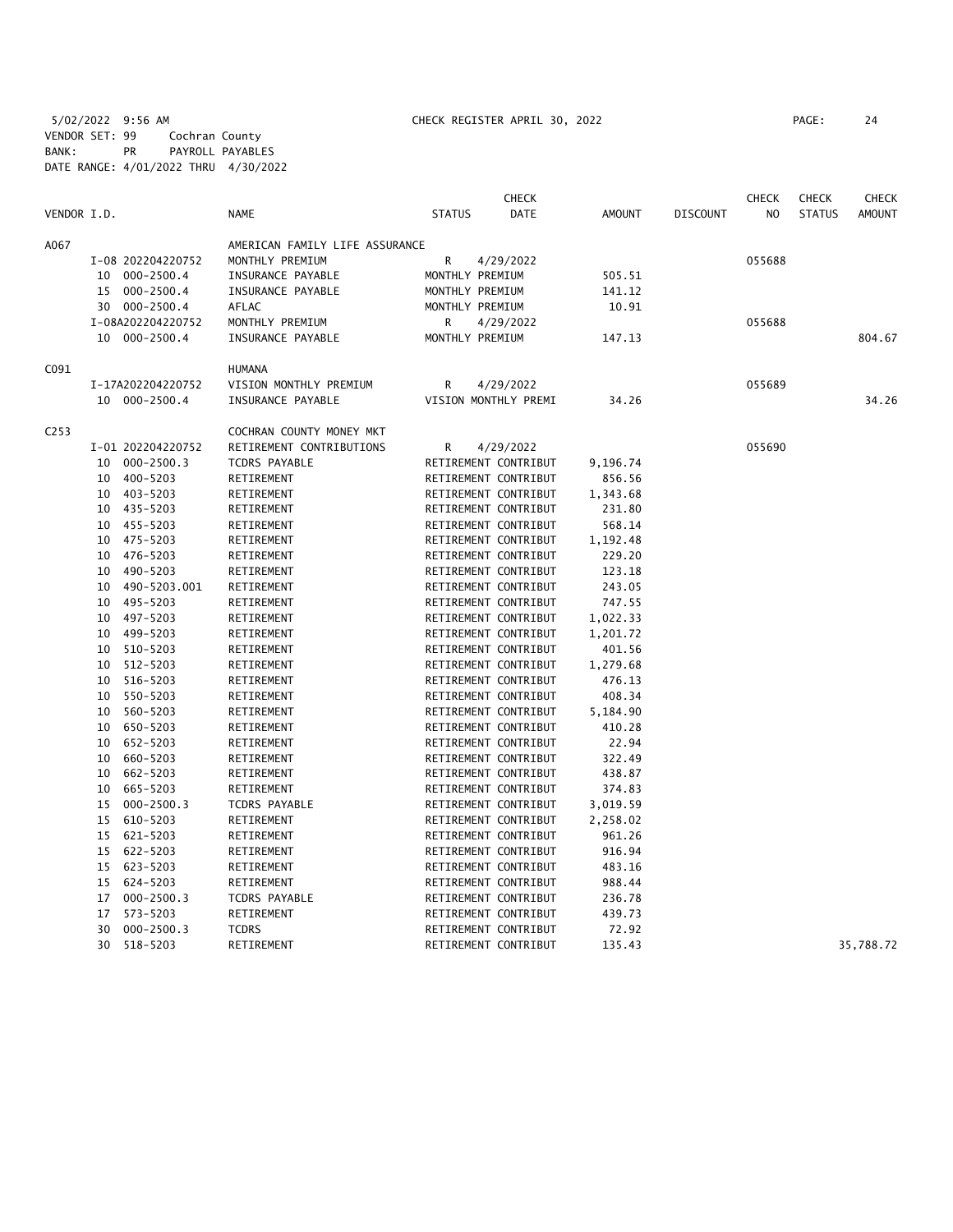5/02/2022 9:56 AM CHECK REGISTER APRIL 30, 2022 PAGE: 25 VENDOR SET: 99 Cochran County BANK: PR PAYROLL PAYABLES DATE RANGE: 4/01/2022 THRU 4/30/2022

|             |                    |                                | <b>CHECK</b>          |               |                 | <b>CHECK</b>   | <b>CHECK</b>  | <b>CHECK</b>  |
|-------------|--------------------|--------------------------------|-----------------------|---------------|-----------------|----------------|---------------|---------------|
| VENDOR I.D. |                    | <b>NAME</b>                    | <b>STATUS</b><br>DATE | <b>AMOUNT</b> | <b>DISCOUNT</b> | N <sub>O</sub> | <b>STATUS</b> | <b>AMOUNT</b> |
| C300        |                    | COCHRAN COUNTY SCHOOLS FEDERAL |                       |               |                 |                |               |               |
|             | I-18A202204220752  | MONTHLY PREMUIM                | R<br>4/29/2022        |               |                 | 055691         |               |               |
|             | 10 000-2500.4      | INSURANCE PAYABLE              | MONTHLY PREMUIM       | 6,136.54      |                 |                |               |               |
|             | 15 000-2500.4      | INSURANCE PAYABLE              | MONTHLY PREMUIM       | 1,415.07      |                 |                |               |               |
|             | 30 000-2500.4      | <b>AFLAC</b>                   | MONTHLY PREMUIM       | 109.88        |                 |                |               | 7,661.49      |
| N017        |                    | NATIONAL FARM LIFE             |                       |               |                 |                |               |               |
|             | I-05A202204220752  | AFTER TAX PREM                 | R<br>4/29/2022        |               |                 | 055692         |               |               |
|             | 10 000-2500.4      | INSURANCE PAYABLE              | AFTER TAX PREM        | 140.92        |                 |                |               |               |
|             | 15 000-2500.4      | INSURANCE PAYABLE              | AFTER TAX PREM        | 67.80         |                 |                |               | 208.72        |
| <b>NO60</b> |                    | NATIONWIDE RETIREMENT SOL      |                       |               |                 |                |               |               |
|             | I-04 202204220752  | DEFERRED COMP WITHHELD         | R<br>4/29/2022        |               |                 | 055693         |               |               |
|             | 10 000-2500.7      | PEBSCO DEF COMP PAYABLE        | DEFERRED COMP WITHHE  | 1,137.38      |                 |                |               |               |
|             | 15 000-2500.7      | PEBSCO DEF COMP PAYABLE        | DEFERRED COMP WITHHE  | 226.80        |                 |                |               |               |
|             | 30 000-2500.7      | D.C.                           | DEFERRED COMP WITHHE  | 10.82         |                 |                |               | 1,375.00      |
| 0029        |                    | OFFICE OF THE ATTORNEY GE      |                       |               |                 |                |               |               |
|             | I-CAH202204220752  | ID#00112822016 & 0013351612    | R<br>4/29/2022        |               |                 | 055694         |               |               |
|             | 10 000-2500.8      | CHILD SUPPORT PAYABLE          | ID#00112822016 & 001  | 1,127.12      |                 |                |               | 1,127.12      |
| P187        |                    | COCHRAN COUNTY PAYROLL TA      |                       |               |                 |                |               |               |
|             | I-T1 202204220752  | FEDERAL INCOME TAX W/H         | R<br>4/29/2022        |               |                 | 055695         |               |               |
|             | 10 000-2500.1      | WITHHOLDING TAX PAYABLE        | FEDERAL INCOME TAX W  | 8,527.99      |                 |                |               |               |
|             | 15 000-2500.1      | WITHHOLDING TAX PAYABLE        | FEDERAL INCOME TAX W  | 3,509.25      |                 |                |               |               |
|             | 17 000-2500.1      | WITHHOLDING TAX PAYABLE        | FEDERAL INCOME TAX W  | 230.86        |                 |                |               |               |
|             | 30 000-2500.1      | FEDERAL WITHOLDING             | FEDERAL INCOME TAX W  | 118.82        |                 |                |               |               |
|             | I-T3 202204220752  | FICA TAX                       | R<br>4/29/2022        |               |                 | 055695         |               |               |
|             | 10 000-2500.2      | FICA PAYABLE                   | FICA TAX              | 7,988.35      |                 |                |               |               |
|             | 10 400-5201        | SOCIAL SECURITY                | FICA TAX              | 408.51        |                 |                |               |               |
|             | 10 403-5201        | SOCIAL SECURITY                | FICA TAX              | 564.32        |                 |                |               |               |
|             | 10 435-5201        | SOCIAL SECURITY                | FICA TAX              | 110.55        |                 |                |               |               |
|             | 10 455-5201        | SOCIAL SECURITY                | FICA TAX              | 270.96        |                 |                |               |               |
|             | 10 475-5201        | SOCIAL SECURITY                | FICA TAX              | 522.32        |                 |                |               |               |
|             | 476-5201<br>10     | SOCIAL SECURITY                | FICA TAX              | 109.31        |                 |                |               |               |
|             | 490-5201<br>10     | SOCIAL SECURITY                | FICA TAX              | 58.75         |                 |                |               |               |
|             | 490-5201.001<br>10 | SOCIAL SECURITY FICA           | FICA TAX              | 115.91        |                 |                |               |               |
|             | 495-5201<br>10     | SOCIAL SECURITY                | FICA TAX              | 356.53        |                 |                |               |               |
|             | 497-5201<br>10     | SOCIAL SECURITY                | FICA TAX              | 487.57        |                 |                |               |               |
|             | 10 499-5201        | SOCIAL SECURITY                | FICA TAX              | 527.40        |                 |                |               |               |
|             | 510-5201<br>10     | SOCIAL SECURITY                | FICA TAX              | 189.15        |                 |                |               |               |
|             | 512-5201<br>10     | SOCIAL SECURITY                | FICA TAX              | 603.41        |                 |                |               |               |
|             | 516-5201<br>10     | SOCIAL SECURITY                | FICA TAX              | 226.13        |                 |                |               |               |
|             | 550-5201<br>10     | SOCIAL SECURITY                | FICA TAX              | 194.75        |                 |                |               |               |
|             | 10<br>560-5201     | SOCIAL SECURITY                | FICA TAX              | 2,429.89      |                 |                |               |               |
|             | 650-5201<br>10     | SOCIAL SECURITY                | FICA TAX              | 195.67        |                 |                |               |               |
|             | 652-5201<br>10     | SOCIAL SECURITY                | FICA TAX              | 10.94         |                 |                |               |               |
|             | 10<br>660-5201     | SOCIAL SECURITY                | FICA TAX              | 153.37        |                 |                |               |               |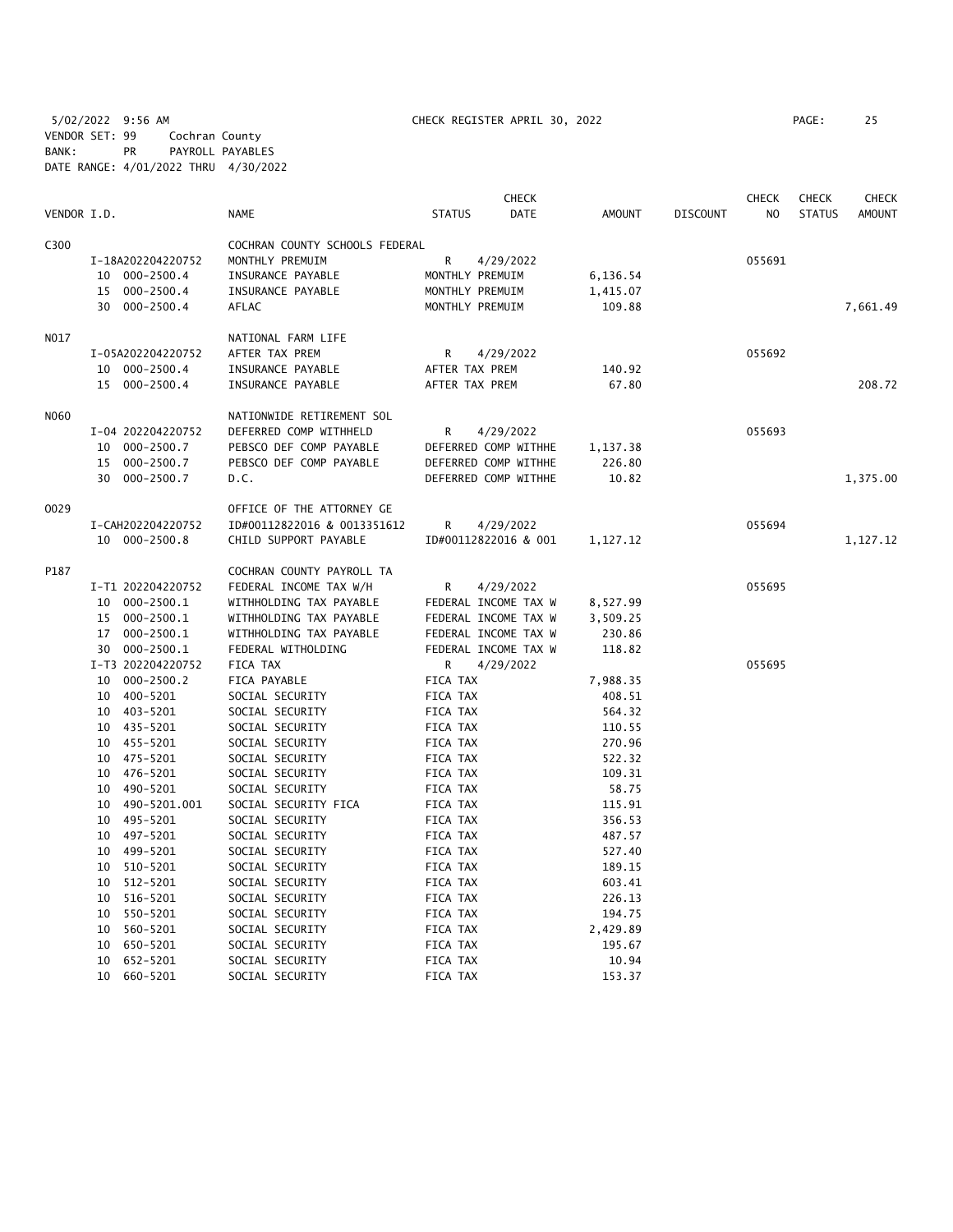|             |    |                   |                        |               | <b>CHECK</b> |               |                 | <b>CHECK</b> | <b>CHECK</b>  | CHECK         |
|-------------|----|-------------------|------------------------|---------------|--------------|---------------|-----------------|--------------|---------------|---------------|
| VENDOR I.D. |    |                   | <b>NAME</b>            | <b>STATUS</b> | DATE         | <b>AMOUNT</b> | <b>DISCOUNT</b> | NO           | <b>STATUS</b> | <b>AMOUNT</b> |
| P187        |    |                   | COCHRAN COUNTY PAYROLL | (CONT)        |              |               |                 |              |               |               |
|             |    | I-T3 202204220752 | FICA TAX               | R             | 4/29/2022    |               |                 | 055695       |               |               |
|             | 10 | 662-5201          | SOCIAL SECURITY        | FICA TAX      |              | 209.31        |                 |              |               |               |
|             | 10 | 665-5201          | SOCIAL SECURITY        | FICA TAX      |              | 243.60        |                 |              |               |               |
|             | 15 | $000 - 2500.2$    | FICA PAYABLE           | FICA TAX      |              | 2,665.75      |                 |              |               |               |
|             | 15 | 610-5201          | SOCIAL SECURITY        | FICA TAX      |              | 1,076.91      |                 |              |               |               |
|             |    | 15 621-5201       | SOCIAL SECURITY        | FICA TAX      |              | 450.76        |                 |              |               |               |
|             | 15 | 622-5201          | SOCIAL SECURITY        | FICA TAX      |              | 437.30        |                 |              |               |               |
|             |    | 15 623-5201       | SOCIAL SECURITY        | FICA TAX      |              | 230.43        |                 |              |               |               |
|             | 15 | 624-5201          | SOCIAL SECURITY        | FICA TAX      |              | 470.35        |                 |              |               |               |
|             | 17 | $000 - 2500.2$    | FICA PAYABLE           | FICA TAX      |              | 209.72        |                 |              |               |               |
|             | 17 | 573-5201          | SOCIAL SECURITY        | FICA TAX      |              | 209.72        |                 |              |               |               |
|             | 30 | $000 - 2500.2$    | <b>FICA</b>            | FICA TAX      |              | 64.38         |                 |              |               |               |
|             | 30 | 518-5201          | SOCIAL SECURITY        | FICA TAX      |              | 64.38         |                 |              |               |               |
|             |    | I-T4 202204220752 | MEDICARE TAX           | R             | 4/29/2022    |               |                 | 055695       |               |               |
|             | 10 | $000 - 2500.2$    | FICA PAYABLE           | MEDICARE TAX  |              | 1,868.26      |                 |              |               |               |
|             | 10 | 400-5201          | SOCIAL SECURITY        | MEDICARE TAX  |              | 95.54         |                 |              |               |               |
|             | 10 | 403-5201          | SOCIAL SECURITY        | MEDICARE TAX  |              | 131.97        |                 |              |               |               |
|             | 10 | 435-5201          | SOCIAL SECURITY        | MEDICARE TAX  |              | 25.86         |                 |              |               |               |
|             | 10 | 455-5201          | SOCIAL SECURITY        | MEDICARE TAX  |              | 63.37         |                 |              |               |               |
|             | 10 | 475-5201          | SOCIAL SECURITY        | MEDICARE TAX  |              | 122.15        |                 |              |               |               |
|             | 10 | 476-5201          | SOCIAL SECURITY        | MEDICARE TAX  |              | 25.57         |                 |              |               |               |
|             | 10 | 490-5201          | SOCIAL SECURITY        | MEDICARE TAX  |              | 13.74         |                 |              |               |               |
|             | 10 | 490-5201.001      | SOCIAL SECURITY FICA   | MEDICARE TAX  |              | 27.11         |                 |              |               |               |
|             | 10 | 495-5201          | SOCIAL SECURITY        | MEDICARE TAX  |              | 83.38         |                 |              |               |               |
|             | 10 | 497-5201          | SOCIAL SECURITY        | MEDICARE TAX  |              | 114.03        |                 |              |               |               |
|             | 10 | 499-5201          | SOCIAL SECURITY        | MEDICARE TAX  |              | 123.35        |                 |              |               |               |
|             | 10 | 510-5201          | SOCIAL SECURITY        | MEDICARE TAX  |              | 44.24         |                 |              |               |               |
|             | 10 | 512-5201          | SOCIAL SECURITY        | MEDICARE TAX  |              | 141.12        |                 |              |               |               |
|             | 10 | 516-5201          | SOCIAL SECURITY        | MEDICARE TAX  |              | 52.89         |                 |              |               |               |
|             | 10 | 550-5201          | SOCIAL SECURITY        | MEDICARE TAX  |              | 45.55         |                 |              |               |               |
|             | 10 | 560-5201          | SOCIAL SECURITY        | MEDICARE TAX  |              | 568.28        |                 |              |               |               |
|             | 10 | 650-5201          | SOCIAL SECURITY        | MEDICARE TAX  |              | 45.76         |                 |              |               |               |
|             | 10 | 652-5201          | SOCIAL SECURITY        | MEDICARE TAX  |              | 2.56          |                 |              |               |               |
|             | 10 | 660-5201          | SOCIAL SECURITY        | MEDICARE TAX  |              | 35.87         |                 |              |               |               |
|             | 10 | 662-5201          | SOCIAL SECURITY        | MEDICARE TAX  |              | 48.95         |                 |              |               |               |
|             | 10 | 665-5201          | SOCIAL SECURITY        | MEDICARE TAX  |              | 56.97         |                 |              |               |               |
|             | 15 | $000 - 2500.2$    | FICA PAYABLE           | MEDICARE TAX  |              | 623.45        |                 |              |               |               |
|             | 15 | 610-5201          | SOCIAL SECURITY        | MEDICARE TAX  |              | 251.86        |                 |              |               |               |
|             | 15 | 621-5201          | SOCIAL SECURITY        | MEDICARE TAX  |              | 105.42        |                 |              |               |               |
|             | 15 | 622-5201          | SOCIAL SECURITY        | MEDICARE TAX  |              | 102.28        |                 |              |               |               |
|             | 15 | 623-5201          | SOCIAL SECURITY        | MEDICARE TAX  |              | 53.89         |                 |              |               |               |
|             | 15 | 624-5201          | SOCIAL SECURITY        | MEDICARE TAX  |              | 110.00        |                 |              |               |               |
|             | 17 | $000 - 2500.2$    | FICA PAYABLE           | MEDICARE TAX  |              | 49.05         |                 |              |               |               |
|             | 17 | 573-5201          | SOCIAL SECURITY        | MEDICARE TAX  |              | 49.05         |                 |              |               |               |
|             | 30 | $000 - 2500.2$    | <b>FICA</b>            | MEDICARE TAX  |              | 15.05         |                 |              |               |               |
|             | 30 | 518-5201          | SOCIAL SECURITY        | MEDICARE TAX  |              | 15.05         |                 |              |               | 39,354.94     |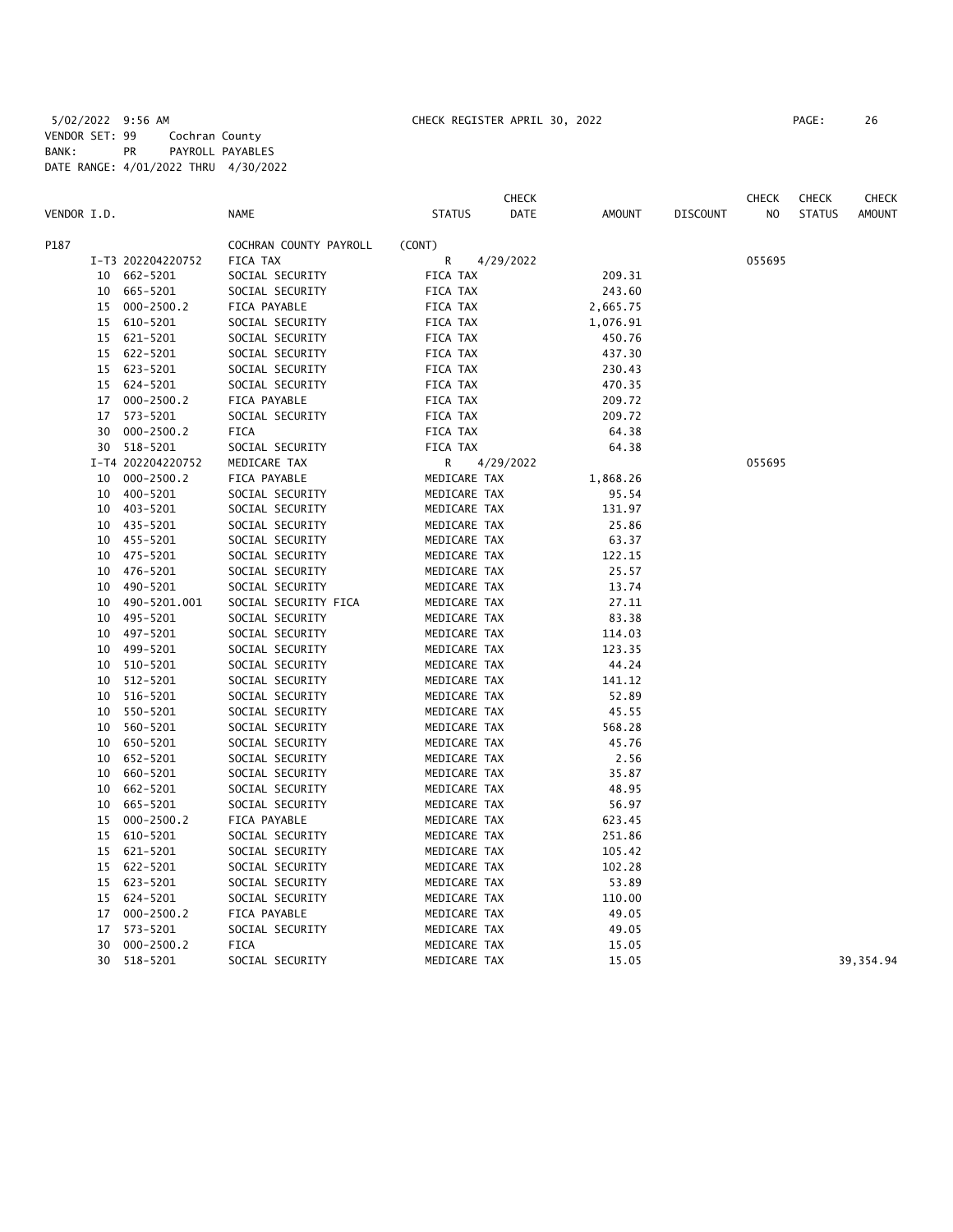|             |          |                                                                                                                                                                      |               | <b>CHECK</b> |                                                                                                                                                                                                                                                                                                                                                                                                                                                                                                                                                                                                                                                                                                                                                                                                                                                                                                                                                                                                                                                                        |                 | <b>CHECK</b>   | <b>CHECK</b>  | CHECK         |
|-------------|----------|----------------------------------------------------------------------------------------------------------------------------------------------------------------------|---------------|--------------|------------------------------------------------------------------------------------------------------------------------------------------------------------------------------------------------------------------------------------------------------------------------------------------------------------------------------------------------------------------------------------------------------------------------------------------------------------------------------------------------------------------------------------------------------------------------------------------------------------------------------------------------------------------------------------------------------------------------------------------------------------------------------------------------------------------------------------------------------------------------------------------------------------------------------------------------------------------------------------------------------------------------------------------------------------------------|-----------------|----------------|---------------|---------------|
| VENDOR I.D. |          | <b>NAME</b>                                                                                                                                                          | <b>STATUS</b> | <b>DATE</b>  | <b>AMOUNT</b>                                                                                                                                                                                                                                                                                                                                                                                                                                                                                                                                                                                                                                                                                                                                                                                                                                                                                                                                                                                                                                                          | <b>DISCOUNT</b> | N <sub>O</sub> | <b>STATUS</b> | <b>AMOUNT</b> |
|             |          | TEXAS ASS'N OF COUNTIES                                                                                                                                              |               |              |                                                                                                                                                                                                                                                                                                                                                                                                                                                                                                                                                                                                                                                                                                                                                                                                                                                                                                                                                                                                                                                                        |                 |                |               |               |
|             |          | EMPLOYEE PREMIUMS                                                                                                                                                    | R             |              |                                                                                                                                                                                                                                                                                                                                                                                                                                                                                                                                                                                                                                                                                                                                                                                                                                                                                                                                                                                                                                                                        |                 | 055696         |               |               |
|             |          | GROUP INSURANCE                                                                                                                                                      |               |              | 821.27                                                                                                                                                                                                                                                                                                                                                                                                                                                                                                                                                                                                                                                                                                                                                                                                                                                                                                                                                                                                                                                                 |                 |                |               |               |
|             |          | GROUP INSURANCE                                                                                                                                                      |               |              | 2,851.68                                                                                                                                                                                                                                                                                                                                                                                                                                                                                                                                                                                                                                                                                                                                                                                                                                                                                                                                                                                                                                                               |                 |                |               |               |
| 10          |          | GROUP INSURANCE                                                                                                                                                      |               |              | 950.56                                                                                                                                                                                                                                                                                                                                                                                                                                                                                                                                                                                                                                                                                                                                                                                                                                                                                                                                                                                                                                                                 |                 |                |               |               |
| 10          | 475-5202 | GROUP INSURANCE                                                                                                                                                      |               |              | 1,901.12                                                                                                                                                                                                                                                                                                                                                                                                                                                                                                                                                                                                                                                                                                                                                                                                                                                                                                                                                                                                                                                               |                 |                |               |               |
| 10          | 495-5202 | GROUP INSURANCE                                                                                                                                                      |               |              | 950.56                                                                                                                                                                                                                                                                                                                                                                                                                                                                                                                                                                                                                                                                                                                                                                                                                                                                                                                                                                                                                                                                 |                 |                |               |               |
| 10          | 497-5202 | GROUP INSURANCE                                                                                                                                                      |               |              | 1,901.12                                                                                                                                                                                                                                                                                                                                                                                                                                                                                                                                                                                                                                                                                                                                                                                                                                                                                                                                                                                                                                                               |                 |                |               |               |
| 10          | 499-5202 | GROUP INSURANCE                                                                                                                                                      |               |              | 2,851.68                                                                                                                                                                                                                                                                                                                                                                                                                                                                                                                                                                                                                                                                                                                                                                                                                                                                                                                                                                                                                                                               |                 |                |               |               |
|             |          | GROUP INSURANCE                                                                                                                                                      |               |              | 950.56                                                                                                                                                                                                                                                                                                                                                                                                                                                                                                                                                                                                                                                                                                                                                                                                                                                                                                                                                                                                                                                                 |                 |                |               |               |
| 10          | 512-5202 | GROUP INSURANCE                                                                                                                                                      |               |              | 2,851.68                                                                                                                                                                                                                                                                                                                                                                                                                                                                                                                                                                                                                                                                                                                                                                                                                                                                                                                                                                                                                                                               |                 |                |               |               |
| 10          | 516-5202 | GROUP INSURANCE [50%]                                                                                                                                                |               |              | 968.01                                                                                                                                                                                                                                                                                                                                                                                                                                                                                                                                                                                                                                                                                                                                                                                                                                                                                                                                                                                                                                                                 |                 |                |               |               |
| 10          | 550-5202 | GROUP INSURANCE                                                                                                                                                      |               |              | 950.56                                                                                                                                                                                                                                                                                                                                                                                                                                                                                                                                                                                                                                                                                                                                                                                                                                                                                                                                                                                                                                                                 |                 |                |               |               |
| 10          | 560-5202 | GROUP INSURANCE                                                                                                                                                      |               |              | 9,505.60                                                                                                                                                                                                                                                                                                                                                                                                                                                                                                                                                                                                                                                                                                                                                                                                                                                                                                                                                                                                                                                               |                 |                |               |               |
| 10          | 650-5202 | GROUP INSURANCE                                                                                                                                                      |               |              | 995.54                                                                                                                                                                                                                                                                                                                                                                                                                                                                                                                                                                                                                                                                                                                                                                                                                                                                                                                                                                                                                                                                 |                 |                |               |               |
| 10          | 652-5202 | GROUP INSURANCE                                                                                                                                                      |               |              | 44.98                                                                                                                                                                                                                                                                                                                                                                                                                                                                                                                                                                                                                                                                                                                                                                                                                                                                                                                                                                                                                                                                  |                 |                |               |               |
| 10          | 660-5202 | GROUP INSURANCE [35%]                                                                                                                                                |               |              | 657.29                                                                                                                                                                                                                                                                                                                                                                                                                                                                                                                                                                                                                                                                                                                                                                                                                                                                                                                                                                                                                                                                 |                 |                |               |               |
| 10          | 662-5202 | GROUP INSURANCE                                                                                                                                                      |               |              | 860.60                                                                                                                                                                                                                                                                                                                                                                                                                                                                                                                                                                                                                                                                                                                                                                                                                                                                                                                                                                                                                                                                 |                 |                |               |               |
| 10          | 665-5202 | GROUP INSURANCE                                                                                                                                                      |               |              | 950.56                                                                                                                                                                                                                                                                                                                                                                                                                                                                                                                                                                                                                                                                                                                                                                                                                                                                                                                                                                                                                                                                 |                 |                |               |               |
| 15          | 610-5202 | GROUP INSURANCE                                                                                                                                                      |               |              | 3,931.53                                                                                                                                                                                                                                                                                                                                                                                                                                                                                                                                                                                                                                                                                                                                                                                                                                                                                                                                                                                                                                                               |                 |                |               |               |
| 15          | 621-5202 | GROUP INSURANCE                                                                                                                                                      |               |              | 1,901.12                                                                                                                                                                                                                                                                                                                                                                                                                                                                                                                                                                                                                                                                                                                                                                                                                                                                                                                                                                                                                                                               |                 |                |               |               |
| 15          | 622-5202 | GROUP INSURANCE                                                                                                                                                      |               |              | 1,901.12                                                                                                                                                                                                                                                                                                                                                                                                                                                                                                                                                                                                                                                                                                                                                                                                                                                                                                                                                                                                                                                               |                 |                |               |               |
| 15          | 623-5202 | GROUP INSURANCE                                                                                                                                                      |               |              | 950.56                                                                                                                                                                                                                                                                                                                                                                                                                                                                                                                                                                                                                                                                                                                                                                                                                                                                                                                                                                                                                                                                 |                 |                |               |               |
| 15          | 624-5202 | GROUP INSURANCE                                                                                                                                                      |               |              | 1,901.12                                                                                                                                                                                                                                                                                                                                                                                                                                                                                                                                                                                                                                                                                                                                                                                                                                                                                                                                                                                                                                                               |                 |                |               |               |
| 17          | 573-5202 | GROUP HEALTH INSURANCE                                                                                                                                               |               |              | 950.56                                                                                                                                                                                                                                                                                                                                                                                                                                                                                                                                                                                                                                                                                                                                                                                                                                                                                                                                                                                                                                                                 |                 |                |               |               |
|             |          | GROUP INSURANCE [15%]                                                                                                                                                |               |              | 275.82                                                                                                                                                                                                                                                                                                                                                                                                                                                                                                                                                                                                                                                                                                                                                                                                                                                                                                                                                                                                                                                                 |                 |                |               |               |
|             |          | GROUP LIFE INSURANCE                                                                                                                                                 | R             |              |                                                                                                                                                                                                                                                                                                                                                                                                                                                                                                                                                                                                                                                                                                                                                                                                                                                                                                                                                                                                                                                                        |                 | 055696         |               |               |
|             |          | GROUP INSURANCE                                                                                                                                                      |               |              | 2.95                                                                                                                                                                                                                                                                                                                                                                                                                                                                                                                                                                                                                                                                                                                                                                                                                                                                                                                                                                                                                                                                   |                 |                |               |               |
| 10          |          | GROUP INSURANCE                                                                                                                                                      |               |              | 10.23                                                                                                                                                                                                                                                                                                                                                                                                                                                                                                                                                                                                                                                                                                                                                                                                                                                                                                                                                                                                                                                                  |                 |                |               |               |
| 10          | 455-5202 | GROUP INSURANCE                                                                                                                                                      |               |              | 3.41                                                                                                                                                                                                                                                                                                                                                                                                                                                                                                                                                                                                                                                                                                                                                                                                                                                                                                                                                                                                                                                                   |                 |                |               |               |
| 10          |          | GROUP INSURANCE                                                                                                                                                      |               |              | 6.82                                                                                                                                                                                                                                                                                                                                                                                                                                                                                                                                                                                                                                                                                                                                                                                                                                                                                                                                                                                                                                                                   |                 |                |               |               |
|             |          | GROUP INSURANCE                                                                                                                                                      |               |              | 3.41                                                                                                                                                                                                                                                                                                                                                                                                                                                                                                                                                                                                                                                                                                                                                                                                                                                                                                                                                                                                                                                                   |                 |                |               |               |
| 10          | 497-5202 | GROUP INSURANCE                                                                                                                                                      |               |              | 6.82                                                                                                                                                                                                                                                                                                                                                                                                                                                                                                                                                                                                                                                                                                                                                                                                                                                                                                                                                                                                                                                                   |                 |                |               |               |
| 10          | 499-5202 | GROUP INSURANCE                                                                                                                                                      |               |              | 10.23                                                                                                                                                                                                                                                                                                                                                                                                                                                                                                                                                                                                                                                                                                                                                                                                                                                                                                                                                                                                                                                                  |                 |                |               |               |
| 10          | 510-5202 | GROUP INSURANCE                                                                                                                                                      |               |              | 3.41                                                                                                                                                                                                                                                                                                                                                                                                                                                                                                                                                                                                                                                                                                                                                                                                                                                                                                                                                                                                                                                                   |                 |                |               |               |
| 10          | 512-5202 | GROUP INSURANCE                                                                                                                                                      |               |              | 10.23                                                                                                                                                                                                                                                                                                                                                                                                                                                                                                                                                                                                                                                                                                                                                                                                                                                                                                                                                                                                                                                                  |                 |                |               |               |
| 10          | 516-5202 | GROUP INSURANCE [50%]                                                                                                                                                |               |              | 3.48                                                                                                                                                                                                                                                                                                                                                                                                                                                                                                                                                                                                                                                                                                                                                                                                                                                                                                                                                                                                                                                                   |                 |                |               |               |
| 10          | 550-5202 | GROUP INSURANCE                                                                                                                                                      |               |              | 3.41                                                                                                                                                                                                                                                                                                                                                                                                                                                                                                                                                                                                                                                                                                                                                                                                                                                                                                                                                                                                                                                                   |                 |                |               |               |
| 10          | 560-5202 | GROUP INSURANCE                                                                                                                                                      |               |              | 34.10                                                                                                                                                                                                                                                                                                                                                                                                                                                                                                                                                                                                                                                                                                                                                                                                                                                                                                                                                                                                                                                                  |                 |                |               |               |
| 10          | 650-5202 | GROUP INSURANCE                                                                                                                                                      |               |              | 3.57                                                                                                                                                                                                                                                                                                                                                                                                                                                                                                                                                                                                                                                                                                                                                                                                                                                                                                                                                                                                                                                                   |                 |                |               |               |
| 10          | 652-5202 | GROUP INSURANCE                                                                                                                                                      |               |              | 0.16                                                                                                                                                                                                                                                                                                                                                                                                                                                                                                                                                                                                                                                                                                                                                                                                                                                                                                                                                                                                                                                                   |                 |                |               |               |
| 10          | 660-5202 | GROUP INSURANCE [35%]                                                                                                                                                |               |              | 2.36                                                                                                                                                                                                                                                                                                                                                                                                                                                                                                                                                                                                                                                                                                                                                                                                                                                                                                                                                                                                                                                                   |                 |                |               |               |
| 10          | 662-5202 | GROUP INSURANCE                                                                                                                                                      |               |              | 3.09                                                                                                                                                                                                                                                                                                                                                                                                                                                                                                                                                                                                                                                                                                                                                                                                                                                                                                                                                                                                                                                                   |                 |                |               |               |
| 10          | 665-5202 | GROUP INSURANCE                                                                                                                                                      |               |              | 3.41                                                                                                                                                                                                                                                                                                                                                                                                                                                                                                                                                                                                                                                                                                                                                                                                                                                                                                                                                                                                                                                                   |                 |                |               |               |
| 15          | 610-5202 | GROUP INSURANCE                                                                                                                                                      |               |              | 14.10                                                                                                                                                                                                                                                                                                                                                                                                                                                                                                                                                                                                                                                                                                                                                                                                                                                                                                                                                                                                                                                                  |                 |                |               |               |
| 15          | 621-5202 | GROUP INSURANCE                                                                                                                                                      |               |              | 6.82                                                                                                                                                                                                                                                                                                                                                                                                                                                                                                                                                                                                                                                                                                                                                                                                                                                                                                                                                                                                                                                                   |                 |                |               |               |
| 15          | 622-5202 | GROUP INSURANCE                                                                                                                                                      |               |              | 6.82                                                                                                                                                                                                                                                                                                                                                                                                                                                                                                                                                                                                                                                                                                                                                                                                                                                                                                                                                                                                                                                                   |                 |                |               |               |
| 15          | 623-5202 | GROUP INSURANCE                                                                                                                                                      |               |              | 3.41                                                                                                                                                                                                                                                                                                                                                                                                                                                                                                                                                                                                                                                                                                                                                                                                                                                                                                                                                                                                                                                                   |                 |                |               |               |
|             |          | I-11 202204220752<br>10 400-5202<br>10 403-5202<br>455-5202<br>10 510-5202<br>30 518-5202<br>I-12 202204220752<br>10 400-5202<br>403-5202<br>475-5202<br>10 495-5202 |               |              | 4/29/2022<br>EMPLOYEE PREMIUMS<br>EMPLOYEE PREMIUMS<br>EMPLOYEE PREMIUMS<br>EMPLOYEE PREMIUMS<br>EMPLOYEE PREMIUMS<br>EMPLOYEE PREMIUMS<br>EMPLOYEE PREMIUMS<br>EMPLOYEE PREMIUMS<br>EMPLOYEE PREMIUMS<br>EMPLOYEE PREMIUMS<br>EMPLOYEE PREMIUMS<br>EMPLOYEE PREMIUMS<br>EMPLOYEE PREMIUMS<br>EMPLOYEE PREMIUMS<br>EMPLOYEE PREMIUMS<br>EMPLOYEE PREMIUMS<br>EMPLOYEE PREMIUMS<br>EMPLOYEE PREMIUMS<br>EMPLOYEE PREMIUMS<br>EMPLOYEE PREMIUMS<br>EMPLOYEE PREMIUMS<br>EMPLOYEE PREMIUMS<br>EMPLOYEE PREMIUMS<br>EMPLOYEE PREMIUMS<br>4/29/2022<br>GROUP LIFE INSURANCE<br>GROUP LIFE INSURANCE<br>GROUP LIFE INSURANCE<br>GROUP LIFE INSURANCE<br>GROUP LIFE INSURANCE<br>GROUP LIFE INSURANCE<br>GROUP LIFE INSURANCE<br>GROUP LIFE INSURANCE<br>GROUP LIFE INSURANCE<br>GROUP LIFE INSURANCE<br>GROUP LIFE INSURANCE<br>GROUP LIFE INSURANCE<br>GROUP LIFE INSURANCE<br>GROUP LIFE INSURANCE<br>GROUP LIFE INSURANCE<br>GROUP LIFE INSURANCE<br>GROUP LIFE INSURANCE<br>GROUP LIFE INSURANCE<br>GROUP LIFE INSURANCE<br>GROUP LIFE INSURANCE<br>GROUP LIFE INSURANCE |                 |                |               |               |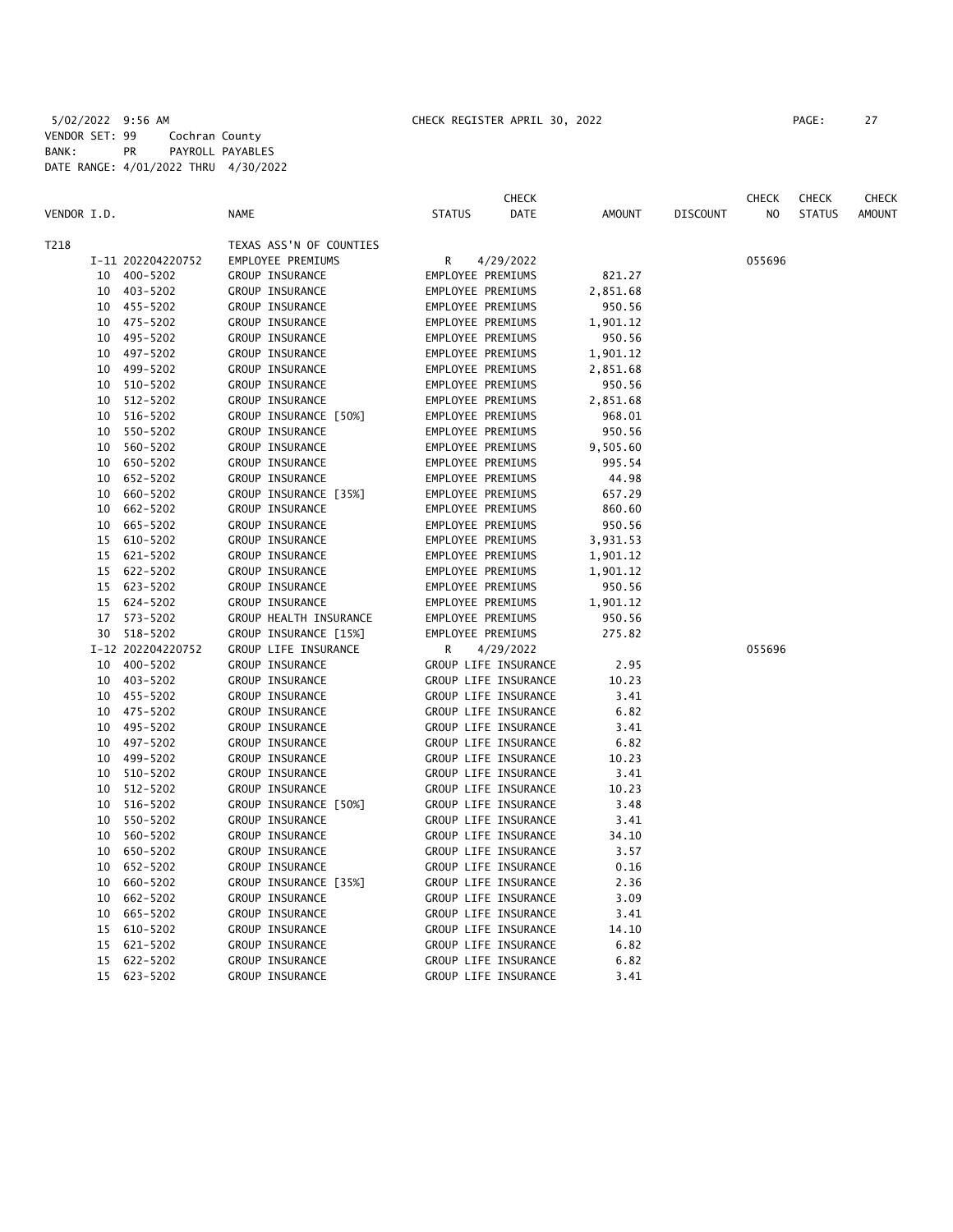5/02/2022 9:56 AM CHECK REGISTER APRIL 30, 2022 PAGE: 28 VENDOR SET: 99 Cochran County BANK: PR PAYROLL PAYABLES DATE RANGE: 4/01/2022 THRU 4/30/2022

|                  |                                     |                                                             |               | <b>CHECK</b>                                 |              |          | <b>CHECK</b>   | <b>CHECK</b>  | <b>CHECK</b> |
|------------------|-------------------------------------|-------------------------------------------------------------|---------------|----------------------------------------------|--------------|----------|----------------|---------------|--------------|
| VENDOR I.D.      |                                     | <b>NAME</b>                                                 | <b>STATUS</b> | <b>DATE</b>                                  | AMOUNT       | DISCOUNT | N <sub>O</sub> | <b>STATUS</b> | AMOUNT       |
| T218             | I-12 202204220752                   | TEXAS ASS'N OF COUNTIES<br>GROUP LIFE INSURANCE             | (CONT)<br>R   | 4/29/2022                                    |              |          | 055696         |               |              |
|                  | 624-5202<br>15<br>573-5202<br>17    | <b>GROUP INSURANCE</b><br>GROUP HEALTH INSURANCE            |               | GROUP LIFE INSURANCE<br>GROUP LIFE INSURANCE | 4.77<br>3.41 |          |                |               |              |
|                  | 518-5202<br>30<br>I-15 202204220752 | GROUP INSURANCE [15%]<br>DEPENDENT HEALTH PREM WITHHELD     | R             | GROUP LIFE INSURANCE<br>4/29/2022            | 0.98         |          | 055696         |               |              |
|                  | 10 000-2500.4                       | INSURANCE PAYABLE                                           |               | DEPENDENT HEALTH PRE                         | 3.121.92     |          |                |               | 46,048.52    |
| C <sub>253</sub> |                                     | COCHRAN COUNTY MONEY MKT                                    |               |                                              |              |          |                |               |              |
|                  | I-202204220753<br>409-5207<br>10    | NON-DEPT SUPP DEATH APRIL 22<br>SUPPLEMENTAL DEATH BENEFITS | R             | 4/29/2022<br>NON-DEPT SUPP DEATH             | 1,109.45     |          | 055697         |               | 1,109.45     |

| * * TOTALS * *      | N <sub>O</sub>                       | INVOICE AMOUNT       | <b>DISCOUNTS</b> | CHECK AMOUNT |
|---------------------|--------------------------------------|----------------------|------------------|--------------|
| REGULAR CHECKS:     | 10                                   | 133,512.89           | 0.00             | 133,512.89   |
| HAND CHECKS:        | 0                                    | 0.00                 | 0.00             | 0.00         |
| DRAFTS:             | 0                                    | 0.00                 | 0.00             | 0.00         |
| EFT:                | 0                                    | 0.00                 | 0.00             | 0.00         |
| NON CHECKS:         | 0                                    | 0.00                 | 0.00             | 0.00         |
| <b>VOID CHECKS:</b> | 0 VOID DEBITS<br><b>VOID CREDITS</b> | 0.00<br>0.00<br>0.00 | 0.00             |              |

TOTAL ERRORS: 0

|    | G/L ACCOUNT    | <b>NAME</b>                 | <b>AMOUNT</b> |
|----|----------------|-----------------------------|---------------|
|    |                |                             |               |
| 10 | 000-2500.1     | WITHHOLDING TAX PAYABLE     | 8,527.99      |
| 10 | $000 - 2500.2$ | FICA PAYABLE                | 9,856.61      |
| 10 | $000 - 2500.3$ | <b>TCDRS PAYABLE</b>        | 9,196.74      |
| 10 | $000 - 2500.4$ | INSURANCE PAYABLE           | 10,086.28     |
| 10 | $000 - 2500.7$ | PEBSCO DEF COMP PAYABLE     | 1,137.38      |
| 10 | $000 - 2500.8$ | CHILD SUPPORT PAYABLE       | 1,127.12      |
| 10 | 400-5201       | SOCIAL SECURITY             | 504.05        |
| 10 | $400 - 5202$   | GROUP INSURANCE             | 824.22        |
| 10 | 400-5203       | RETIREMENT                  | 856.56        |
| 10 | 403-5201       | SOCIAL SECURITY             | 696.29        |
| 10 | $403 - 5202$   | <b>GROUP INSURANCE</b>      | 2,861.91      |
| 10 | $403 - 5203$   | RETIREMENT                  | 1,343.68      |
| 10 | 409-5207       | SUPPLEMENTAL DEATH BENEFITS | 1,109.45      |
| 10 | 435-5201       | SOCIAL SECURITY             | 136.41        |
| 10 | 435-5203       | RETIREMENT                  | 231.80        |
| 10 | 455-5201       | SOCIAL SECURITY             | 334.33        |
| 10 | 455-5202       | <b>GROUP INSURANCE</b>      | 953.97        |
|    |                |                             |               |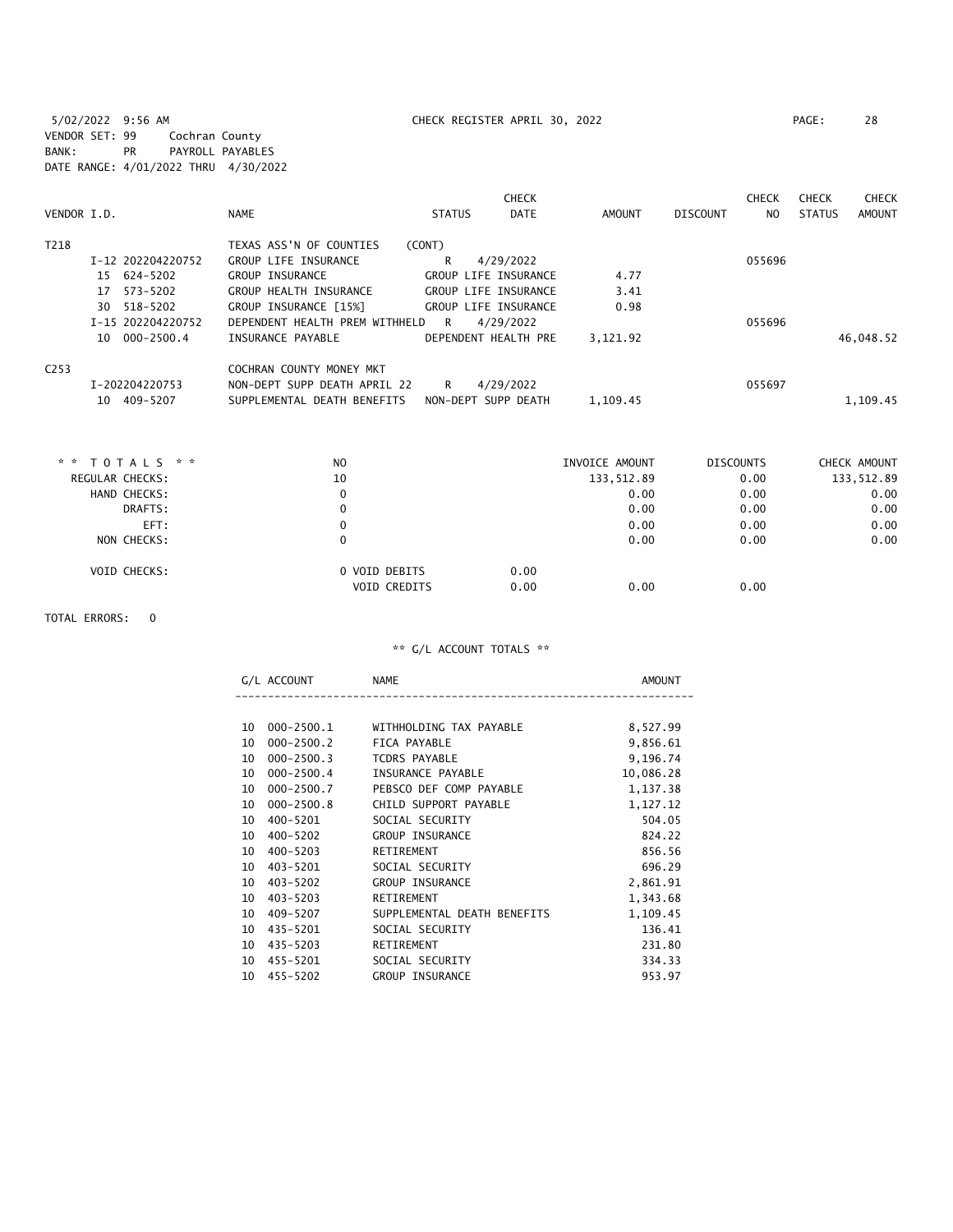5/02/2022 9:56 AM CHECK REGISTER APRIL 30, 2022 PAGE: 29 VENDOR SET: 99 Cochran County BANK: PR PAYROLL PAYABLES DATE RANGE: 4/01/2022 THRU 4/30/2022

|    | G/L ACCOUNT  | <b>NAME</b>           | AMOUNT   |
|----|--------------|-----------------------|----------|
|    |              |                       |          |
| 10 | 455-5203     | RETIREMENT            | 568.14   |
| 10 | 475-5201     | SOCIAL SECURITY       | 644.47   |
| 10 | 475-5202     | GROUP INSURANCE       | 1,907.94 |
| 10 | 475-5203     | RETIREMENT            | 1,192.48 |
| 10 | 476-5201     | SOCIAL SECURITY       | 134.88   |
| 10 | 476-5203     | RETIREMENT            | 229.20   |
| 10 | 490-5201     | SOCIAL SECURITY       | 72.49    |
| 10 | 490-5201.001 | SOCIAL SECURITY FICA  | 143.02   |
| 10 | 490-5203     | RETIREMENT            | 123.18   |
| 10 | 490-5203.001 | RETIREMENT            | 243.05   |
| 10 | 495-5201     | SOCIAL SECURITY       | 439.91   |
| 10 | 495-5202     | GROUP INSURANCE       | 953.97   |
| 10 | 495-5203     | RETIREMENT            | 747.55   |
| 10 | 497-5201     | SOCIAL SECURITY       | 601.60   |
| 10 | 497-5202     | GROUP INSURANCE       | 1,907.94 |
| 10 | 497-5203     | RETIREMENT            | 1,022.33 |
| 10 | 499-5201     | SOCIAL SECURITY       | 650.75   |
| 10 | 499-5202     | GROUP INSURANCE       | 2,861.91 |
| 10 | 499-5203     | RETIREMENT            | 1,201.72 |
| 10 | 510-5201     | SOCIAL SECURITY       | 233.39   |
| 10 | 510-5202     | GROUP INSURANCE       | 953.97   |
| 10 | 510-5203     | RETIREMENT            | 401.56   |
| 10 | 512-5201     | SOCIAL SECURITY       | 744.53   |
| 10 | $512 - 5202$ | GROUP INSURANCE       | 2,861.91 |
| 10 | $512 - 5203$ | RETIREMENT            | 1,279.68 |
| 10 | 516-5201     | SOCIAL SECURITY       | 279.02   |
| 10 | 516-5202     | GROUP INSURANCE [50%] | 971.49   |
| 10 | 516-5203     | RETIREMENT            | 476.13   |
| 10 | 550-5201     | SOCIAL SECURITY       | 240.30   |
| 10 | 550-5202     | GROUP INSURANCE       | 953.97   |
| 10 | 550-5203     | RETIREMENT            | 408.34   |
| 10 | 560-5201     | SOCIAL SECURITY       | 2,998.17 |
| 10 | 560-5202     | GROUP INSURANCE       | 9,539.70 |
| 10 | 560-5203     | RETIREMENT            | 5,184.90 |
| 10 | 650-5201     | SOCIAL SECURITY       | 241.43   |
| 10 | 650-5202     | GROUP INSURANCE       | 999.11   |
| 10 | 650-5203     | RETIREMENT            | 410.28   |
| 10 | 652-5201     | SOCIAL SECURITY       | 13.50    |
| 10 | 652-5202     | GROUP INSURANCE       | 45.14    |
| 10 | 652-5203     | RETIREMENT            | 22.94    |
| 10 | 660-5201     | SOCIAL SECURITY       | 189.24   |
| 10 | 660-5202     | GROUP INSURANCE [35%] | 659.65   |
| 10 | 660-5203     | RETIREMENT            | 322.49   |
| 10 | 662-5201     | SOCIAL SECURITY       | 258.26   |
| 10 | 662-5202     | GROUP INSURANCE       | 863.69   |
| 10 | 662-5203     | RETIREMENT            | 438.87   |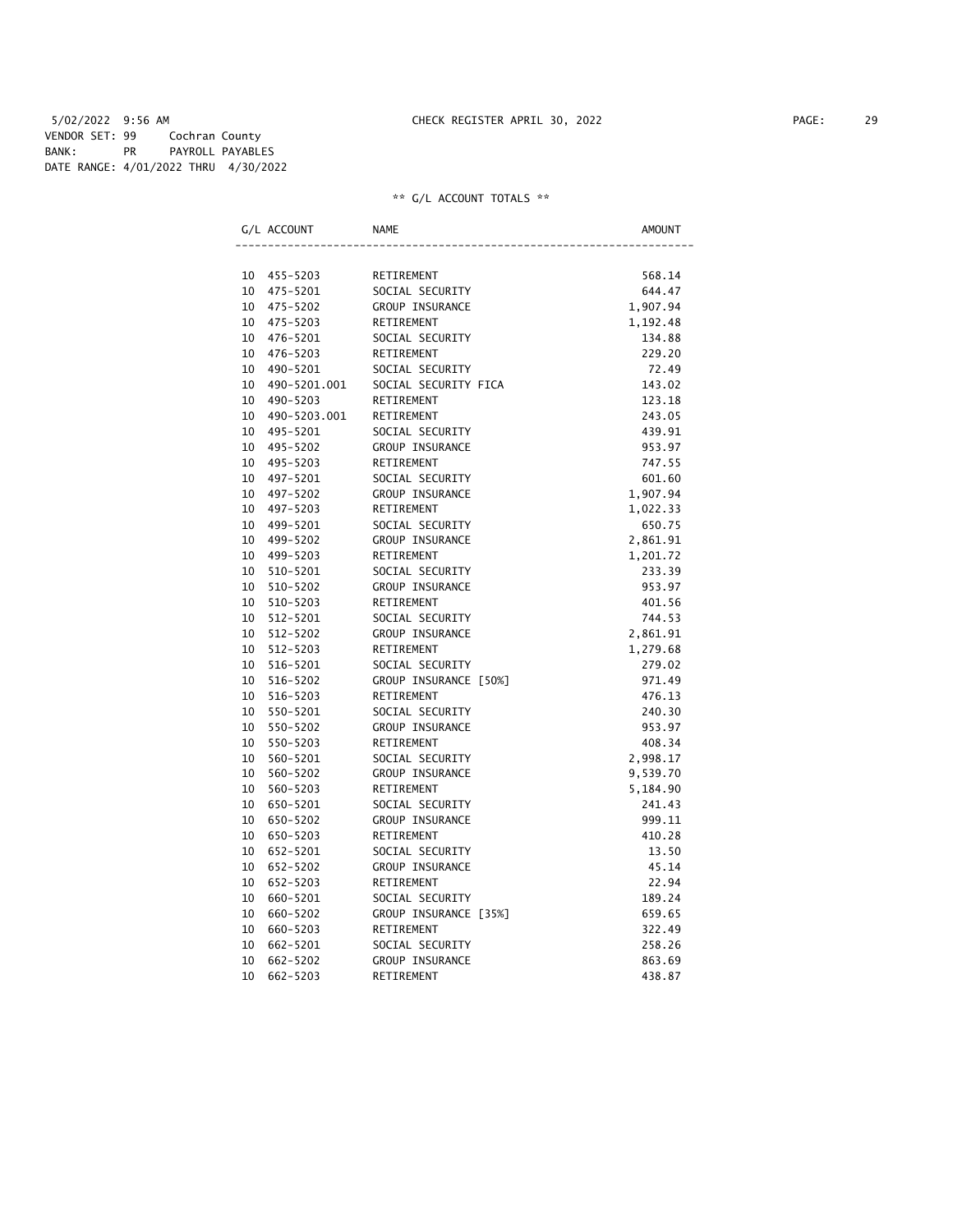5/02/2022 9:56 AM CHECK REGISTER APRIL 30, 2022 PAGE: 30 VENDOR SET: 99 Cochran County BANK: PR PAYROLL PAYABLES DATE RANGE: 4/01/2022 THRU 4/30/2022

|    | G/L ACCOUNT    | NAME                    | AMOUNT      |
|----|----------------|-------------------------|-------------|
|    |                |                         |             |
|    | 10 665-5201    | SOCIAL SECURITY         | 300.57      |
|    | 10 665-5202    | GROUP INSURANCE         | 953.97      |
|    | 10 665-5203    | RETIREMENT              | 374.83      |
|    |                | *** FUND TOTAL ***      | 99,052.35   |
|    | 15 000-2500.1  | WITHHOLDING TAX PAYABLE | 3,509.25    |
| 15 | $000 - 2500.2$ | FICA PAYABLE            | 3,289.20    |
| 15 | $000 - 2500.3$ | TCDRS PAYABLE           | 3,019.59    |
|    | 15 000-2500.4  | INSURANCE PAYABLE       | 1,623.99    |
| 15 | 000-2500.7     | PEBSCO DEF COMP PAYABLE | 226.80      |
|    | 15 610-5201    | SOCIAL SECURITY         | 1,328.77    |
|    | 15 610-5202    | GROUP INSURANCE         | 3,945.63    |
| 15 | 610-5203       | RETIREMENT              | 2,258.02    |
| 15 | 621-5201       | SOCIAL SECURITY         | 556.18      |
| 15 | 621-5202       | GROUP INSURANCE         | 1,907.94    |
|    | 15 621-5203    | RETIREMENT              | 961.26      |
| 15 | 622-5201       | SOCIAL SECURITY         | 539.58      |
| 15 | 622-5202       | GROUP INSURANCE         | 1,907.94    |
|    | 15 622-5203    | RETIREMENT              | 916.94      |
|    | 15 623-5201    | SOCIAL SECURITY         | 284.32      |
|    | 15 623-5202    | GROUP INSURANCE         | 953.97      |
|    | 15 623-5203    | RETIREMENT              | 483.16      |
| 15 | 624-5201       | SOCIAL SECURITY         | 580.35      |
|    | 15 624-5202    | <b>GROUP INSURANCE</b>  | 1,905.89    |
| 15 | 624-5203       | RETIREMENT              | 988.44      |
|    |                | *** FUND TOTAL ***      | 31, 187. 22 |
|    | 17 000-2500.1  | WITHHOLDING TAX PAYABLE | 230.86      |
| 17 | $000 - 2500.2$ | FICA PAYABLE            | 258.77      |
| 17 | $000 - 2500.3$ | TCDRS PAYABLE           | 236.78      |
| 17 | 573-5201       | SOCIAL SECURITY         | 258.77      |
| 17 | 573-5202       | GROUP HEALTH INSURANCE  | 953.97      |
| 17 | 573-5203       | RETIREMENT              | 439.73      |
|    |                | *** FUND TOTAL ***      | 2,378.88    |
|    | 30 000-2500.1  | FEDERAL WITHOLDING      | 118.82      |
| 30 | $000 - 2500.2$ | <b>FICA</b>             | 79.43       |
| 30 | $000 - 2500.3$ | <b>TCDRS</b>            | 72.92       |
|    | 30 000-2500.4  | AFLAC                   | 120.79      |
| 30 | $000 - 2500.7$ | D.C.                    | 10.82       |
| 30 | 518-5201       | SOCIAL SECURITY         | 79.43       |
| 30 | 518-5202       | GROUP INSURANCE [15%]   | 276.80      |
| 30 | 518-5203       | RETIREMENT              | 135.43      |
|    |                | *** FUND TOTAL ***      | 894.44      |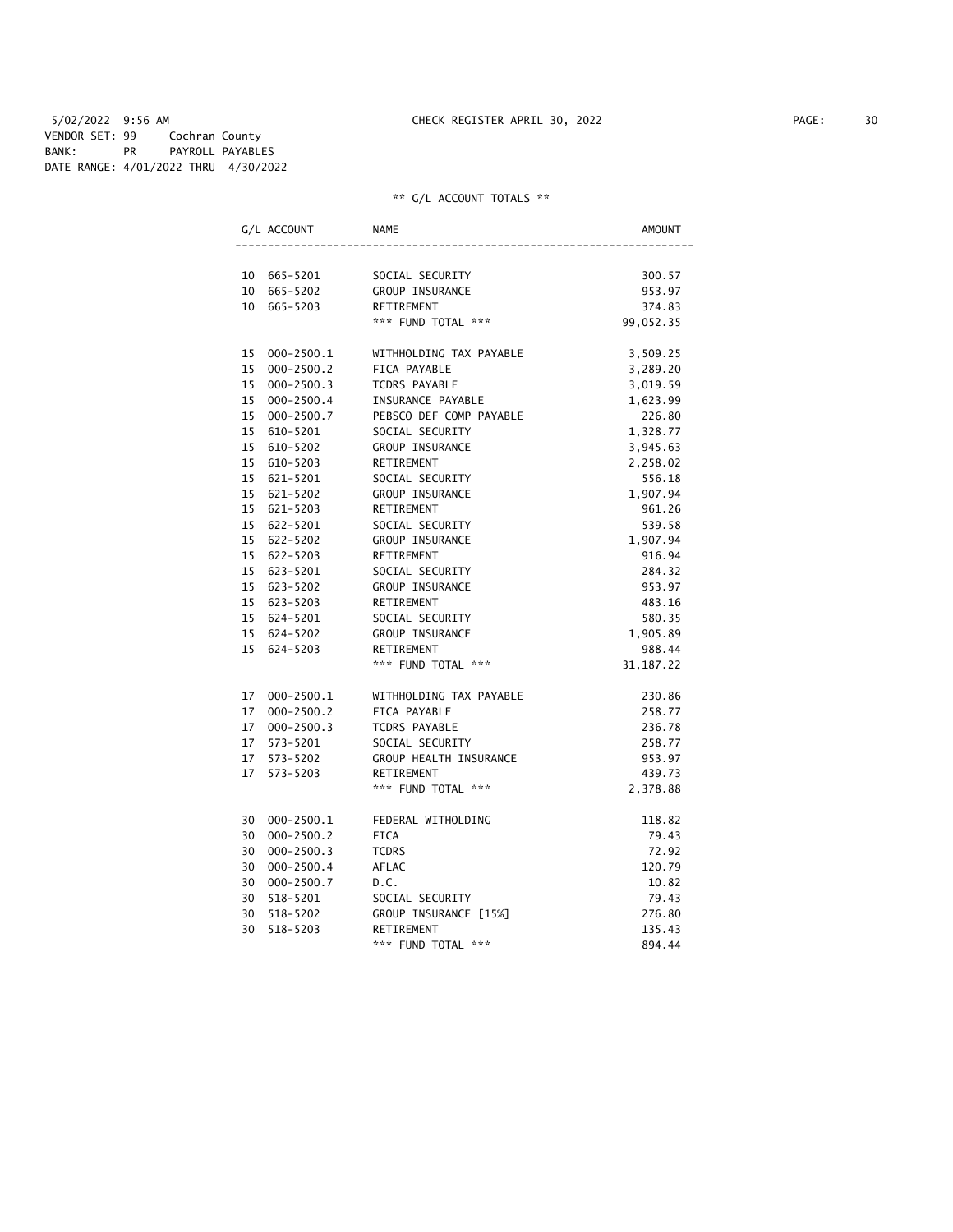5/02/2022 9:56 AM CHECK REGISTER APRIL 30, 2022 PAGE: 31 VENDOR SET: 99 Cochran County BANK: PR PAYROLL PAYABLES DATE RANGE: 4/01/2022 THRU 4/30/2022

| VENDOR I.D.    | <b>NAME</b>         |                      | <b>STATUS</b> | <b>CHECK</b><br><b>DATE</b> | AMOUNT                       | CHECK<br><b>DISCOUNT</b><br>N <sub>O</sub> | <b>CHECK</b><br><b>STATUS</b> | <b>CHECK</b><br><b>AMOUNT</b> |
|----------------|---------------------|----------------------|---------------|-----------------------------|------------------------------|--------------------------------------------|-------------------------------|-------------------------------|
| VENDOR SET: 99 | BANK: PR<br>TOTALS: | N <sub>O</sub><br>10 |               |                             | INVOICE AMOUNT<br>133,512.89 | <b>DISCOUNTS</b><br>0.00                   |                               | CHECK AMOUNT<br>133,512.89    |
| BANK: PR       | TOTALS:             | 10                   |               |                             | 133,512.89                   | 0.00                                       |                               | 133,512.89                    |
| REPORT TOTALS: |                     | 101                  |               |                             | 267,406.28                   | 0.00                                       |                               | 267,406.28                    |